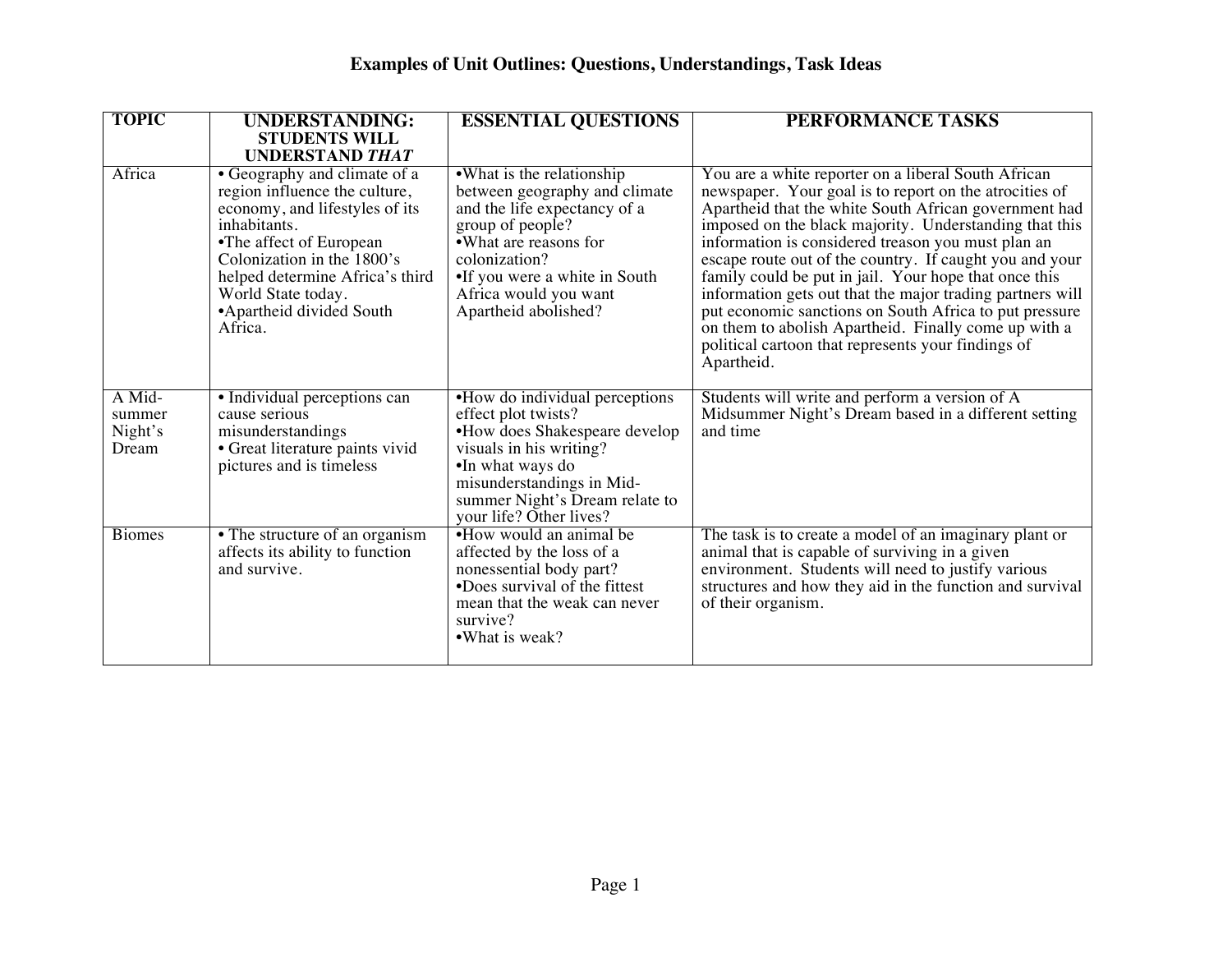| Calculus       | • Calculus deals with real life                                                                                                                                           |                                                                                                                                                                                                                                              | The Comet is coming                                                                                                                                                                                                                                                                                                                                                                                                                                                                                                                                                                                                                                                                                                                                                                                                                                                                                            |
|----------------|---------------------------------------------------------------------------------------------------------------------------------------------------------------------------|----------------------------------------------------------------------------------------------------------------------------------------------------------------------------------------------------------------------------------------------|----------------------------------------------------------------------------------------------------------------------------------------------------------------------------------------------------------------------------------------------------------------------------------------------------------------------------------------------------------------------------------------------------------------------------------------------------------------------------------------------------------------------------------------------------------------------------------------------------------------------------------------------------------------------------------------------------------------------------------------------------------------------------------------------------------------------------------------------------------------------------------------------------------------|
|                | problems about change that                                                                                                                                                | • What do people use area under                                                                                                                                                                                                              | •Estimate areas and volumes as the sum of areas of                                                                                                                                                                                                                                                                                                                                                                                                                                                                                                                                                                                                                                                                                                                                                                                                                                                             |
|                | standard geometry and algebra                                                                                                                                             | the curve for?                                                                                                                                                                                                                               | tiles and volumes of cubes.                                                                                                                                                                                                                                                                                                                                                                                                                                                                                                                                                                                                                                                                                                                                                                                                                                                                                    |
|                | cannot.                                                                                                                                                                   | •What ways do we have of                                                                                                                                                                                                                     | •The Comet is coming. NASA has detected a comet                                                                                                                                                                                                                                                                                                                                                                                                                                                                                                                                                                                                                                                                                                                                                                                                                                                                |
|                |                                                                                                                                                                           | finding the area under the curve?                                                                                                                                                                                                            | that looks like it might come near the earth. They took<br>several measurements of velocity with respect to time.<br>You are the lead mathematician in a think-tank whose<br>task it is to explain the location of the comet in<br>reference to the earth with respect to time and to figure<br>out how close the comet will come to Earth. You are<br>to create a press release that uses the data gathered by<br>NASA that explains your findings to either prepare the<br>audience for a devastating event or to convince them<br>they are safe. The press release will be presented on<br>the front lawn of the White House to an international<br>TV viewing audience. Your press release needs to<br>explain the NASA's data using a graph and the<br>meaning of the area underneath the velocity function.<br>You must also give a definitive answer as to the closest<br>the comet will come to earth. |
| Cell           |                                                                                                                                                                           |                                                                                                                                                                                                                                              |                                                                                                                                                                                                                                                                                                                                                                                                                                                                                                                                                                                                                                                                                                                                                                                                                                                                                                                |
| <b>Biology</b> | • Cells are the building blocks<br>for all living things.<br>• Cells are the basis for an<br>organisms structure and<br>function.<br>•All cells come from other<br>cells. | •Why are cells considered to be<br>the basis for all living things?<br>•What characteristics does an<br>object need to be considered as<br>living? Nonliving?<br>•Why is the structure of a cell<br>significant?<br>•How do cells reproduce? | Design a travel brochure for a trip to the cell. Indicate<br>what type of cell you are visiting, what<br>organelles you would visit and the function of the cells<br>that you see.                                                                                                                                                                                                                                                                                                                                                                                                                                                                                                                                                                                                                                                                                                                             |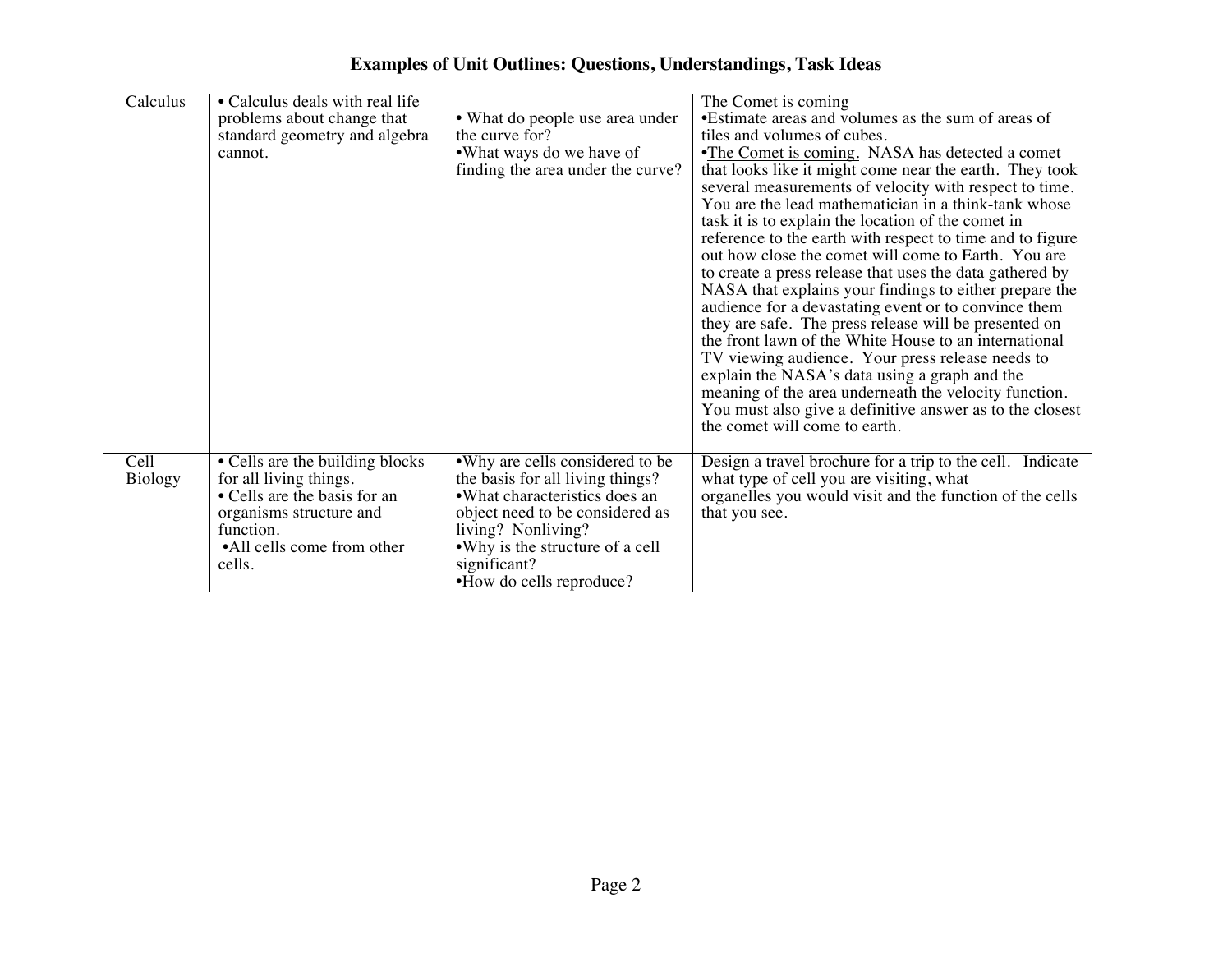| Cell<br>Structure<br>and<br>Function       | • Structure and function are<br>interrelated and affect an<br>organisms ability to survive.<br>•There are varying degrees of<br>complexity among organisms.                                                                                                      | •How does the interrelationship<br>between structure and function<br>enable an organism to survive?<br>•How would an organisms<br>survival be affected if function<br>and structure were not<br>interrelated?<br>•In regard to structure and<br>function which is more complex<br>- a unicellular organism or a<br>multi-cellular organism?<br>• What does it mean to survive? | $\bullet$ G.R.A.S.P.S.<br>•G - Develop a clear understanding of how all cell parts are<br>related to cell structure and survival and how they are<br>interrelated.<br>•R - You are the owner of a sports team and must make a<br>management plan for your organization.<br>$\bullet$ A – The audience includes all members of your<br>organization who are being briefed on their responsibility to<br>the success of the organization.<br>S - You must relate the jobs entailed in a sports team (from<br>management to players) to the parts of a cell.<br>$\bullet$ P – Understand how cells, whether unicellular or multi-<br>cellular, are like any other team - each part has a specific<br>job function which is related either directly or indirectly to<br>other parts.<br>•S - The finished product will show accuracy, fluency,<br>clarity, evidence of well constructed research. |
|--------------------------------------------|------------------------------------------------------------------------------------------------------------------------------------------------------------------------------------------------------------------------------------------------------------------|--------------------------------------------------------------------------------------------------------------------------------------------------------------------------------------------------------------------------------------------------------------------------------------------------------------------------------------------------------------------------------|-----------------------------------------------------------------------------------------------------------------------------------------------------------------------------------------------------------------------------------------------------------------------------------------------------------------------------------------------------------------------------------------------------------------------------------------------------------------------------------------------------------------------------------------------------------------------------------------------------------------------------------------------------------------------------------------------------------------------------------------------------------------------------------------------------------------------------------------------------------------------------------------------|
| Communicat<br>ing<br>Through<br>Multimedia | • Communication is influenced<br>by time, place, and culture.<br>• Available tools, techniques and<br>resources influence the ways in<br>which multimedia can be<br>created.<br>•Clear goals are necessary to<br>create an effective multimedia<br>presentation. | •How do different forms of<br>communication influence<br>people's perceptions?<br>·What multimedia tools are<br>available today?<br>• What is the process used to plan<br>an effective multimedia<br>presentation?                                                                                                                                                             | You are a newly hired advertising designer for the<br>Center Line Athletic Shoe Company. The company<br>has created a new shoe called the Dragon. Design a<br>national advertising campaign for this new shoe. You<br>will need to present your campaign to the company<br>executives for approval. Only one campaign will be<br>selected from the design team. Make sure your<br>advertising campaign includes an original logo as well<br>as print and electronic media.                                                                                                                                                                                                                                                                                                                                                                                                                    |
| Confederatio<br>n<br>Government            | • Governments engage in<br>diplomacy with other<br>governments for specific<br>purposes.                                                                                                                                                                         | •What kinds of governments<br>engage in diplomacy?<br>•For what specific purposes do<br>governments engage in<br>diplomacy?<br>•Can diplomacy be beneficial or<br>harmful?<br>Are there alternatives to<br>diplomacy?                                                                                                                                                          | Your task is to research and document foreign $\&$<br>domestic issues of the confederation period as well as<br>those of the current Bush administration. Your job is<br>to create a visual chart depicting foreign and domestic<br>issues of the confederation period and the Bush<br>administration. The target audience is your classmates.<br>You will need to develop these charts in order to lead<br>your classmates in a discovery discussion. Are the<br>foreign and domestic issues of the Confederation<br>period and the Bush administration similar or<br>dissimilar?                                                                                                                                                                                                                                                                                                            |
| <b>Coping With</b><br>Catastrophe!         | •Culture/society shapes<br>individual/institutional response<br>to catastrophe.<br>•Catastrophe/crisis often results<br>in societal changes.<br>•People respond to crisis in<br>similar ways.                                                                    | •How did individuals/<br>Institutions respond to the Black<br>Death?<br>•How were these responses<br>shaped by culture /society?<br>•How do people respond to<br>crisis?                                                                                                                                                                                                       | It is the summer of 1348, in Florence, Italy. The<br>plague has taken hold but not yet peaked. Your task is<br>to create a dialogue to escape the plague. What<br>features of your solution would you have been<br>discussing? What alternative courses of action might<br>be open to your family? Given your level of<br>knowledge, what are the pros and cons of various                                                                                                                                                                                                                                                                                                                                                                                                                                                                                                                    |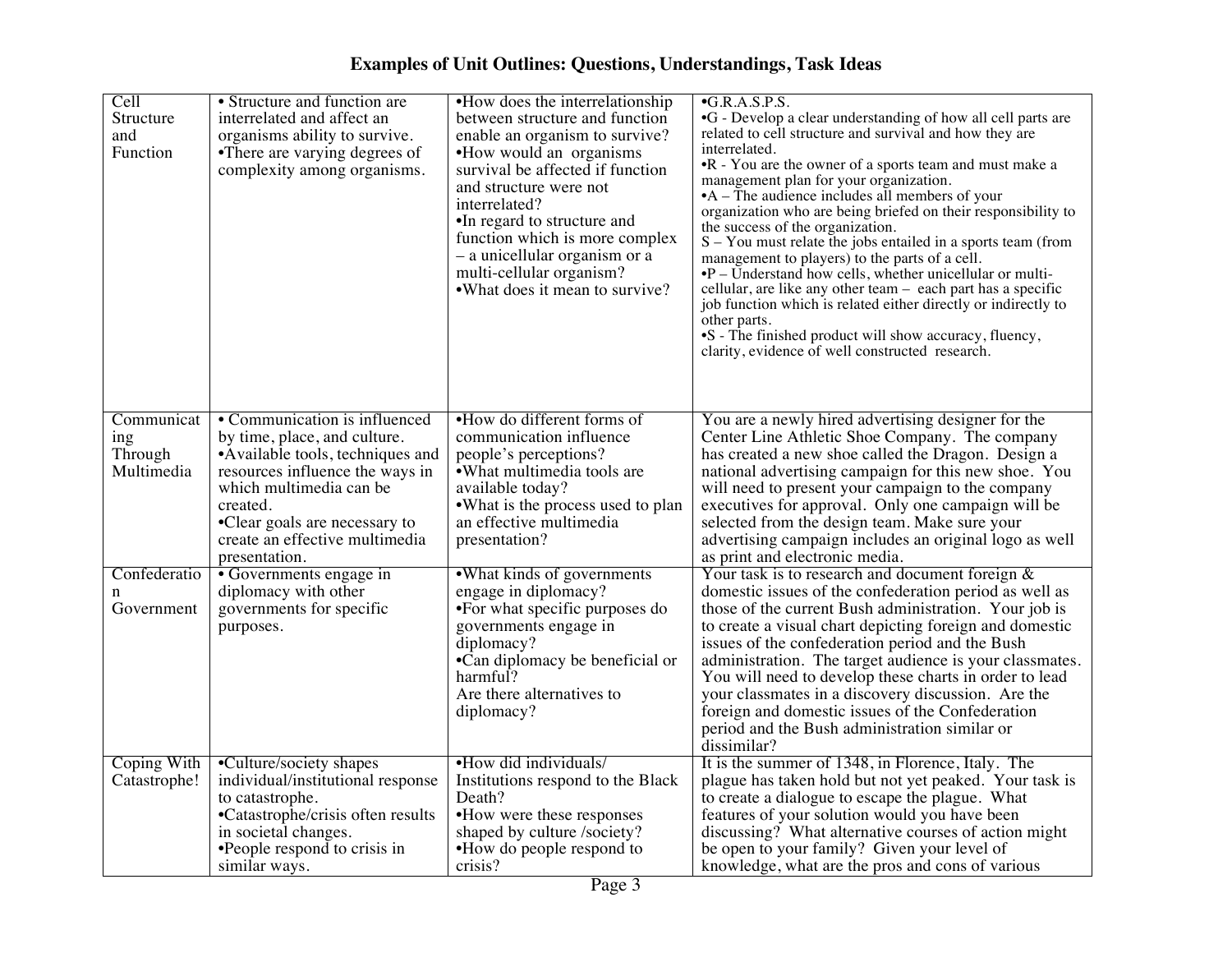|                      |                                                                                                                                                                                                                                          |                                                                                                                                                                                                                                                                                                                            | courses of action?                                                                                                                                                                                                                                                                                                                                                                                                                                                                                                                                                         |
|----------------------|------------------------------------------------------------------------------------------------------------------------------------------------------------------------------------------------------------------------------------------|----------------------------------------------------------------------------------------------------------------------------------------------------------------------------------------------------------------------------------------------------------------------------------------------------------------------------|----------------------------------------------------------------------------------------------------------------------------------------------------------------------------------------------------------------------------------------------------------------------------------------------------------------------------------------------------------------------------------------------------------------------------------------------------------------------------------------------------------------------------------------------------------------------------|
|                      |                                                                                                                                                                                                                                          |                                                                                                                                                                                                                                                                                                                            | Once all families have discussed their options and<br>made their final decisions, they will meet as a group<br>with the mayor and city council. As a group they will<br>present a possible course of action and arguments for<br>their particular course of action to the city council in<br>order to persuade them to a specific course of action to<br>stop the spread of the plague.                                                                                                                                                                                    |
| Crime                | • Crime is based on culture's<br>learned standard of behavior of<br>what is acceptable and<br>unacceptable.<br>•Social, racial and ethnic<br>groups influence crime within a<br>culture.<br>•Freedom and crime impact on<br>one another. | •Why do some parents teach<br>aggressive "chest clubbing"?<br>(And it is not against the law).<br>•Is the underclass in all societies<br>that commit the most crimes?<br>• Why is the crime rate low in<br>Japan?<br>• Why is there less crime in<br>autocratic, cultures?<br>• Why are there more victims<br>then crimes? | As an FBI criminologist, you have been assigned to<br>investigate a crime comparison between the U.S. and<br>China. You are asked to create a research report with<br>charts and graphs. This report can be presented as a<br>power point presentation. As a contracted<br>criminologist you are not only to research this<br>information, you are to theorize the reasons for similar<br>and contrasting statistics and information.                                                                                                                                      |
| Customary<br>Measure | • The use of customary units of<br>measure is an effective<br>communication tool to<br>accurately describe a student's<br>physical surroundings.                                                                                         | •Why measure?<br>•Can "techniques" and<br>estimation be used to measure<br>without using measuring tools?<br>In what situations and how so?<br>• Are there instances when units<br>of measure can be interchanged?<br>When and how so?                                                                                     | The 76'ers have sponsored a contest for all area schools, and<br>your school has won. The winning school will host Matt<br>Geiger for the day. Since you are a homeroom<br>representative, you have been selected to determine if there<br>are any physical obstacles in your building which would<br>limit his ability to participate fully in the school day. Your<br>task is to go about your day with a cardboard likeness of<br>Matt Geiger, assessing mobility. This task will culminate in<br>a Power Point presentation detailing the results of your<br>research. |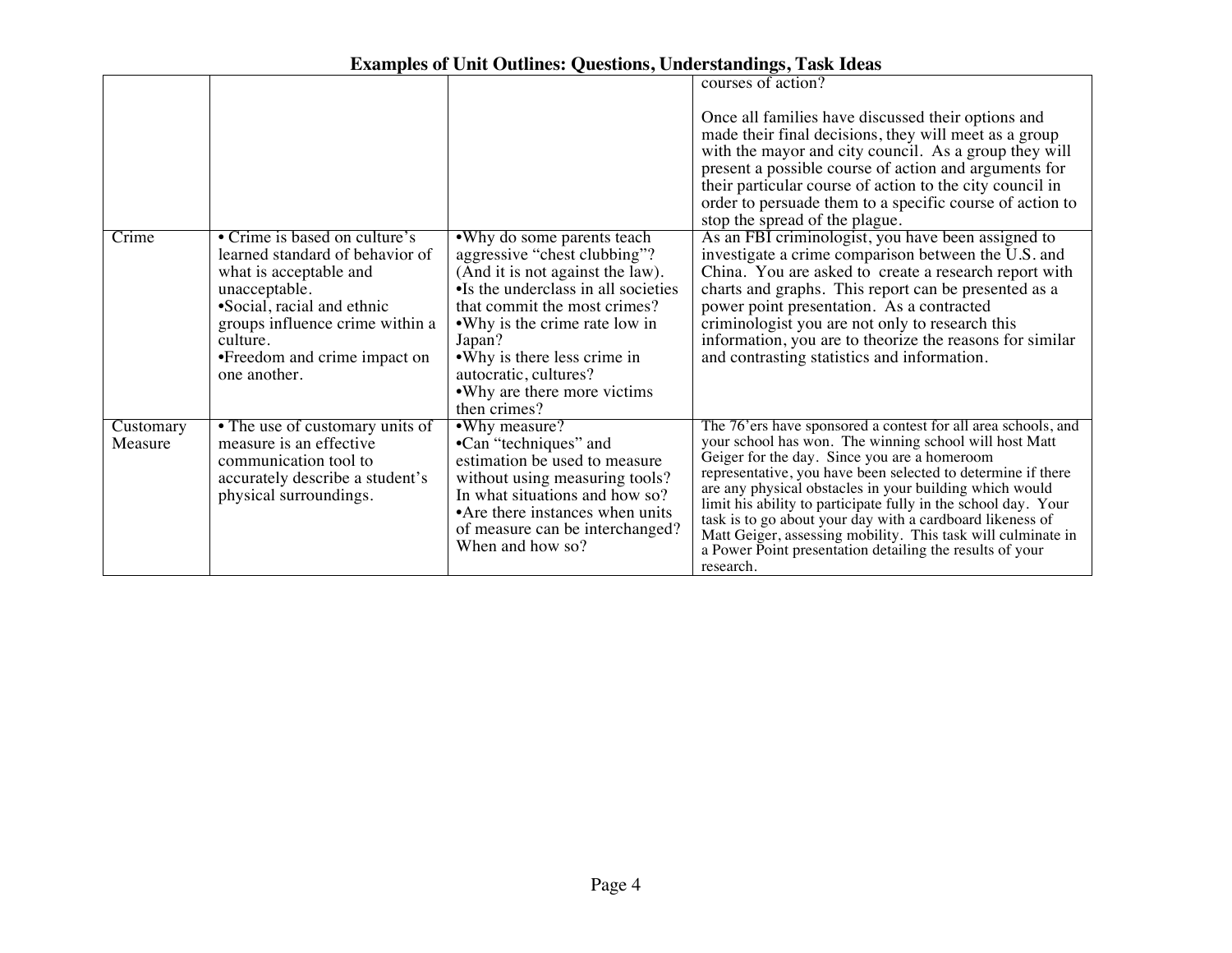| <b>Examples of Unit Outlines: Questions, Understandings, Task Ideas</b> |  |  |  |  |
|-------------------------------------------------------------------------|--|--|--|--|
|-------------------------------------------------------------------------|--|--|--|--|

| Death of a    | •A person needs a sense of                                       | •What leads people like Willie                                | Your task is to create a conversation between the                                                     |
|---------------|------------------------------------------------------------------|---------------------------------------------------------------|-------------------------------------------------------------------------------------------------------|
| Salesman      | identity to have a firm grasp on                                 | Loman to exaggerate their                                     | characters, Charlie and Bernard, that they might have                                                 |
|               | reality.                                                         | successes?                                                    | out the Loman family. You are to assume the point of                                                  |
|               | •Modern American values often                                    | •How do "minor" characters like                               | view of these two secondary characters. Your target                                                   |
|               | contradict or prevent the ideas                                  | Charlie Berman function to                                    | audience is your teacher and classmates. The challenge                                                |
|               | of the founding fathers.                                         | illuminate the shortcomings and                               | involves dealing with the complex reaction that these                                                 |
|               | •People often create illusions in<br>order to deal with failure. | failures of the Loman family?<br>How does the love within the | two must have to the Lomans. You will create a                                                        |
|               | •Moderation is a virtue; excess                                  |                                                               | conversation to show that you understand the<br>difference between the two families and that you have |
|               | is destructive.                                                  | Loman family ironically turn out<br>to be destructive?        | an understanding of the complex, ambivalent                                                           |
|               |                                                                  | •How does the tension of "city"                               | relationship with the Lomans.                                                                         |
|               |                                                                  | vs. nature" shed light on Willy's                             |                                                                                                       |
|               |                                                                  | problem?                                                      |                                                                                                       |
| Delaware      | • The Delaware Canal had a                                       | •How did the Delaware Canal                                   | •Write a newspaper editorial                                                                          |
| Canal         | major impact on the economic                                     | have a major impact on the                                    | •Create a museum exhibit                                                                              |
|               | and cultural development of the                                  | development (economic and                                     | •Write a journal entry                                                                                |
|               | Delaware Valley.                                                 | cultural) of the Delaware                                     | •Reflect on mistakes made in a presentation                                                           |
|               | •Government, business, and                                       | Valley?                                                       | •Compare two historical periods                                                                       |
|               | education all play an important                                  | •How does government, business                                | • Assume the role of a historical character.                                                          |
|               | role in solving problems in the                                  | and education all play an                                     |                                                                                                       |
|               | community.                                                       | important role in resolving                                   |                                                                                                       |
|               | • Education is an empowering                                     | problems in the community?                                    |                                                                                                       |
|               | factor in resolving problems in                                  | • Why is education an                                         |                                                                                                       |
|               | the community.                                                   | empowering factor in resolving                                |                                                                                                       |
| Electric      | • Some people think of life in                                   | problems in the community?<br>.What are the similarities and  | Have the students act as engineers. Design and build a                                                |
| Potential     | terms of how everything works,                                   | differences between gravity and                               | large capacitor. The student needs to build the largest                                               |
|               | as opposed to how to work                                        | electric fields?                                              | value (Farad) capacitor that can fit inside a film                                                    |
|               | everything.                                                      | •How does the presence of an                                  | canister. The capacitor will be tested in an oscillator                                               |
|               | • Capacitors store and release                                   | electric field interrelate to                                 | circuit for results.                                                                                  |
|               | current by forming electric                                      | motions of charges, forces, and                               |                                                                                                       |
|               | fields.                                                          | work on charges?                                              |                                                                                                       |
| European      | •Knowledge increases a                                           | •What impact do new                                           | Goal: Determine if a specific area of Meso America                                                    |
| Exploration   | civilization's desire/need for                                   | technologies and inventions have                              | has been positively or negatively affected by European                                                |
| of Meso       | contact with other civilizations.                                | on society?                                                   | exploration. Students act as a sociologist that will                                                  |
| America       | •There are positive and negative                                 | •What is a civilized society?                                 | determine if a specific part of Meso America has been                                                 |
|               | results of interaction between                                   | •When are influences positive                                 | positively or negatively impacted by European                                                         |
|               | civilizations.                                                   | and negative?                                                 | exploration. They will present their findings in a                                                    |
|               |                                                                  |                                                               | written report and power point presentation.                                                          |
|               |                                                                  |                                                               |                                                                                                       |
| "Flowers for  | • Life changing decisions often                                  | •How does a person's level of                                 | You are a graduate student research assistant with                                                    |
| Algernon" $-$ | involve moral questions that                                     | intelligence relate to his/her                                | Howard Gardner. As an Emmaus graduate, you have                                                       |
| Daniel Keys   | must be thought out carefully.                                   | worth in society?                                             | been asked to make a presentation to the East Penn                                                    |
|               | •People's frames of reference                                    | •What are the benefits of failure?                            | School Board. Several prominent community members                                                     |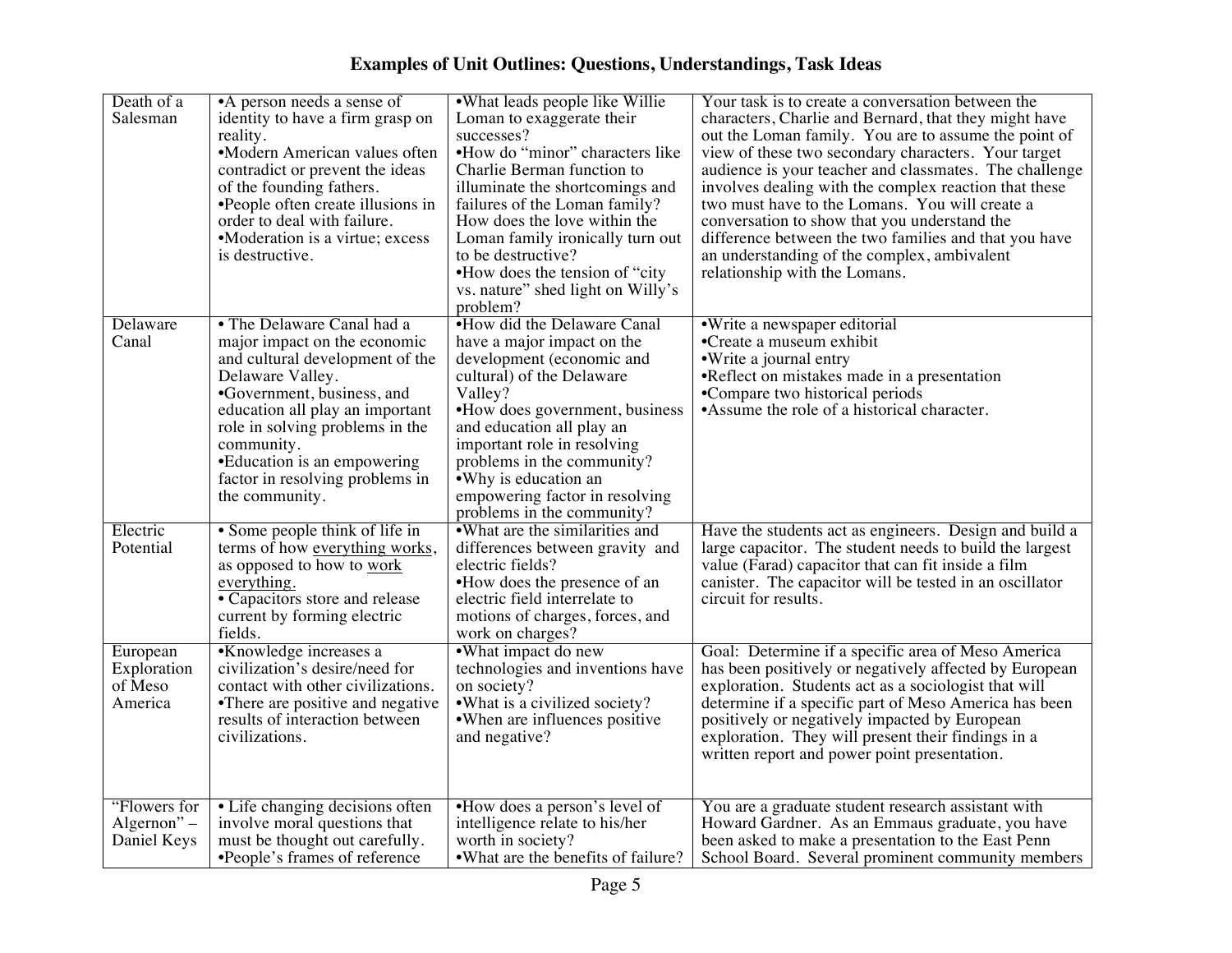|                                     | determining how they interpret<br>and appreciate literature.<br>•In helping others with moral<br>questions, being persuasive<br>play s a crucial role.                                          | •How does a person's frame of<br>reference affect how he/she<br>makes decisions?                                                                                                                                                                                                                   | will be attending. Develop a persuasive report in order<br>to convince the school board and the community<br>members to forgo traditional IQ testing in favor of<br>using Gardener's Assessments as the accurate and<br>reliable means of gauging students; true intelligence.<br>Gain the trust of the community and remember that I is<br>a school board election year.                                                                                                                                                                                                                                                                                                                                                                                                 |
|-------------------------------------|-------------------------------------------------------------------------------------------------------------------------------------------------------------------------------------------------|----------------------------------------------------------------------------------------------------------------------------------------------------------------------------------------------------------------------------------------------------------------------------------------------------|---------------------------------------------------------------------------------------------------------------------------------------------------------------------------------------------------------------------------------------------------------------------------------------------------------------------------------------------------------------------------------------------------------------------------------------------------------------------------------------------------------------------------------------------------------------------------------------------------------------------------------------------------------------------------------------------------------------------------------------------------------------------------|
| Food<br>Science<br>And<br>Nutrition | • What you eat and how you<br>prepare what you eat will<br>determine how you look and<br>feel and perform.<br>• When you learn how to<br>prepare food, you increase your<br>appreciation of it. | •How do you read and analyze a<br>food label?<br>•How do we know how much to<br>eat and how to control our<br>weight<br>•How do you plan a well<br>balanced menu using the Dietary<br>Guidelines and the Food Guide<br>Pyramid?<br>•How does one prepare food s in<br>a nutritious, wholesome way? | Students will role-play a situation involving a client<br>who has a dietary problem. Students will pair up. One<br>student will act as the certified dietitian and the other<br>student will act as the client. They will jointly decide<br>what problem the client has. It may be an athlete's<br>eating plan designed for a football player, a diet for a<br>diabetic, a low sodium diet, low cholesterol diet, a plan<br>for a bulimic patient or one with anorexia nervosa. It<br>may also be a weight reduction diet or a weight-gain<br>eating plan. Eating plans and diets must be approved<br>by the American Dietetic Association. The dietitian<br>will counsel the client by explaining all facets of the<br>condition and the special concerns related to it. |
| Genetics                            | • The physical, chemical and<br>behavioral characteristics of<br>ALL organisms are influenced<br>by DNA.                                                                                        | •Is behavior more strongly<br>influenced by nature or nurture?<br>•How is the information encoded<br>by your DNA expressed?<br>•What is the role of DNA in<br>evolution?<br>• Are genetically engineered<br>organisms the wave of the<br>future?                                                   | As a genetic counselor, parents would like you to show<br>them on paper, using a series of tri-generational<br>pedigrees (at least), what physical characteristics their<br>child would most likely possess. Also, they would like<br>to know what genetically linked diseases you might<br>encounter throughout life (i.e. diabetes, breast cancer,<br>etc.) The clients expect to be informed of at least 10<br>potential characteristics (6 physical, 4 disease related)<br>in a clearly understandable manner. Your stipend will<br>be based upon the number of traits you are able to<br>clearly explain!!                                                                                                                                                           |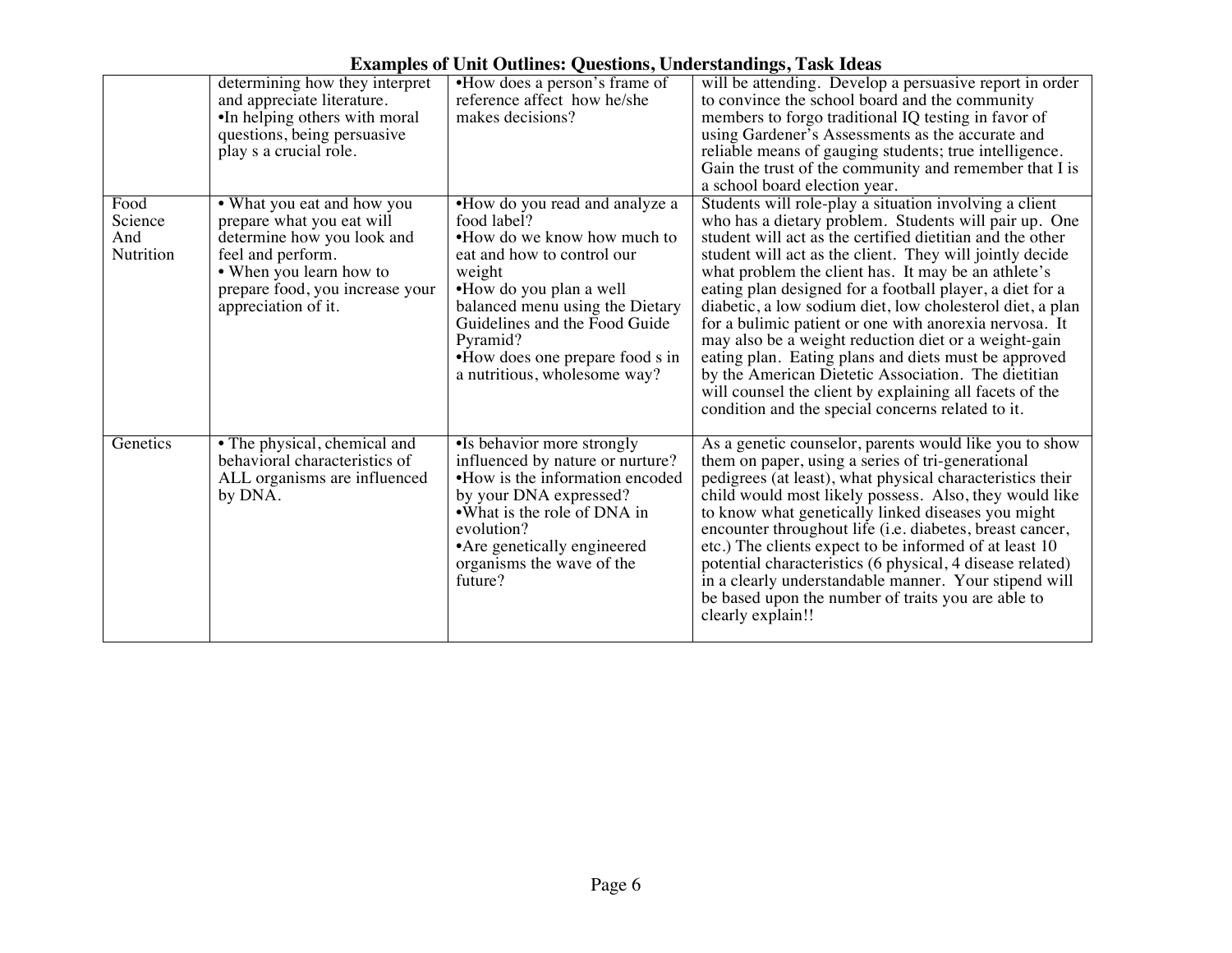| Geography<br>of Nile<br>River                                                                                    | • Geography determines or<br>influences civilizations.                                                                                                                                                                                                                                                    | •How does geography shape the<br>development of a civilization?<br>•In what ways were civilizations<br>forced to adapt to their<br>geographic environment?                                                                                                                                                                                                                                                                                             | <b>Video Presentation</b><br>Present an Egyptian newscast focusing on the effects of<br>the flooding of the Nile. Anchor person, weather<br>person and location person were part of the team.<br>Students need to create background, costumes, name of<br>show for video presentation                                                                                                                                                                                                                                              |
|------------------------------------------------------------------------------------------------------------------|-----------------------------------------------------------------------------------------------------------------------------------------------------------------------------------------------------------------------------------------------------------------------------------------------------------|--------------------------------------------------------------------------------------------------------------------------------------------------------------------------------------------------------------------------------------------------------------------------------------------------------------------------------------------------------------------------------------------------------------------------------------------------------|------------------------------------------------------------------------------------------------------------------------------------------------------------------------------------------------------------------------------------------------------------------------------------------------------------------------------------------------------------------------------------------------------------------------------------------------------------------------------------------------------------------------------------|
| Going to the<br>Café                                                                                             | • Cultural differences and<br>similarities exist.<br>•Each language has its own<br>pattern of speech and structure.<br>•In order to communicate it is<br>not necessary to know every<br>word (Use what you know.)                                                                                         | •Is mastery of a language<br>necessary to effectively<br>communicate the essence of a<br>message?<br>•To what extent are grammar<br>and vocabulary needed to<br>communicate effectively?<br>•Is culture an integral part of<br>language learning?                                                                                                                                                                                                      | You are a first year language student in the target<br>culture with your school group. Your teacher gives<br>you one hour for lunch. Your task is to go into a<br>restaurant, find a table, ask for a menu, order your food<br>and drink and ask for the bill. You will be talking to<br>the people at your table and the waiter or waitress. A<br>partner will play the roles of the waiter/waitress and<br>restaurant customers, but this name will be randomly<br>drawn. You will also once have to assume the partner<br>role. |
| Health/<br>Wellness                                                                                              | • Eating healthy contributes to<br>good physical/mental health.<br>•Dietary guidelines provide<br>information to help make good<br>choices.<br>•Sound nutritional practices<br>have lifelong effects on healthy.<br>•Metabolism, age, activity<br>level, and health issues are<br>impacted by one's diet. | •Why are you what you eat?<br>• What impact does societies<br>image of the 'perfect body' have<br>on our present day eating habits?<br>• Why do Americans ignore<br>dietary guidelines despite health<br>repercussions?                                                                                                                                                                                                                                | Your task is to develop a T.V. dinner for senior citizens<br>living on a fixed income. You are a nutritional<br>engineer working for a major food supplier. It is<br>important tat the dinner meet the nutritional needs of<br>the elderly. It is also very important that the product<br>looks good, taste good, and costs little. Create a<br>sample packaged dinner.                                                                                                                                                            |
| How Do<br>Food<br>Concerns<br><b>Impact Food</b><br>Choices<br>(How Does<br>What I Eat<br>Tell You<br>Who I Am)? | • Food concerns have far<br>reaching effects and<br>consequences;<br>•Food concerns require choices<br>among ideas/values and<br>needs/wants;<br>•Food concerns occur<br>throughout history;<br>•Food concerns are<br>multifaceted, complex, cyclical,<br>and cultural.                                   | •How do food concerns impact<br>food choices<br>•How does technology affect<br>food production and<br>consumption?<br>•How does food reflect culture?<br>•How do Language Arts<br>representations influence food<br>choices?<br>•How do family lifestyles<br>influence food consumption?<br>How does one's definition of<br>wellness drive food choices?<br>.How do food norms differ with<br>cultures?<br>How can I eat more and still be<br>healthy? | You are a PSU agricultural representative. You are<br>contacted by a group of farmers concerned with poor<br>crop productivity. They want you to propose an action<br>plan which will identify the problem, he action to be<br>taken, the environmental impact, and the possible<br>results.                                                                                                                                                                                                                                       |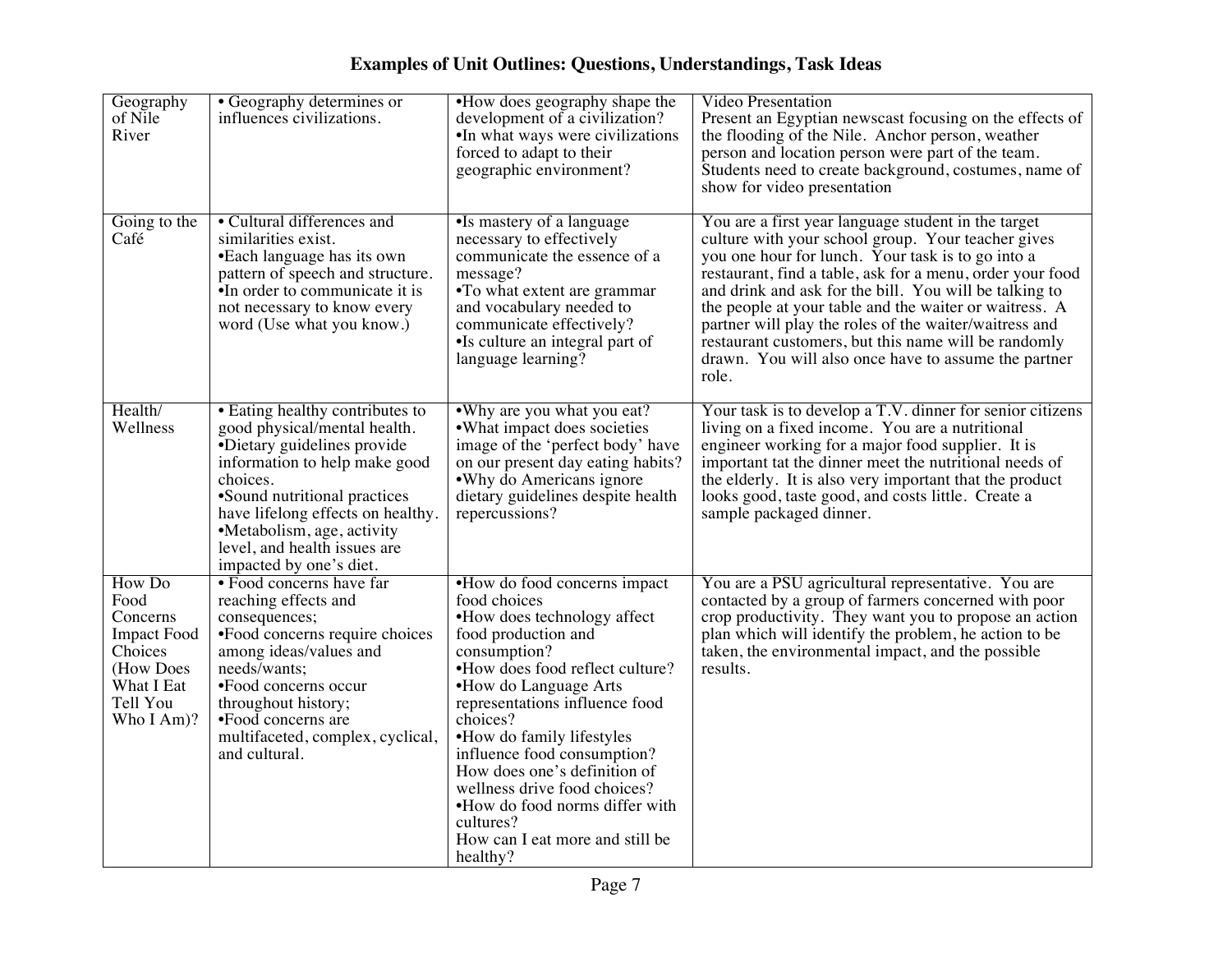|                         |                                                                                                                                                                             | How does food marketing<br>influence food trends?<br>How do administrative decisions                                                                                                                                                                                                                               |                                                                                                                                                                                                                                                                                                                                                                                                                                                                                                                                                                                                                                                                                                                                                                                                                         |
|-------------------------|-----------------------------------------------------------------------------------------------------------------------------------------------------------------------------|--------------------------------------------------------------------------------------------------------------------------------------------------------------------------------------------------------------------------------------------------------------------------------------------------------------------|-------------------------------------------------------------------------------------------------------------------------------------------------------------------------------------------------------------------------------------------------------------------------------------------------------------------------------------------------------------------------------------------------------------------------------------------------------------------------------------------------------------------------------------------------------------------------------------------------------------------------------------------------------------------------------------------------------------------------------------------------------------------------------------------------------------------------|
|                         |                                                                                                                                                                             | affect student eating habits?                                                                                                                                                                                                                                                                                      |                                                                                                                                                                                                                                                                                                                                                                                                                                                                                                                                                                                                                                                                                                                                                                                                                         |
| Ideological<br>Conflict | • Ideological conflicts are<br>inevitable.<br>•There are alternative ways to<br>address conflicts.<br>Resolution/victory is difficult to<br>define in ideological conflict. | • Are ideological conflicts<br>inevitable?<br>• What alternatives are available<br>to address ideological conflict?<br>•How do you defeat an<br>ideology?<br>•When it is necessary to go to<br>war?<br>•How is foreign policy<br>developed?<br>•How do you know when you<br>have "won" an ideological<br>conflict? | A variety of foreign policy experts have been called to<br>publicly debate the most effective policy, to deal with<br>Muslim fundamentalist ideology.<br>In preparation and during this debate you will need to:<br>•Select a strategy which comes from traditional<br>American policies for dealing with opposing ideology<br>as found in the Cold Way.<br>•Develop an opening statement which connects the<br>chosen strategy to the historical contextual success and<br>explain why it would work in the present situation.<br>•Prepare which would challenge anticipated opposing<br>views.<br>• Anticipate and prepare to answer questions which<br>attack your point pf view/<br>•Distill your argument in a rebuttal which takes into<br>account the opposition's positions and purposefully<br>discredit them. |
| Matter                  | • Changes at a subatomic level<br>impact on the microscopic and<br>macroscopic level.<br>•Scientific models have<br>changed over time, as<br>technology has developed.      | •How can changes at a<br>subatomic level affect the visible<br>world?<br>•Does technological<br>development change scientific<br>thought? Or does scientific<br>thought drive technological<br>development?                                                                                                        | You will be creating a visual representation about<br>Matter and Energy for other students. You may create<br>a comic book or an animated short to explain how the<br>ideas about these have changed over time.<br>You will introduce a new character "Ernie Election,"<br>that acts out how the view of himself has changed over<br>the years.                                                                                                                                                                                                                                                                                                                                                                                                                                                                         |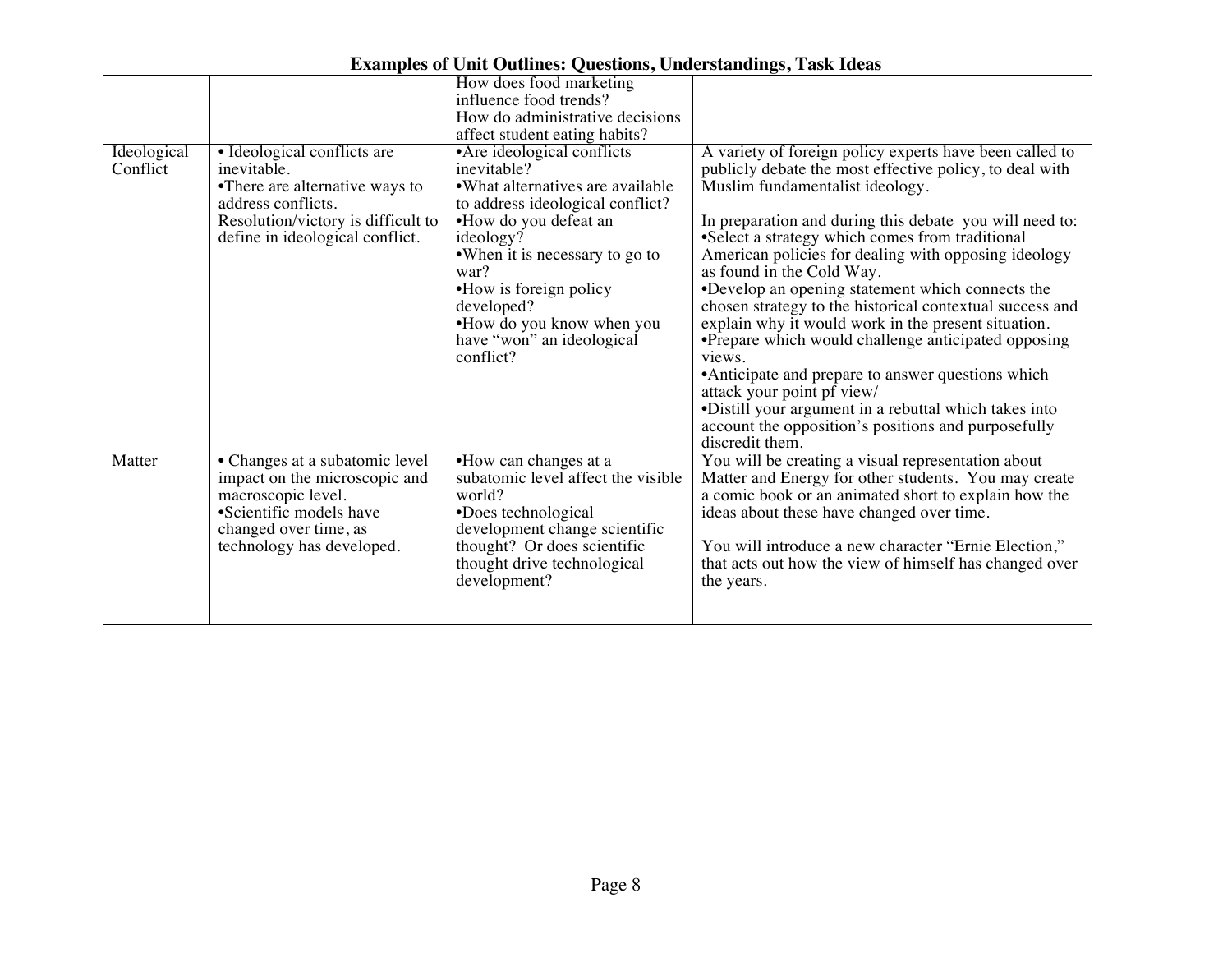| Meaning in | • The most engaging speakers                                                                                                          | •If we look at an audience during        | Read a selected allegory and find the moral within it.      |
|------------|---------------------------------------------------------------------------------------------------------------------------------------|------------------------------------------|-------------------------------------------------------------|
| Lit./      | use volume, pacing and clarity                                                                                                        | am oral presentation, without            | THEN  you are the father/mother of a young child.           |
| Effective  | of speech to effectively reach                                                                                                        | hearing the speaker ourselves,           | Your task is to write a story to be read aloud (about 60)   |
| Comm-      | an audience.                                                                                                                          | are there ways we can tell               | sec.) to your child at bedtime. This story should           |
| unication  | •Sometimes characters in                                                                                                              | whether the speaker is effective         | feature human characters who bring forth a moral            |
|            | fiction represent groups of real                                                                                                      | or ineffective?                          | similar to the one in our selected allegory.                |
|            | people, and their problems                                                                                                            | •How can a speaker even with an          | REMEMBER  you want to entertain your child, but             |
|            | represent common situations                                                                                                           | interesting topic, "lose" his            | you also wan to make sure he/she understands the            |
|            | found in life.                                                                                                                        | audience?                                | story. And you want to take a minute, more or less to       |
|            |                                                                                                                                       | •How can an author use an                | discuss the moral with your child.                          |
|            |                                                                                                                                       | animal to represent a person in a        |                                                             |
|            |                                                                                                                                       | story?                                   |                                                             |
|            |                                                                                                                                       | •How can we tell that a problem          |                                                             |
|            |                                                                                                                                       | faced by a character represents a        |                                                             |
|            |                                                                                                                                       | common situation that may be             |                                                             |
|            |                                                                                                                                       | faced by real people?                    |                                                             |
| Multimedia | • The major function of multi-                                                                                                        | •What is multi-media?                    | •Create and present a lesson that uses multi-media to       |
| To Engage  | media is to enhance teaching                                                                                                          | • What engages student learning?         | engage learners.                                            |
| Learners   | and learning.                                                                                                                         | •Does multi-media always                 | •Demonstrate a teaching style that engages learning.        |
|            | · Multi-media is an effective                                                                                                         | enhance student learning?                | •Self-assess your teaching with multi-media styles and      |
|            | and efficient means of                                                                                                                | •How could multi-media be used           | list ways that you can include alternative styles to        |
|            | demonstrating student success.                                                                                                        | to demonstrate and assess                | engage learners.                                            |
|            | · Multi-media engages student                                                                                                         | student learning?                        |                                                             |
|            | learning                                                                                                                              |                                          |                                                             |
| Native     | • We don't need formal training                                                                                                       | •What is more lasting -- folk art        | Create a Native American Style Vessel based on styles       |
| American   | to do art.                                                                                                                            | or fine art?                             | of a certain tribe researched that illustrates its culture, |
| Art        | •Artwork reflects the culture of                                                                                                      | •Does form follow function or            | origin and language. Present an argument lesson to the      |
|            | the people.                                                                                                                           | visa versa?                              | officials of Lenape Art Museum on why your work             |
|            | • Art can be influenced by                                                                                                            | • Are natural resources a factor in      | should be included in the collection.                       |
|            | resources.                                                                                                                            | art work?                                |                                                             |
|            | •Artwork provides us with                                                                                                             | •Is the social environment or            |                                                             |
|            |                                                                                                                                       |                                          |                                                             |
|            |                                                                                                                                       |                                          |                                                             |
|            |                                                                                                                                       |                                          |                                                             |
|            |                                                                                                                                       |                                          |                                                             |
|            |                                                                                                                                       |                                          |                                                             |
|            | information about culture.<br>•Social groups influence styles<br>of art<br>.• Art changes with time,<br>people's ideas and resources. | natural environment more<br>influential? |                                                             |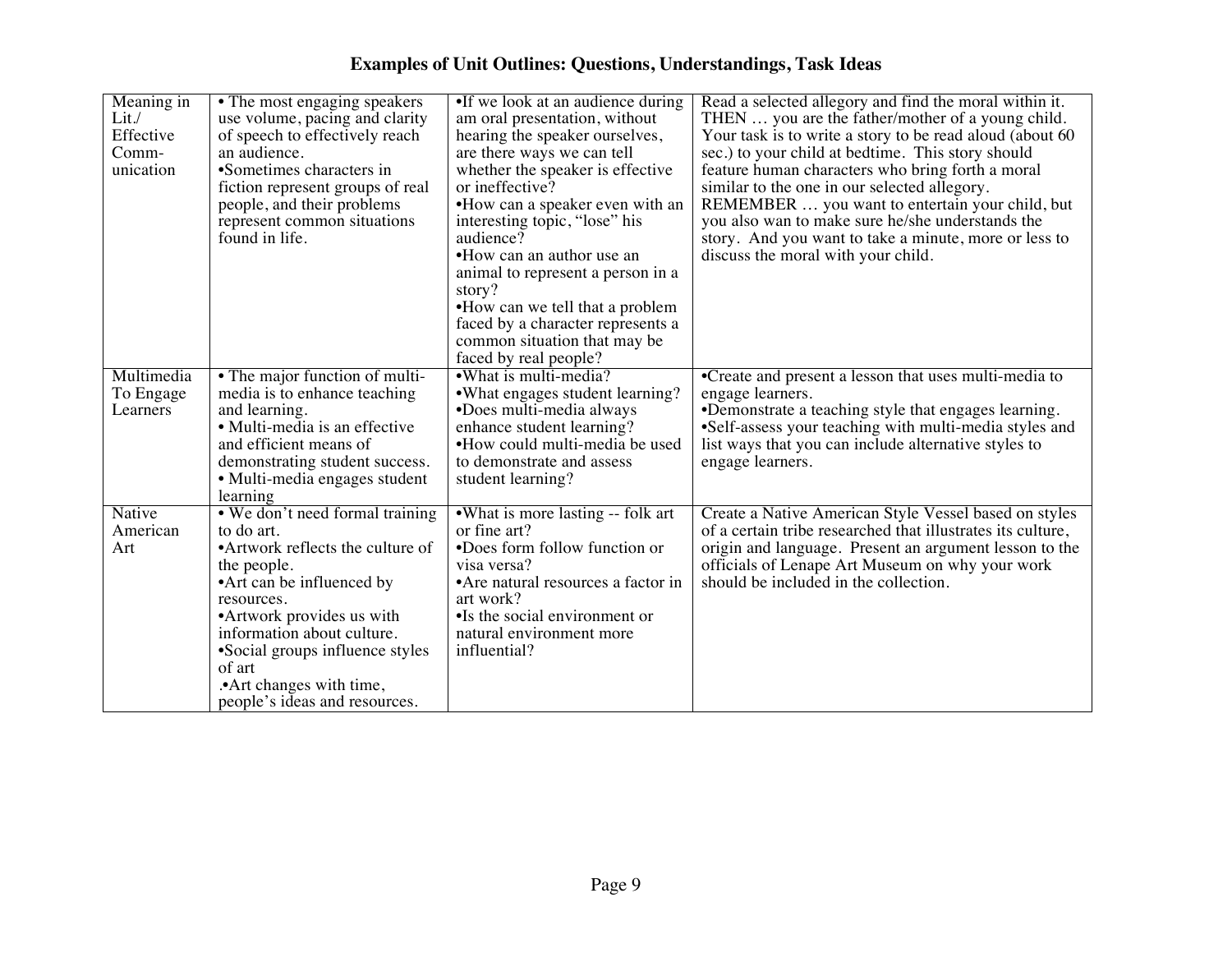| Oscar<br>Wilde's<br>Importance<br>of Being<br>Earnest | • Different social mores impact<br>on social classes.<br>•Peoples actions dictate others'<br>opinions of them.<br>•In a society different classes<br>influence e its effectiveness.<br>• A writer pulls from his<br>surroundings to develop his<br>craft.<br>•A writer can bring himself into<br>his work to enhance style.                                                                                        | •How does a writer personalize<br>his work and develop his own<br>style?<br>•Do we have a caste system<br>today?<br>• What influences a writer?<br>•How does a writer personalize<br>his work and develop his own<br>style?                                                                                                                                                                                                                                              | You are seeking employment at an off beat greeting<br>card company. You need to create anew line of cards<br>aimed at poling fun of a current problem in the country.<br>Develop a card, the front cover being a scene or target<br>area of satire; the inside, an epigram and a satirical<br>finish. You will need a paragraph of explanation to<br>show strength of satire.                                                                                                         |
|-------------------------------------------------------|--------------------------------------------------------------------------------------------------------------------------------------------------------------------------------------------------------------------------------------------------------------------------------------------------------------------------------------------------------------------------------------------------------------------|--------------------------------------------------------------------------------------------------------------------------------------------------------------------------------------------------------------------------------------------------------------------------------------------------------------------------------------------------------------------------------------------------------------------------------------------------------------------------|---------------------------------------------------------------------------------------------------------------------------------------------------------------------------------------------------------------------------------------------------------------------------------------------------------------------------------------------------------------------------------------------------------------------------------------------------------------------------------------|
| Periodic<br>Table                                     | • The periodic table is used to<br>predict and explain the<br>chemical behavior of matter.                                                                                                                                                                                                                                                                                                                         | •How is the periodic table<br>arranged?<br>•What does the periodic table<br>enable in terms of prediction?<br>• What criteria predict the<br>behavior of an element?<br>•How would scientists use the<br>periodic table?                                                                                                                                                                                                                                                 | Create a brochure advertising the periodic table. The<br>brochure must convince a client of the various ways the<br>periodic table is used in scientific work. It must also<br>include "testimonials" of specific kinds of discussions<br>that can be made by using the table. The brochure<br>must also include illustrations which help describe the<br>organization and chemical trends.                                                                                           |
| Persuasion                                            | • Persuasion is a valuable life-<br>long tool used to convince<br>others of their position/point of<br>view using supporting<br>evidence.                                                                                                                                                                                                                                                                          | How do you select valid<br>supportive evidence to align with<br>a position?<br>•What strategies do effective<br>persuasive writers use to<br>convince their audience of their<br>point of view?                                                                                                                                                                                                                                                                          | Students will write a persuasive essay that will use<br>supporting evidence to convince others of their<br>position. Students will react to a newspaper article<br>about financial responsibility of a car accident.                                                                                                                                                                                                                                                                  |
| Persuasive<br>Writing                                 | • Writing is a process that<br>includes brainstorming,<br>drafting, revision editing, and<br>may include publishing.<br>• Writing is an essential form of<br>communication.<br>•We write for a variety of<br>purposes and audiences.<br>• Effective writers have a<br>repertoire of strategies.<br>• Effective writing incorporates<br>the qualities of style, focus,<br>content, organization and<br>conventions. | •How do effective writers hook<br>and hold their readers (focus,<br>content, organization)?<br>•How do effective writers<br>persuade their audience<br>(fact/opinion, compare/contrast,<br>style)?<br>•When would a writer use<br>persuasive writing (editorials,<br>letters, format)?<br>•How do writers analyze, revise,<br>and edit work to make it more<br>effective in communicating the<br>intended message of thought<br>(importance of revision and<br>editing)? | We have been reading and discussing a number of<br>newspaper articles having to do with school and<br>community issues. Select one about which you have<br>strong feelings and write a letter convincing the<br>audience of your point of view. Use business letter<br>format. Your letter will be assessed based on the<br>Writing Rubric. Your goal is to write such a powerful<br>letter that you get a response (written response, phone<br>call, publication) from your readers. |
| Photo-<br>synthesis                                   | • Photosynthesis and<br>Respiration are opposites of                                                                                                                                                                                                                                                                                                                                                               | •How are the end products of<br>respiration recycled in                                                                                                                                                                                                                                                                                                                                                                                                                  | The president of the United States has contacted your<br>lab. He has employed you to create a new plant                                                                                                                                                                                                                                                                                                                                                                               |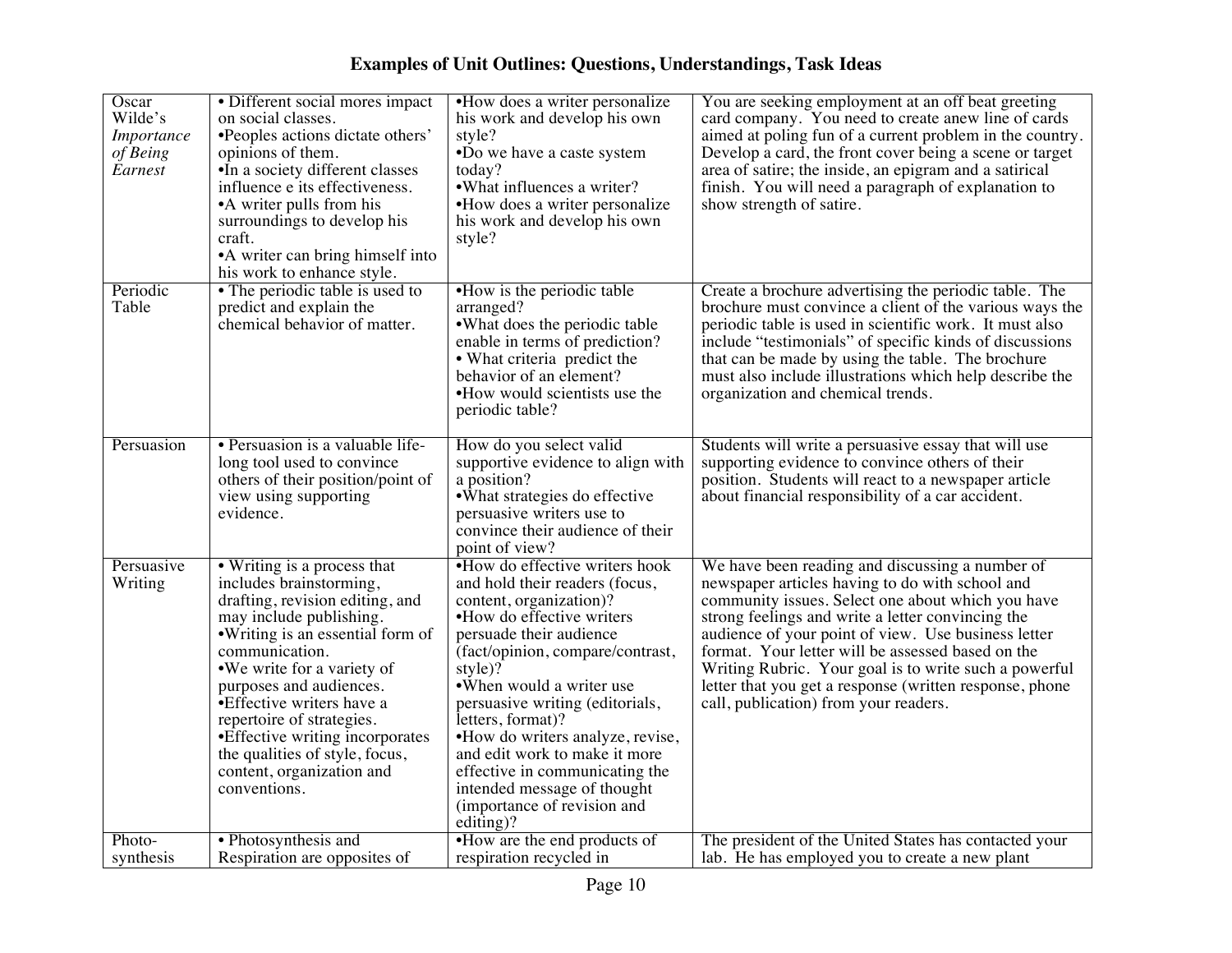| and<br>Respiration                                                              | each other and make up a<br>complex biochemical pathway.<br>•Photosynthesis produces food<br>and oxygen by using carbon<br>dioxide and energy from the<br>sun.<br>•Cellular respiration breaks<br>down food into usable energy<br>(ATP) in the presence or<br>absence of oxygen. | photosynthesis and vice versa?<br>•How is ATP formed in the food<br>you eat?<br>•Could life exist without plants?                                                                  | species. However, due to a rapidly spreading wildfire,<br>a cloud of smoke has blocked the sun out. So this new<br>plant must be able to grow and produce food using<br>minimal sunlight. Create a blueprint of your new plant,<br>what its growth requirements are, how you will create<br>it and how readily available it is.                                                                                                                                                                                                                                                                       |
|---------------------------------------------------------------------------------|----------------------------------------------------------------------------------------------------------------------------------------------------------------------------------------------------------------------------------------------------------------------------------|------------------------------------------------------------------------------------------------------------------------------------------------------------------------------------|-------------------------------------------------------------------------------------------------------------------------------------------------------------------------------------------------------------------------------------------------------------------------------------------------------------------------------------------------------------------------------------------------------------------------------------------------------------------------------------------------------------------------------------------------------------------------------------------------------|
| Political and<br>Economic<br>Systems                                            | • The values of a society form<br>the basis of its government and<br>economic structure.<br>•Scarcity drives government to<br>make decisions about the<br>distribution of resources.                                                                                             | •How do a society's values<br>influence its economic and<br>political structure?<br>• Why is ther 4e scarcity<br>• Why do some nations<br>experience more scarcity than<br>others? | The U.N. has put you in contact with a group of people<br>who want input in creating the best functioning<br>economic system. Since you are an economic advisor<br>well versed in the benefits and weaknesses of many<br>economic systems, the new leaders would like your<br>evaluation of the best ideas from all of these structures.<br>The leaders specifically would like a blueprint of an<br>economic system that includes specific ideas and<br>justification of each element as well as the system as a<br>whole.                                                                           |
| Pre-Revol-<br>utionary<br>War Times<br>Colonies/<br><b>British</b><br>1763-1775 | • Revolution is a change in<br>government brought forth by<br>conflict.<br>•Well-intended government<br>policies often go awry.<br>•People's actions and reactions<br>often reflect a need to protect<br>their ideas and beliefs.                                                | •What injustices have you faced<br>in your life?<br>•To what degree are you willing<br>to defend your beliefs?<br>• What could bring forth<br>revolution in our country today?     | You will be asked as an editor to create a New England<br>colonial magazine that has to persuade loyalists and<br>undecided citizens of New England to join the cause<br>for freedom. Your magazine will be five pages in<br>length – each page covering an aspect of the unit of<br>study. Page one is a cover including a political<br>cartoon. Page two will be an editorial column. Page<br>three includes a news article. Page four is an<br>advertisement supporting patriotic groups, and page<br>five is an interview report. Your grade will come from<br>standard point values and rubrics. |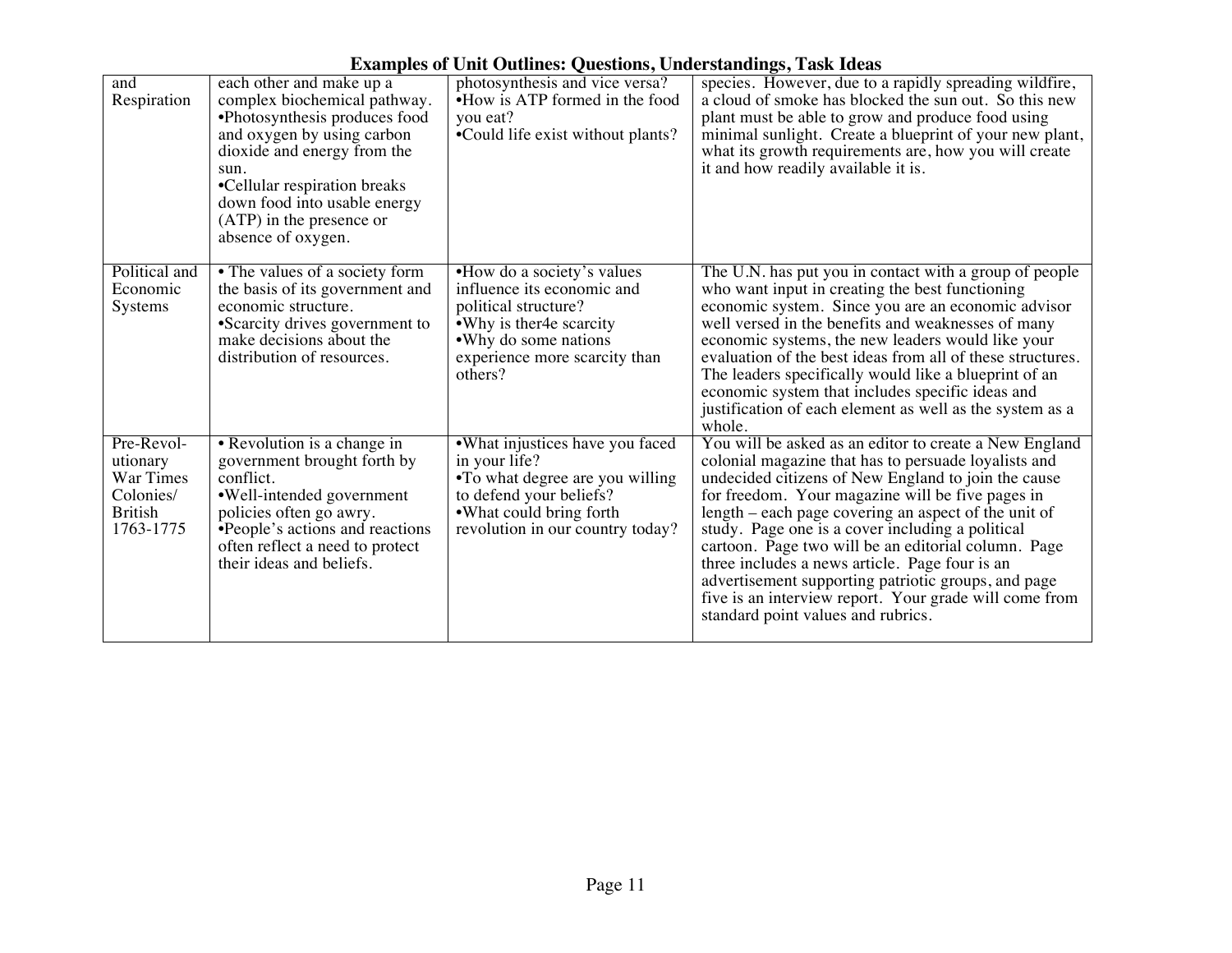| Real World<br>Applications<br>of Problem<br>Solving | •Equation solving can be used<br>in everyday life.<br>• Equation solving through<br>applications creates a more<br>efficient system for learning<br>higher level mathematics.     | • Can you illustrate several<br>different algebraic equations<br>from a real life application?<br>• How can you use variables in<br>real life situations to solve<br>problems?                                                                                                                                                 | When contractors give us an estimate on home<br>improvements, how can we tell if the cost is<br>reasonable? You have been asked by a homeowner to<br>submit an estimate for the cost of a rectangular patio.<br>The patio must be built using a fixed budget and must<br>comply with local building codes. Create a detailed<br>sketch(s), building a maximum sized patio on this fixed<br>budget while using the local building code restrictions.<br>(Students will be given code restrictions, cost figures<br>for materials, labor costs and a 20% builder profit). Be<br>sure to show all calculations so that the homeowner<br>will be able to understand your conclusion. |
|-----------------------------------------------------|-----------------------------------------------------------------------------------------------------------------------------------------------------------------------------------|--------------------------------------------------------------------------------------------------------------------------------------------------------------------------------------------------------------------------------------------------------------------------------------------------------------------------------|----------------------------------------------------------------------------------------------------------------------------------------------------------------------------------------------------------------------------------------------------------------------------------------------------------------------------------------------------------------------------------------------------------------------------------------------------------------------------------------------------------------------------------------------------------------------------------------------------------------------------------------------------------------------------------|
| Settlement<br>to In-<br>dependence                  | •People want some form of<br>representation in government.<br>•There are two sides to every<br>story/conflict.<br>•People settle where resources<br>are available.                | •Why do people want<br>government representation?<br>• Why do people seek<br>independence?<br>•Why are some locations on<br>which to settle more favorable<br>than others?<br>.What would life be like if the<br>colonists hadn't declared<br>independence?<br>. Why did Loyalists and Patriots<br>disagree on certain issues? | (Three Person Project)<br>You are a moderator, loyalist or patriot on a weekly<br>news show. Your job is to be part of a debate between<br>a Patriot/Loyalist. As the moderator your job will be to<br>have participants give their points of view in a<br>dignified manner with both sides having equal say.<br>The debate members must argue conflict issues and<br>have evidence to support their side. The audience is<br>T.V. viewers in the United States and great Britain.                                                                                                                                                                                               |
| Similar<br>Figures                                  | •Proportional reasoning is<br>useful in various situations to<br>show relationships between<br>similar figures.                                                                   | • When do we need proportions?<br>•In what ways are proportions<br>used in everyday life?                                                                                                                                                                                                                                      | Write a letter to your parents explaining why you need<br>a bigger bedroom. Include the actual dimensions of<br>your bedroom, the actual dimensions of the bases of all<br>the objects in your bedroom, a scale drawing showing<br>what one inch equals in feet, and the proportions you<br>used to convert the actual dimension to your scale.                                                                                                                                                                                                                                                                                                                                  |
| Sonnets                                             | •Poetry is an elastic form of<br>communication and self<br>expression that can address a<br>variety of audiences.<br>•Poetic forms and subjects<br>change over time.              | •What makes a great poem?<br>•Why do poets use different<br>poetic forms?<br>• What is the relationship<br>between "sound and sense:"?<br>•How do great poets develop<br>their themes, voices and images?                                                                                                                      | You are the newly selected Poet Laurecte of the E.U.<br>and have been commissioned to write a sonnet about<br>9/11 and the ensuing events in the Middle East. You<br>are to read it on Al Jezura, (NN), BBC, and you will<br>be published in Aris Newyc. Your goal is to promote<br>empathy and understanding between the West and the<br>Islamic World. Use poetic devices, avoid clichés, and<br>be aware that this poem will be translated.                                                                                                                                                                                                                                   |
| Statistic &<br>Data<br>Analysis                     | •Being able to analyze data<br>meaningfully leads to the<br>ability to apply results of<br>investigations.<br>•Scrutinizing representations of<br>data leads to informed decision | •What is an appropriate way to<br>organize data?<br>•How do we benefit from data<br>analysis?<br>.What is a good data analysis<br>and why is it important?                                                                                                                                                                     | The task is to go before the school board to get a school<br>rule changed. The student will need to prepare an oral<br>presentation supported by visual aids (graphs) to<br>persuade the board. Students will need to gather a<br>representative sample of data, compile several types of<br>graphs and measures of control tendency, and choose                                                                                                                                                                                                                                                                                                                                 |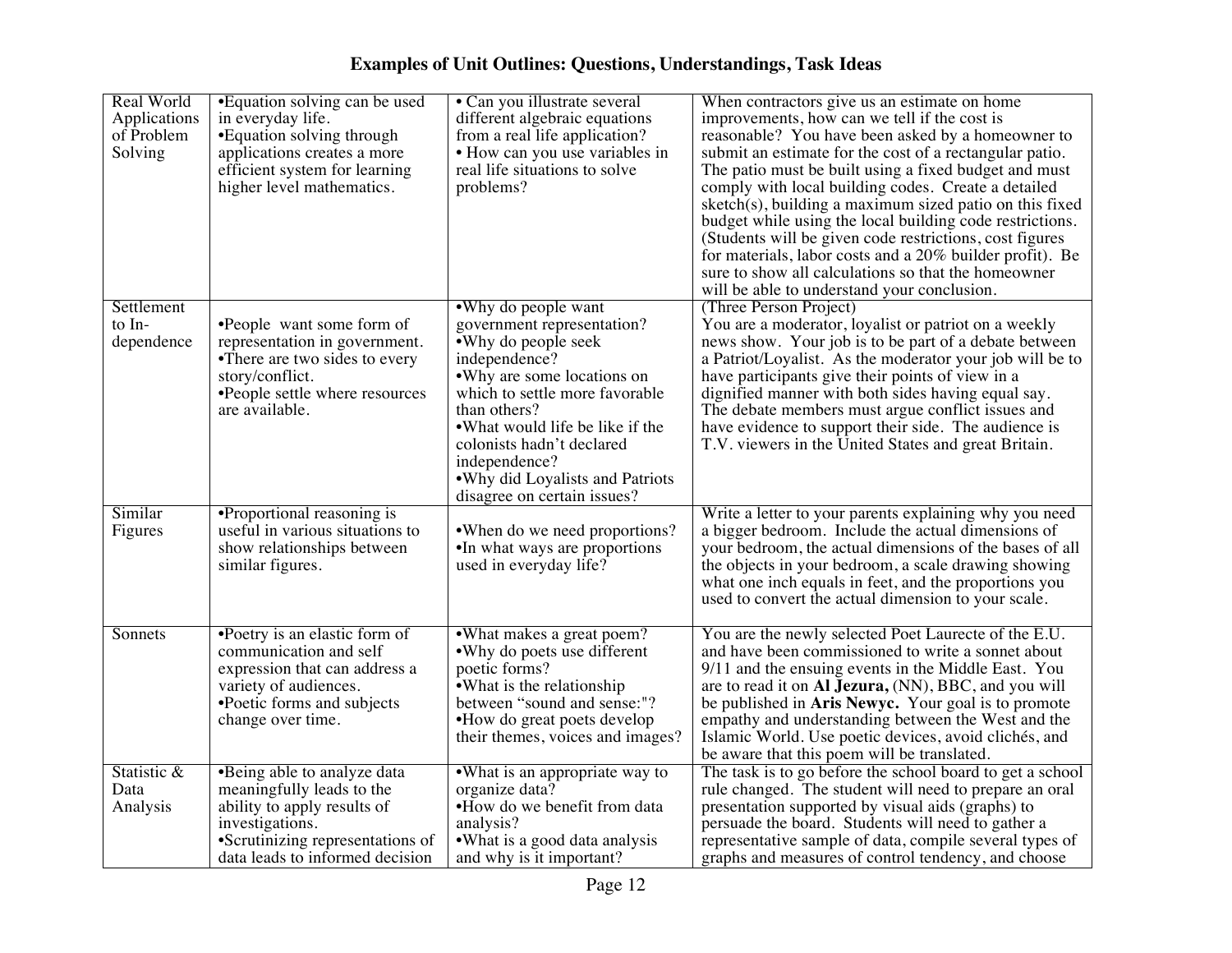|              | making and logical conclusions    |                                     | $\sigma$ /<br>graphs and analysis that best support their persuasive |
|--------------|-----------------------------------|-------------------------------------|----------------------------------------------------------------------|
|              |                                   |                                     |                                                                      |
|              |                                   |                                     | argument.                                                            |
| Statistical  | •Statistics involves making       | • What is the process used to       | You are a member of a community has a piece of land                  |
| Analysis and | conjectures, collecting, and      | organize data and reach             | that is going to be developed. The land will be                      |
| Inter-       | organizing data, interpreting the | conclusions?                        | transformed into either an industrial park or a                      |
| pretation    | data, and explaining the reasons  | •How are statistics used to support | recreational park. You need to adopt one of the two                  |
|              | behind the findings.              | the decision making process?        | purposes and develop a proposal in support of that                   |
|              |                                   | •How can you manipulate statistics  |                                                                      |
|              |                                   | to present a biased viewpoint?      | goal. You need to prepare a statistically appropriate                |
|              |                                   |                                     | proposal with visuals to convince township supervisors               |
|              |                                   |                                     | to use the land to your advantage.                                   |
| The Cause    | •Personal experiences illustrate  | •Why/how do personal                | After reading and discussing the Cisneros short story,               |
| and Effect   | cause and effect situations.      | experiences illustrate cause and    | "Eleven", write a cause and effect narrative based on a              |
| Essay/       | •Being older doesn't              | effect relationships?               | personal experience. Write in first person point of                  |
| Narrative    | necessarily mean being wiser.     | •Can childhood                      | view and be prepared to share your narrative with the                |
|              | •They can use cause and effect    | experience/incident effect an       | class. You will need to choose a scenario, gather                    |
|              | approach to write essays and      | individual as an adult?             | details, connect your ideas, check for style and                     |
|              |                                   |                                     |                                                                      |
|              | solve problems in all subject     | •Does being older necessarily       | accuracy, and prepare a final copy of your cause and                 |
|              | areas.                            | mean being wiser?                   | effect narrative.                                                    |
|              | •They must use organizational     | •Can different responses to         |                                                                      |
|              | patterns appropriate to the type  | causes create different effects?    |                                                                      |
|              | of composition.                   | •Can a positive effect result from  |                                                                      |
|              | •It's important to state a clear  | a negative cause (or visa versa)?   |                                                                      |
|              | purpose and engage the interest   | •How can the cause and effect       |                                                                      |
|              | of the reader.                    | approach be used in other           |                                                                      |
|              |                                   | subject areas?                      |                                                                      |
|              |                                   |                                     |                                                                      |
|              |                                   | •How do you structure a cause       |                                                                      |
|              |                                   | and effect essay?                   |                                                                      |
|              |                                   | •Why is it important to consider    |                                                                      |
|              |                                   | audience when writing a cause       |                                                                      |
|              |                                   | and effect essay?                   |                                                                      |
|              |                                   |                                     |                                                                      |

**Examples of Unit Outlines: Questions, Understandings, Task Ideas**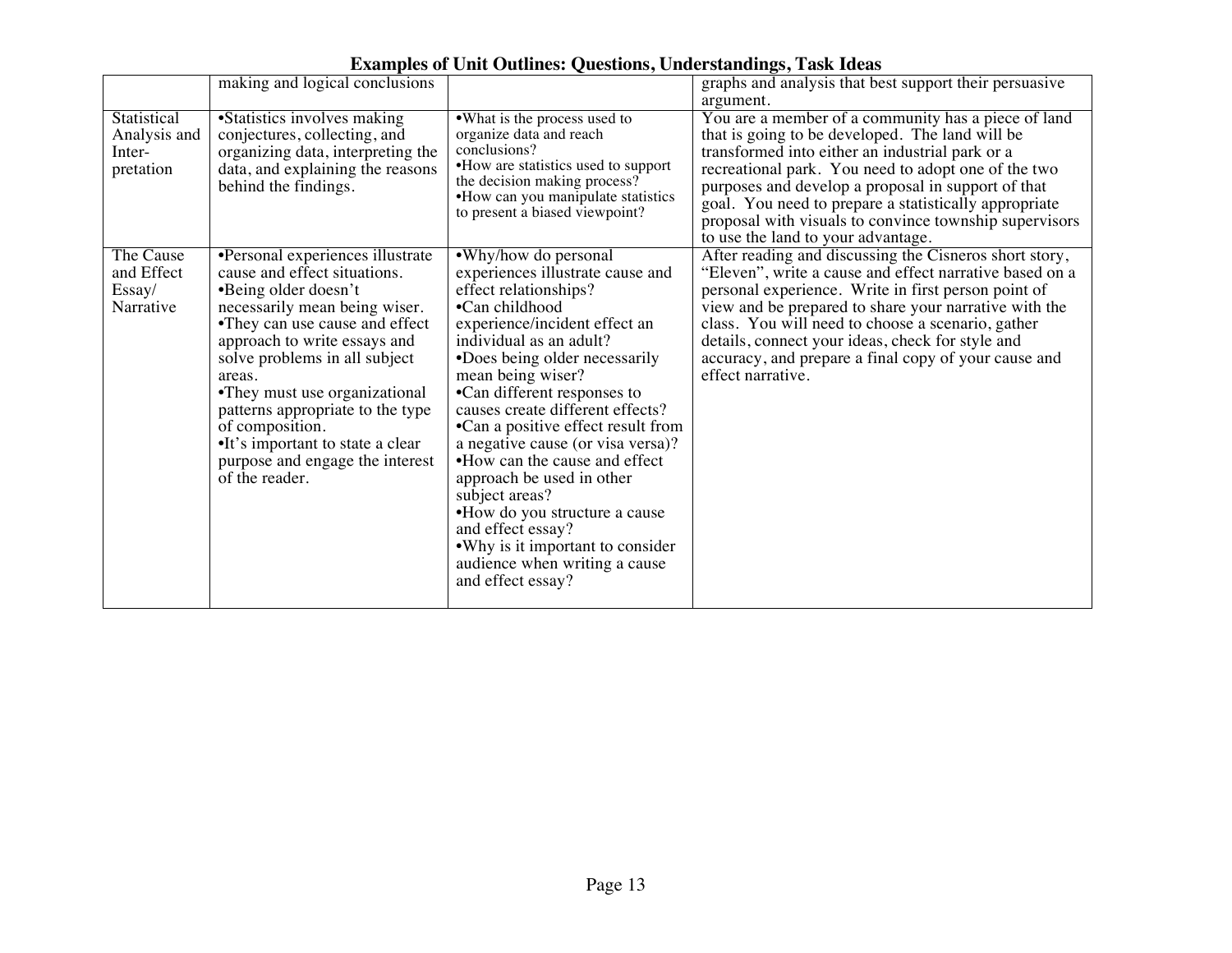| The Great<br>Depression<br>The Water Is<br>Wide | •The Depression affected the<br>structure and function of<br>families.<br>•The Depression caused a shift<br>in the role of Government.<br>• Discrimination is rethought<br>when an individual walks in<br>another's shoes.<br>•Discrimination is multi<br>layered.<br>• Acceptance does not end<br>discrimination. | •Should the Government play a<br>role in a nation's economy?<br>•How can economic fluctuations<br>be both beneficial and<br>detrimental to society?<br>•Can you really walk in<br>another's shoes?<br>•Have laws "enabled"<br>discrimination?<br>•How do cultural factors impact<br>tolerance and discrimination?                           | Create a video documentary/interview of a variety of<br>people who can answer insightful questions about their<br>experiences in the Great Depression.<br>You are a photo journalist who wants to see an article<br>in Time Magazine on Pat Conroy and his experiences<br>living on Yomarrow Island (an African American<br>community.) Since this is a national magazine give a<br>broad overview of his life during that year on the<br>island. Please include photographs and interview<br>quotes, etc. Quizzes, tests, oral dis -cussion on various<br>writings such as journal entries                                           |
|-------------------------------------------------|--------------------------------------------------------------------------------------------------------------------------------------------------------------------------------------------------------------------------------------------------------------------------------------------------------------------|---------------------------------------------------------------------------------------------------------------------------------------------------------------------------------------------------------------------------------------------------------------------------------------------------------------------------------------------|---------------------------------------------------------------------------------------------------------------------------------------------------------------------------------------------------------------------------------------------------------------------------------------------------------------------------------------------------------------------------------------------------------------------------------------------------------------------------------------------------------------------------------------------------------------------------------------------------------------------------------------|
| Tools of<br>Biology                             | •Scientific knowledge and<br>advancement is based on<br>processes that ultimately lead to<br>theory development.                                                                                                                                                                                                   | •What makes science "science"?<br>•How does scientific knowledge<br>advance?<br>•How does the scientific concept<br>of theory differ from the<br>commonly used concept of<br>theory?                                                                                                                                                        | You are a member of a team of biological research<br>scientists. Your funding is going to be cut off unless<br>you can defend your scientific research practices to the<br>funding agency and its CEO. You need to explain the<br>research project you have designed, conducted and<br>interpreted in both an oral presentation and research<br>report to the funding source. You must follow the<br>guidelines of the funding agency for both the<br>presentation and report.                                                                                                                                                        |
| $\overline{U.S.}$<br>Constitution               | • Governments are created as a<br>means of organizing power to<br>meet the needs of the people.<br>•Democratic ideals are used to<br>protect the individual from the<br>government's abuse of power.<br>•Government must carry out<br>three functions; make laws,<br>interpret laws, enforce laws.                 | •If a democracy is such an ideal<br>form of government, why do so<br>many democracies, fail or fail to<br>exist?<br>•Is the United States a true<br>democracy?<br>•To what degree did the framers<br>of the Constitution believe in<br>democratic principles?<br>•What conditions are necessary<br>for a democratic government to<br>exist? | Your task is to create a Constitution for a developing<br>country based on early American democratic<br>principles. You will be assigned a role to play as a<br>delegate to a Constitutional Convention. Your<br>challenge will involve creating a new democratic<br>government to meet the needs of your country. You<br>must work with fellow delegates to create a written<br>Constitution to ensure individual rights and freedom<br>from the possible abuse of governmental power. A<br>successful Constitution must be accepted by a majority<br>of the delegates and secure the protections and goals of<br>your constituents. |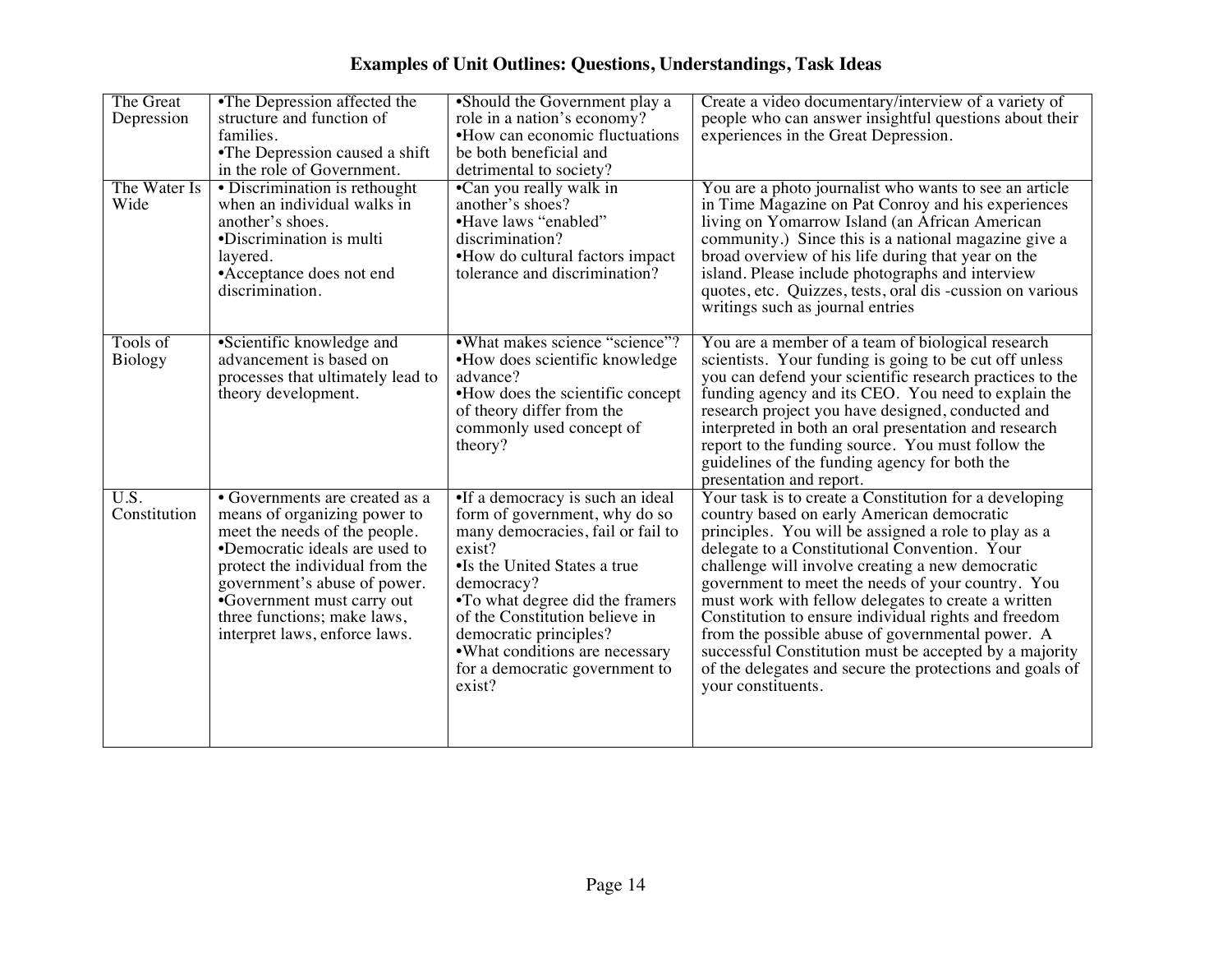| Under-    | •Parallels exist among the three | •How does one's culture,        | Your task is to argue a side of a court case involving |
|-----------|----------------------------------|---------------------------------|--------------------------------------------------------|
| standing  | major "revealed" religions.      | religion, and government relate | First Amendment freedoms. You are a lawyer arguing     |
| Through   | •Tolerance is necessary for a    | to happiness/peace?             | the case you have been assigned. Your audience is the  |
| Tolerance | peaceful existence in our global | •How do we learn tolerance for  | Supreme Court, and you must convince them to side      |
|           | culture.                         | others?                         | with your case. You will create a 2 minute             |
|           | •Individuals can find happiness  |                                 | presentation that outlines your case. You are          |
|           | within themselves.               |                                 | responsible for the background (including knowing      |
|           |                                  |                                 | your oppositions case) and specific circumstances      |
|           |                                  |                                 | supporting your case.                                  |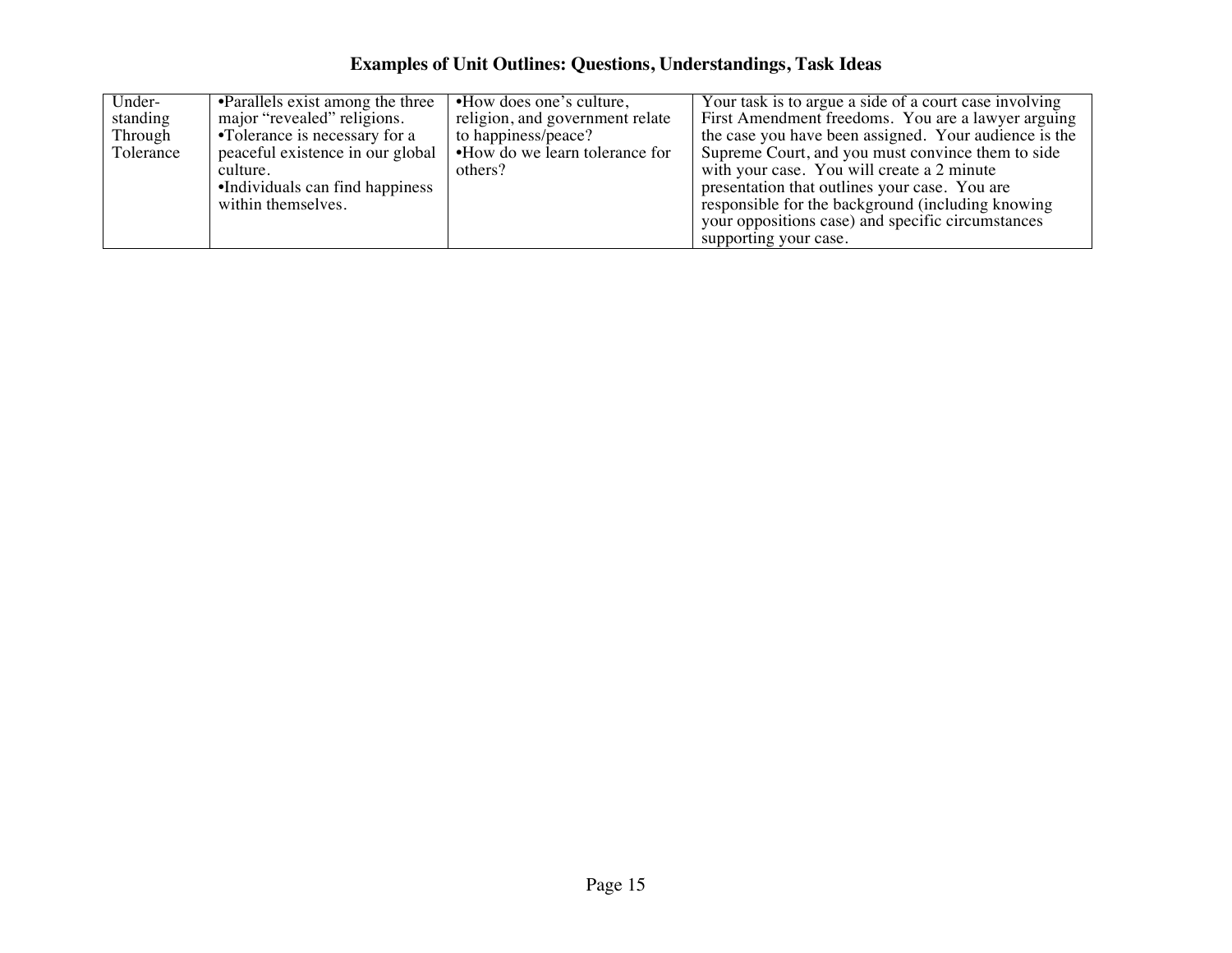| <b>Units</b><br>(in sequence)                            | <b>Estimated</b><br>Time Frame  <br>(days) | K-12 Program Strands with<br><b>Corresponding Course/Grade Level</b><br>(or Unit) Standards                                                                                                                                                                                                                                                                                                                                                                                                         | K-12 Program<br><b>Enduring Understandings</b>                                                                                                                                                                                                                                                                                                                                                                                                                                                                   | K-12 Program<br><b>Essential Questions</b><br>(for process only)                                                                                                                                                                                                                                                                                                                                              | <b>Assessments</b><br>(note if optional)                                                                                                                                  | <b>C/GL Key</b><br><b>Vocabulary</b><br><b>Concepts</b>                                                                                                                                   |
|----------------------------------------------------------|--------------------------------------------|-----------------------------------------------------------------------------------------------------------------------------------------------------------------------------------------------------------------------------------------------------------------------------------------------------------------------------------------------------------------------------------------------------------------------------------------------------------------------------------------------------|------------------------------------------------------------------------------------------------------------------------------------------------------------------------------------------------------------------------------------------------------------------------------------------------------------------------------------------------------------------------------------------------------------------------------------------------------------------------------------------------------------------|---------------------------------------------------------------------------------------------------------------------------------------------------------------------------------------------------------------------------------------------------------------------------------------------------------------------------------------------------------------------------------------------------------------|---------------------------------------------------------------------------------------------------------------------------------------------------------------------------|-------------------------------------------------------------------------------------------------------------------------------------------------------------------------------------------|
| Unit 1<br>Sampling and<br><b>Classifying</b>             | 9 days<br>Aug. 19-29                       | <b>Algebraic Concepts:</b><br>3.1 Patterns<br>Use patterns in data tables, pictures, and graphs<br>to make predictions and solve problems<br>3.2 Algebraic Relationship<br>Identify and solve for variables in addition and<br>subtraction (two digit numbers)<br>Data Analysis, Probability, & Stats:<br>5.1 Data Organization<br>Collect, organize, graph, and analyze data from<br>given samples<br>5.2 Data Analysis<br>Use data in tables and graphs to make<br>predictions and solve problems | Mathematicians formulate equations or functional relationships<br>to communicate generalizations (general patterns, rules, and<br>connections to prior concepts that are at the core of the<br>problem) so that specific problems can be solved more<br>efficiently.<br>Data illustrate relationships so inferences and<br>predictions can be made and actions can be<br>taken.                                                                                                                                  | Communicating<br><b>Mathematical Thinking</b><br>What do I visualize when I look<br>at this problem?<br>What strategy did I decide to<br>use to solve the problem? What<br>strategies did other students<br>use? What strategy is most<br>efficient?<br>What do I do when I get stuck?<br>Does my solution make<br>sense?<br>How do I best show my<br>thinking?<br>What information do I                      | $DPP - O & S$<br>(fluency- Strand 2)<br>Lisa's Class<br>Graph URG 29<br>(Strands 3 & 5)<br>Careless Professor<br>Peabody URG 30<br>(Strands 3 & 5)<br>DPP-P<br>(Strand 3) | Number &<br><b>Operations</b><br>digit<br>thousands<br>multiplication<br>product<br>fraction                                                                                              |
| Unit 2<br>Strategies-<br>An<br><b>Assessment</b><br>Unit | II days<br>Sept 2 - 16                     | <b>Number Sense</b><br>2.2 Number Relationships<br>Add and subtract two and three digit numbers<br><b>Algebraic Concepts:</b><br>3.1 Patterns<br>Use patterns in data tables, pictures, and graphs<br>to make predictions and solve problems<br>Data Analysis, Probability, & Stats:<br>5.3 Probability<br>Collect, organize, graph, and analyze data from<br>given examples<br>5.2 Data Analysis<br>Use data in tables and graphs to make<br>predictions and solve problems                        | The ability to express the relationship amongst sets of numbers<br>provides the foundations for the rules that govern arithmetic<br>and algebra.<br>Algebraic representations generalize patterns<br>and relationships that help solve specific<br>problems.<br>Data illustrate relationships so inferences and<br>predictions can be made and actions can be<br>taken.<br>Choices in data collection (sampling being used and strategy for<br>how to collect it) affect their validity, interpretation and use. | have? What information do I<br>need? How do I get that<br>information?<br>Have I seen this before<br>How does that connection<br>help?<br>What common mistakes do<br>people make when working with<br>this type of problem? What is the<br>misunderstanding that<br>causes the mistake?<br>What is the pattern? Does the<br>pattern always work?<br>Where do I recognize and apply<br>mathematics in my life? | Calculator Challenges<br><b>URG 29</b><br>(Strands 2 & 3)<br>DPP-N<br>(Strands 2 & 3)<br>$DPP - X$<br>(Strands $3 & 4$ )                                                  | <b>Geometry, Spatial</b><br>Concepts, &<br>Measurement<br>congruent<br>symmetry<br>area<br>perimeter<br>vertex<br>right angle<br>volume by displacement<br><b>Data Analysis</b><br>median |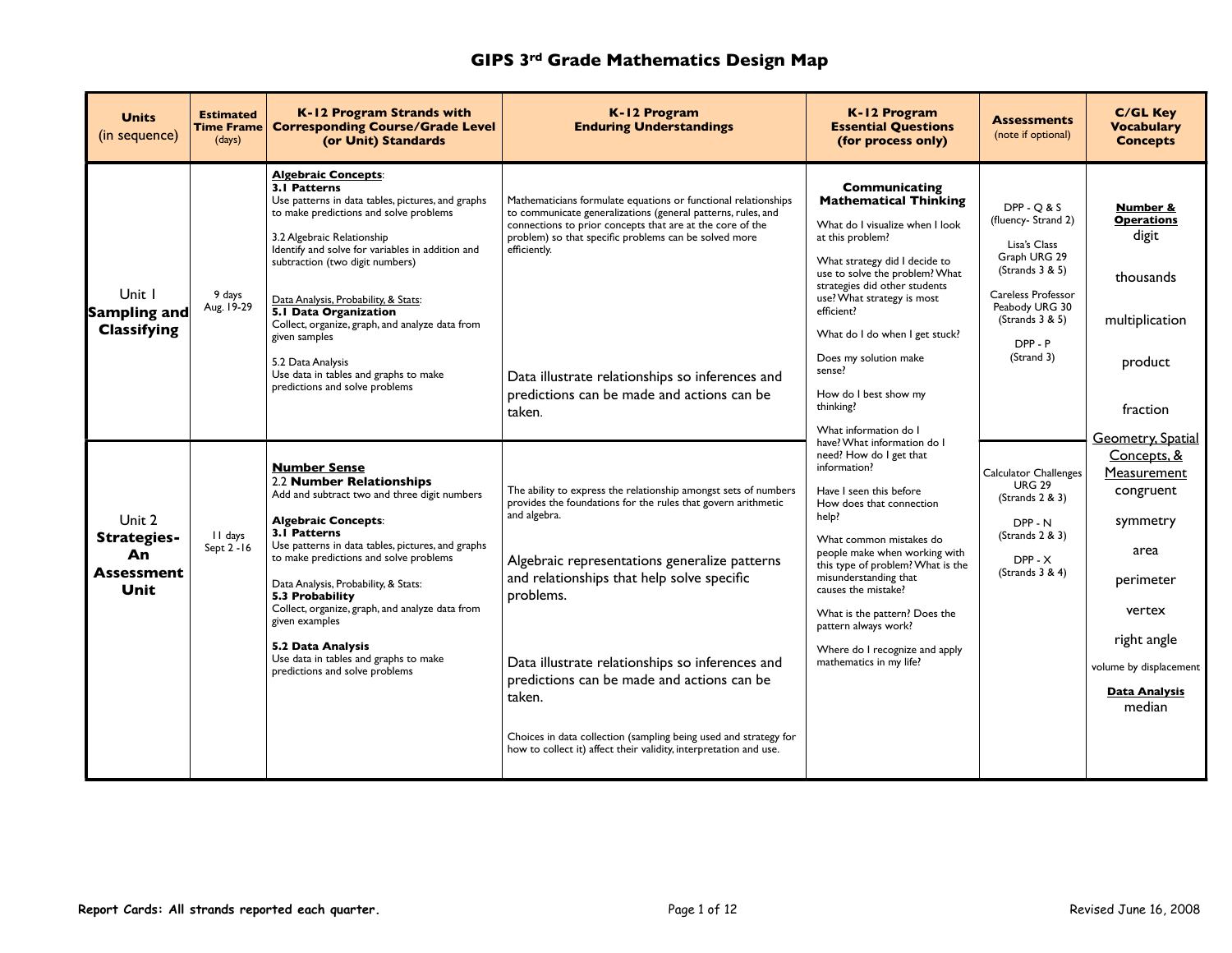| <b>Units</b><br>(in sequence)                      | <b>Estimated</b><br><b>Time Frame</b><br>(days) | K-12 Program Strands with<br><b>Corresponding Course/Grade Level</b><br>(or Unit) Standards                                                                                                                                                                                                                                                                                                                                                                        | K-12 Program<br><b>Enduring Understandings</b>                                                                                                                                                                                                                                                                                      | K-12 Program<br><b>Essential Questions</b><br>(for process only)                                                                                                                                                                                                                                                                                                                  | <b>Assessments</b><br>(note if optional)                                                                                                                                                                         | <b>C/GL Key</b><br><b>Vocabulary</b><br><b>Concepts</b>                                                               |
|----------------------------------------------------|-------------------------------------------------|--------------------------------------------------------------------------------------------------------------------------------------------------------------------------------------------------------------------------------------------------------------------------------------------------------------------------------------------------------------------------------------------------------------------------------------------------------------------|-------------------------------------------------------------------------------------------------------------------------------------------------------------------------------------------------------------------------------------------------------------------------------------------------------------------------------------|-----------------------------------------------------------------------------------------------------------------------------------------------------------------------------------------------------------------------------------------------------------------------------------------------------------------------------------------------------------------------------------|------------------------------------------------------------------------------------------------------------------------------------------------------------------------------------------------------------------|-----------------------------------------------------------------------------------------------------------------------|
|                                                    |                                                 | <b>Number and Operation:</b><br>2.1 Number Sense<br>Partition large numbers into two and three parts<br>and represent them with number sentences<br><b>2.2 Numerical Relationships</b><br>Represent multiplication using stories, number<br>lines, data tables, pictures, and arrays                                                                                                                                                                               | Abstraction is what makes mathematics work: conceptual<br>understanding significantly impacts the efficiency and effectiveness<br>of problem solving.<br>The problem in front of you is a member of a family of problems.<br>Numerical representations can be used to describe quantitative                                         | Communicating<br><b>Mathematical</b><br><b>Thinking</b><br>What do I visualize when I look<br>at this problem?                                                                                                                                                                                                                                                                    | Home Practice<br>Part 2 - DAB<br>p. 46<br>Part 4 - DAB<br>p. 47<br>(Strands 2 & 3)<br>$DPP - C & G$                                                                                                              | <b>Number &amp;</b><br><b>Operations</b><br>digit<br>thousands<br>multiplication                                      |
| Unit 3<br><b>Exploring</b><br><b>Multiplicatio</b> | 7 days<br>Sept. 17-25                           | Data Analysis, Probability, & Stats:<br>5.1 Data Organization<br>Collect, organize, graph, and analyze data from<br>given samples<br>5.2 Data Analysis<br>Use data and Graphs                                                                                                                                                                                                                                                                                      | relationships.<br>Data illustrate relationships so inferences and predictions can be<br>made and actions can be taken.                                                                                                                                                                                                              | What strategy did I decide to<br>use to solve the problem? What<br>strategies did other students<br>use? What strategy is most<br>efficient?<br>What do I do when I get stuck?                                                                                                                                                                                                    | (strand 2 fluency)<br>DPP-N<br>(strand 2)                                                                                                                                                                        | product<br>fraction                                                                                                   |
| n                                                  |                                                 |                                                                                                                                                                                                                                                                                                                                                                                                                                                                    |                                                                                                                                                                                                                                                                                                                                     | Does my solution make<br>sense?<br>How do I best show my<br>thinking?<br>What information do I<br>have? What information do I                                                                                                                                                                                                                                                     |                                                                                                                                                                                                                  | Geometry,<br><b>Spatial</b><br>Concepts, &<br>Measurement<br>congruent                                                |
| Unit 4<br><b>Place Value</b><br><b>Concepts</b>    | 12 days<br>Sept. 26-<br>Oct. 16                 | <b>Number and Operations:</b><br>2.1 Number Sense<br>Partition large numbers into two and three parts<br>and represent them with number sentences<br>Read and write numbers up to 1000 using<br>words, digits, and symbols<br>Compare and order large numbers to the<br>10,000s place<br><b>Geometry, Spatial Concepts, and</b><br><b>Measurements:</b><br>4.4 Measurement Process and Use<br>Tell time to the nearest minute using an analog<br>and digital clock | Abstraction is what makes mathematics work: conceptual<br>understanding significantly impacts the efficiency and effectiveness<br>of problem solving.<br>Numerical representations can be used to<br>describe quantitative relationships.<br>The language of geometry allows us to<br>communicate in a precise and efficient manner | need? How do I get that<br>information?<br>Have I seen this before<br>How does that connection<br>help?<br>What common mistakes do<br>people make when working<br>with this type of problem?<br>What is the<br>misunderstanding that<br>causes the mistake?<br>What is the pattern? Does the<br>pattern always work?<br>Where do I recognize and<br>apply mathematics in my life? | Are These the Fewest<br>Possible?<br>URG p.44<br>(strand 2)<br>Are They the Same?<br><b>URG 45</b><br>(strand 2)<br>DPP-U<br>(strand 2)<br>$DPP - K & S$<br>(strand 2 fluency)<br>Time - URG p. 67<br>(strand 4) | symmetry<br>area<br>perimeter<br>vertex<br>right angle<br>volume by<br>displacement<br><b>Data Analysis</b><br>median |
| <b>Units</b><br>(in sequence)                      | <b>Estimated</b><br><b>Time Frame</b><br>11.3   | K-12 Program Strands with<br>Corresponding Course/Grade Level<br>$\mathbf{z}$ and $\mathbf{z}$ are the set of $\mathbf{z}$ and $\mathbf{z}$ are the set of $\mathbf{z}$                                                                                                                                                                                                                                                                                            | K-12 Program<br><b>Enduring Understandings</b>                                                                                                                                                                                                                                                                                      | K-12 Program<br><b>Essential Questions</b><br>$\mathbf{r}$ and $\mathbf{r}$ and $\mathbf{r}$ and $\mathbf{r}$                                                                                                                                                                                                                                                                     | <b>Assessments</b><br>(note if optional)                                                                                                                                                                         | C/GL Key<br>Vocabulary                                                                                                |

(days)

**(or Unit) Standards**

**(for process only)**

**Concepts**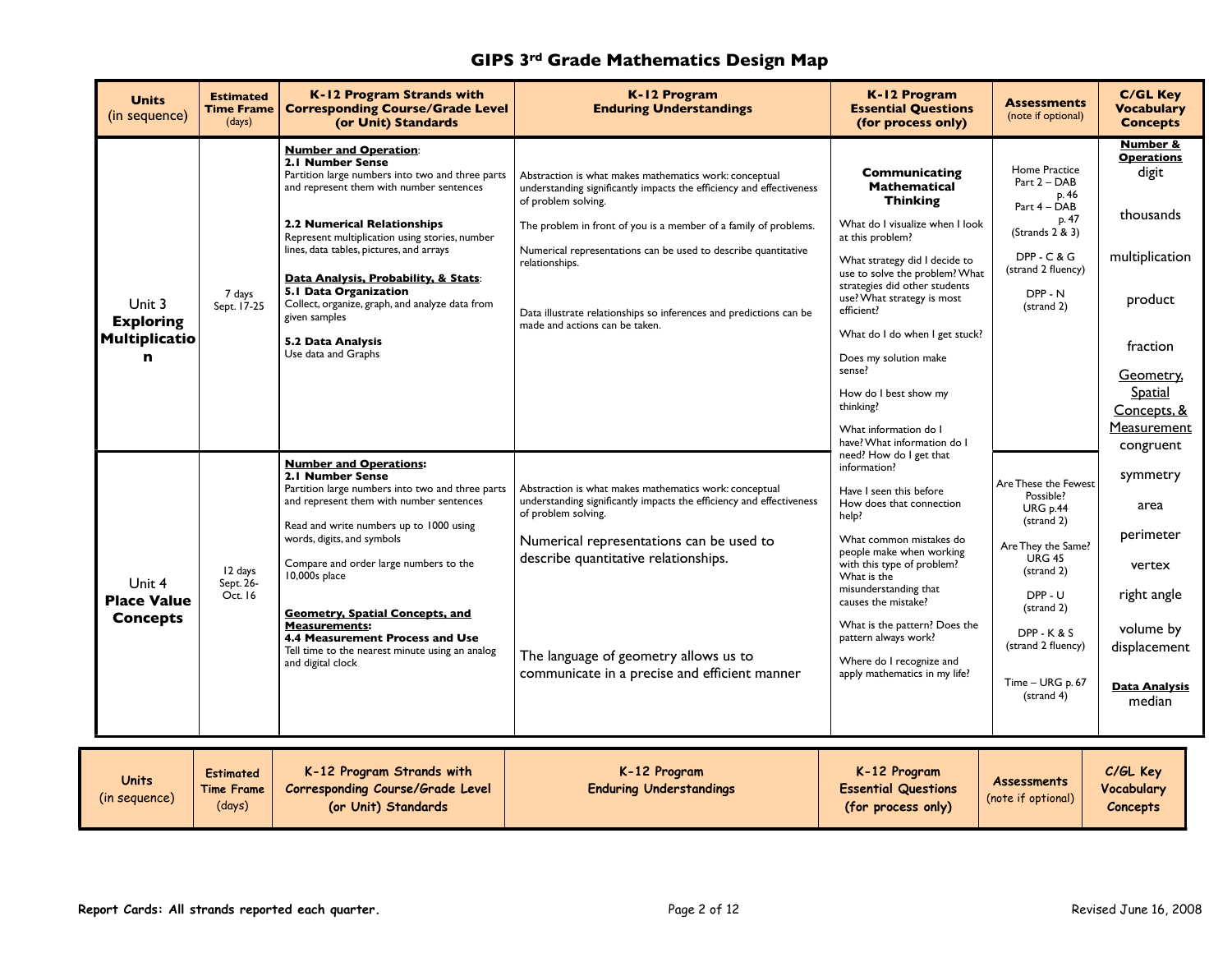| <b>Units</b><br>(in sequence)                             | <b>Estimated</b><br><b>Time Frame</b><br>(days) | K-12 Program Strands with<br><b>Corresponding Course/Grade Level</b><br>(or Unit) Standards                                                                                                                                                                                                                                                                                                                    | K-12 Program<br><b>Enduring Understandings</b>                                                                                                                                                                                                                                                                                           | K-12 Program<br><b>Essential Questions</b><br>(for process only)                                                                                                                                                                                                                                                                                                                                                                                      | <b>Assessments</b><br>(note if optional)                                                             | <b>C/GL Key</b><br><b>Vocabulary</b><br><b>Concepts</b>                                                                                                                                  |
|-----------------------------------------------------------|-------------------------------------------------|----------------------------------------------------------------------------------------------------------------------------------------------------------------------------------------------------------------------------------------------------------------------------------------------------------------------------------------------------------------------------------------------------------------|------------------------------------------------------------------------------------------------------------------------------------------------------------------------------------------------------------------------------------------------------------------------------------------------------------------------------------------|-------------------------------------------------------------------------------------------------------------------------------------------------------------------------------------------------------------------------------------------------------------------------------------------------------------------------------------------------------------------------------------------------------------------------------------------------------|------------------------------------------------------------------------------------------------------|------------------------------------------------------------------------------------------------------------------------------------------------------------------------------------------|
| Unit 5<br>Area of<br><b>Different</b><br><b>Shapes</b>    | 8 days<br>Oct. 20-29                            | Geometry, Spatial Concepts, and<br>Measurement:<br>4.5 Measurement Applications<br>Estimate and measure area of regular and<br>irregular shapes using square centimeters<br>Data Analysis, Probability, & Stats:<br>5.1 Data Organization<br>Collect, organize, graph, and analyze<br>data from given examples<br>5.2 Data Analysis<br>Use data in tables and graphs to<br>make predictions and solve problems | The language of geometry allows us to communicate in a precise<br>and efficient manner.<br>Data illustrate relationships so inferences and predictions can be<br>made and actions can be taken.<br>Choices in data collection (sampling being used and strategy for<br>how to collect it) affect their validity, interpretation and use. | Communicating<br>Mathematical Thinking<br>What do I visualize when I look<br>at this problem?<br>What strategy did I decide to<br>use to solve the problem? What<br>strategies did other students<br>use? What strategy is most<br>efficient?<br>What do I do when I get stuck?<br>Does my solution make<br>sense?<br>How do I best show my<br>thinking?                                                                                              | DPP - M<br>(Strand 4)                                                                                | Number &<br><b>Operations</b><br>digit<br>thousands<br>multiplication<br>product<br>fraction                                                                                             |
| Unit 6<br><b>More Adding</b><br>and<br><b>Subtracting</b> | 15 days<br>Oct. 30-<br>Nov. 21                  | Numbers and Operations:<br>2.2 Number Relationships<br>Add and subtract two and three digit<br>numbers<br><b>2.3 Estimation</b><br>Estimate sums and differences to hundreds                                                                                                                                                                                                                                   | Abstraction is what makes mathematics work: conceptual<br>understanding significantly impacts the efficiency and effectiveness of<br>problem solving.<br>Estimating the answer to a problem helps<br>mathematicians predict the reasonableness of a<br>solution.                                                                         | What information do I<br>have? What information do I<br>need? How do I get that<br>information?<br>Have I seen this before<br>How does that<br>connection<br>help?<br>What common<br>mistakes do people<br>make when working<br>with this type of<br>problem? What is the<br>misunderstanding that<br>causes the mistake?<br>What is the pattern?<br>Does the pattern<br>always work?<br>Where do I recognize<br>and apply mathematics<br>in my life? | Student Guide<br>pg. 70<br>(Strand 2)<br>$DAB - pg.$ 108<br>(Strand 2)<br>DPP - N & AA<br>(Strand 2) | Geometry,<br>Spatial<br>Concepts, &<br>Measurement<br>congruent<br>symmetry<br>area<br>perimeter<br>vertex<br>right angle<br>volume by<br>displacement<br><b>Data Analysis</b><br>median |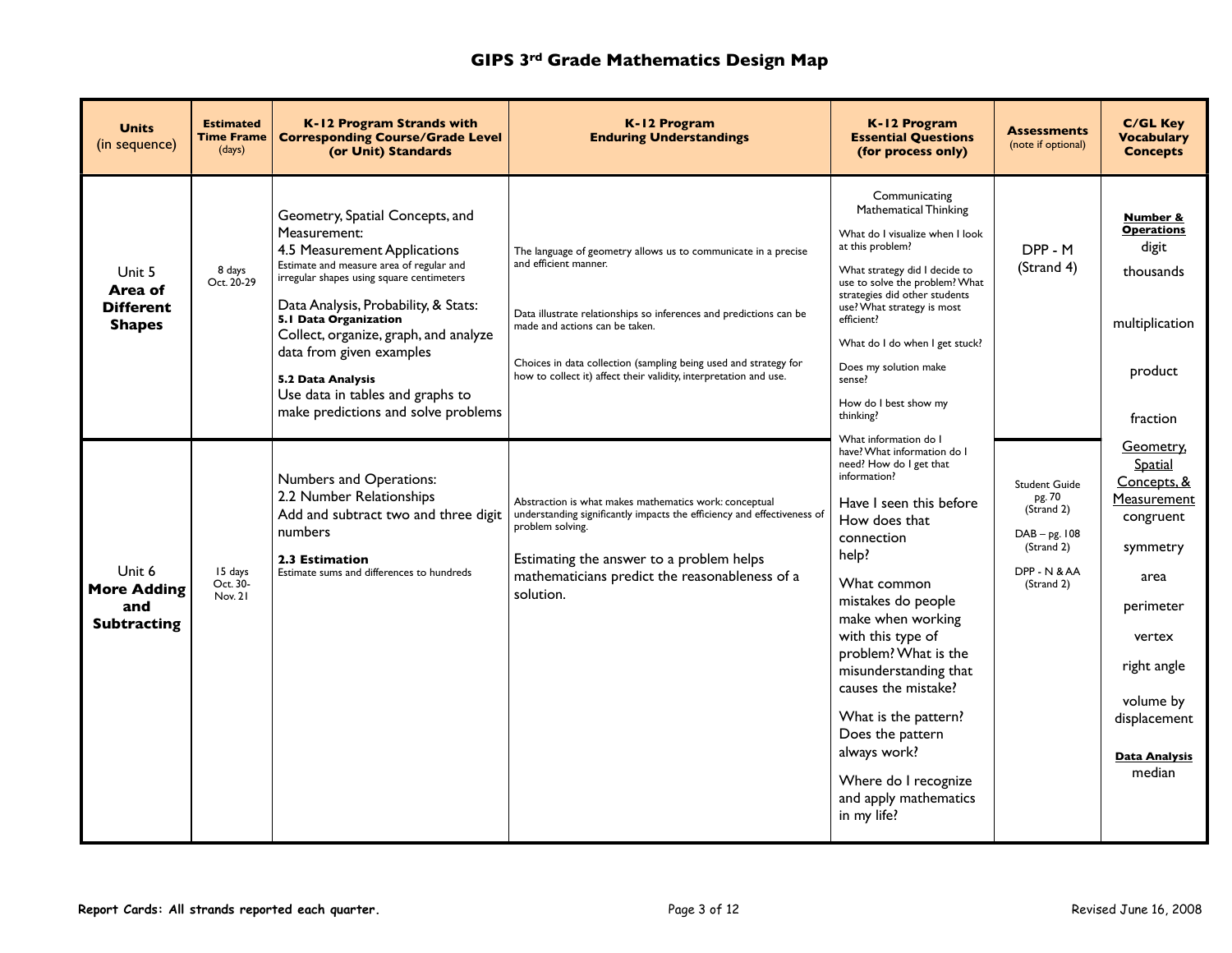| <b>Units</b><br>(in sequence)                                     | <b>Estimated</b><br><b>Time Frame</b><br>(days) | K-12 Program Strands with<br><b>Corresponding Course/Grade Level</b><br>(or Unit) Standards                                                                                                                                                                                                                                                                                                                                                                                                                                                                                                                                                                           | K-12 Program<br><b>Enduring Understandings</b>                                                                                                                                                                                                                                                                                                                                                                                                                                                                                                                                                                                                                                                      | K-12 Program<br><b>Essential Questions</b><br>(for process only)                                                                                                                                                                                                                                                                                                                                                                                                                                                                                                                                                                                    | <b>Assessments</b><br>(note if optional)                                                                                                                                                                                                             | <b>C/GL Key</b><br><b>Vocabulary</b><br><b>Concepts</b>                                                                                                                                                                   |
|-------------------------------------------------------------------|-------------------------------------------------|-----------------------------------------------------------------------------------------------------------------------------------------------------------------------------------------------------------------------------------------------------------------------------------------------------------------------------------------------------------------------------------------------------------------------------------------------------------------------------------------------------------------------------------------------------------------------------------------------------------------------------------------------------------------------|-----------------------------------------------------------------------------------------------------------------------------------------------------------------------------------------------------------------------------------------------------------------------------------------------------------------------------------------------------------------------------------------------------------------------------------------------------------------------------------------------------------------------------------------------------------------------------------------------------------------------------------------------------------------------------------------------------|-----------------------------------------------------------------------------------------------------------------------------------------------------------------------------------------------------------------------------------------------------------------------------------------------------------------------------------------------------------------------------------------------------------------------------------------------------------------------------------------------------------------------------------------------------------------------------------------------------------------------------------------------------|------------------------------------------------------------------------------------------------------------------------------------------------------------------------------------------------------------------------------------------------------|---------------------------------------------------------------------------------------------------------------------------------------------------------------------------------------------------------------------------|
| Unit 7<br><b>Exploring</b><br><b>Multiplication</b><br>& Division | II days<br>Nov. 24-<br>Dec. 10                  | <b>Number and Operations:</b><br>2.2 Numerical Relationships<br>Represent multiplication using<br>stories, number lines, data tables,<br>pictures, and arrays<br>Algebraic Concepts:<br>3.1 Patterns<br>Use patterns in data tables, pictures,<br>and graphs to make predictions and<br>solve problems<br>Find locations on grids or locate<br>objects using positive coordinates<br>Geometry, Spatial Concepts, and<br>Measurement:<br>4.5 Measurement Application<br>Measure perimeter of regular and<br>irregular two-dimensional shapes in<br>centimeters<br>Solve problems with or without a<br>collection of coins and paper money<br>up to twenty-five dollars | Abstraction is what makes mathematics work: conceptual<br>understanding significantly impacts the efficiency and effectiveness<br>of problem solving.<br>Algebraic representations generalize patterns and<br>relationships that help solve specific problems.<br>Mathematicians communicate through words, numbers, graphs and<br>symbols, moving fluently from one representation to another as<br>the situation requires.<br>Relationships exist among the angles, sides,<br>lengths, perimeters, areas and volumes of<br>geometric figures.<br>Standard units of measure allow us to describe<br>objects, interpret events and make comparisons in<br>a way that can be universally understood. | Communicating<br><b>Mathematical</b><br><b>Thinking</b><br>What do I visualize when I<br>look at this problem?<br>What strategy did I decide to<br>use to solve the problem?<br>What strategies did other<br>students use? What strategy is<br>most efficient?<br>What do I do when I get<br>stuck?<br>Does my solution make<br>sense?<br>How do I best show my<br>thinking?<br>What information do I<br>have? What information do I<br>need? How do I get that<br>information?<br>Have I seen this before<br>How does that connection<br>help?<br>What common mistakes do<br>people make when working<br>with this type of problem?<br>What is the | Katie's Job<br>URG pgs. 39 & 40<br>(strands 2,3,8,4)<br>DPP-B<br>(strand 2)<br>DPP-U<br>(strand 2 fluency)<br><b>Walking Around</b><br>Squares<br>DAB p. 127-128<br>(strands $3 & 4$ )<br>Professor Peabody's<br>Shapes URG p. 70<br>(strands 3 & 4) | Number &<br><b>Operations</b><br>digit<br>thousands<br>multiplication<br>product<br>fraction<br>Geometry,<br>Spatial<br>Concepts, &<br>Measurement<br>congruent<br>symmetry<br>area<br>perimeter<br>vertex<br>right angle |
| Unit 8<br><b>Mapping &amp;</b><br>Coordinates                     | 7 days<br>Dec. 11-19                            | <b>Algebraic Concepts:</b><br>3.2 Algebraic Relationships<br>Find locations on grids or locate objects using<br>positive coordinates<br><b>Geometry, Spatial Concepts, and</b><br><b>Measurement:</b><br>5.1 Data Organization<br>Draw and measure the dimensions of a rectangle<br>to the nearest centimeter                                                                                                                                                                                                                                                                                                                                                         | Mathematicians communicate through words, numbers, graphs and<br>symbols, moving fluently from one representation to another as<br>the situation requires.<br>Relationships exist among the angles, sides,<br>lengths, perimeters, areas and volumes of<br>geometric figures.                                                                                                                                                                                                                                                                                                                                                                                                                       | misunderstanding that<br>causes the mistake?<br>What is the pattern? Does the<br>pattern always work?<br>Where do I recognize and<br>apply mathematics in my life?                                                                                                                                                                                                                                                                                                                                                                                                                                                                                  | DPP-M<br>(strand 2 fluency)<br>Maps-<br>URG 45 & 46<br>(strands 3 & 5)                                                                                                                                                                               | volume by<br>displacement<br><b>Data Analysis</b><br>median                                                                                                                                                               |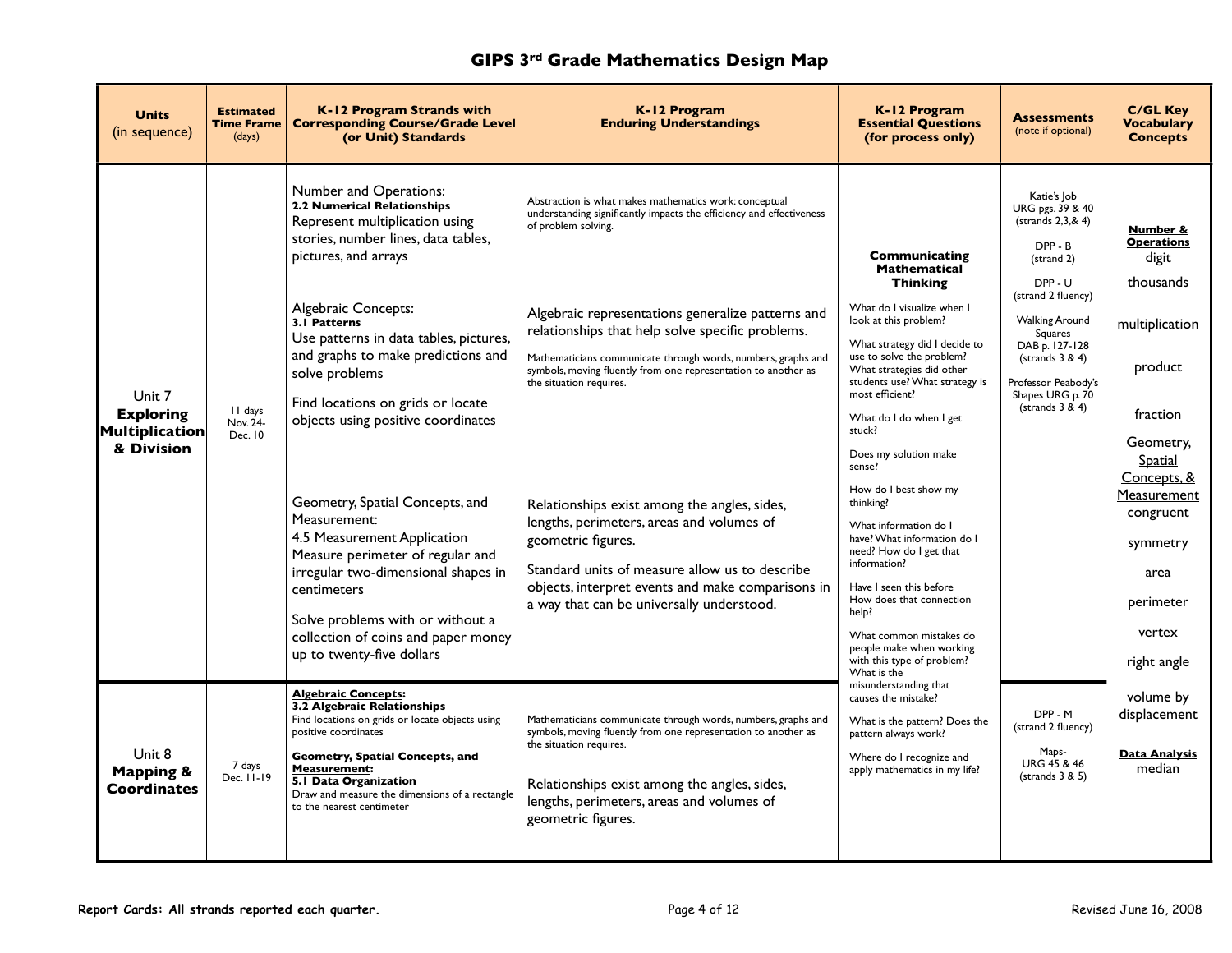| <b>Units</b><br>(in sequence)                                                  | <b>Estimated</b><br><b>Time Frame</b><br>(days) | K-12 Program Strands with<br><b>Corresponding Course/Grade Level</b><br>(or Unit) Standards                                                                                                                                                                                                                                                                                                                                                                                                                   | K-12 Program<br><b>Enduring Understandings</b>                                                                                                                                                                                                                                                                                                                                                                                                                             | K-12 Program<br><b>Essential Questions</b><br>(for process only)                                                                                                                                                                                                                                                                                                                                                                          | <b>Assessments</b><br>(note if optional)                                                                                                                                                        | <b>C/GL Key</b><br><b>Vocabulary</b><br><b>Concepts</b>                                                                                                         |
|--------------------------------------------------------------------------------|-------------------------------------------------|---------------------------------------------------------------------------------------------------------------------------------------------------------------------------------------------------------------------------------------------------------------------------------------------------------------------------------------------------------------------------------------------------------------------------------------------------------------------------------------------------------------|----------------------------------------------------------------------------------------------------------------------------------------------------------------------------------------------------------------------------------------------------------------------------------------------------------------------------------------------------------------------------------------------------------------------------------------------------------------------------|-------------------------------------------------------------------------------------------------------------------------------------------------------------------------------------------------------------------------------------------------------------------------------------------------------------------------------------------------------------------------------------------------------------------------------------------|-------------------------------------------------------------------------------------------------------------------------------------------------------------------------------------------------|-----------------------------------------------------------------------------------------------------------------------------------------------------------------|
| Unit 9<br><b>Using</b><br><b>Patterns to</b><br><b>Predict</b>                 | 7 days<br>Jan. 5-13                             | <b>Algebraic Concepts:</b><br>3.1 Patterns<br>Use patterns in data tables, pictures,<br>and graphs to make predictions and<br>solve problems<br>Data Analysis, Probability, &<br>Stats:<br>5.1 Data Organization<br>Collect, organize, graph, and analyze<br>data from given samples<br>5.2 Data Analysis<br>Use data in tables and graphs to<br>make predictions and solve problems                                                                                                                          | Algebraic representations generalize patterns and relationships that<br>help solve specific problems.<br>Data illustrate relationships so inferences and predictions can be<br>made and actions can be taken.<br>Choices in data collection (sampling being used<br>and strategy for how to collect it) affect their<br>validity, interpretation and use.                                                                                                                  | <b>Communicating</b><br><b>Mathematical</b><br><b>Thinking</b><br>What do I visualize when I<br>look at this problem?<br>What strategy did I decide to<br>use to solve the problem?<br>What strategies did other<br>students use? What strategy is<br>most efficient?<br>What do I do when I get<br>stuck?<br>Does my solution make<br>sense?<br>How do I best show my<br>thinking?                                                       | <b>Balancing Masses</b><br><b>URG 23 &amp; 24</b><br>(strands 2,3,4 & 5)<br>Robin's Marbles<br><b>URG 38</b><br>(strands 2,3,4,& 5)<br>$DPP - I$<br>(strand 3)<br>DPP - M<br>(strand 2 fluency) | Number &<br><b>Operations</b><br>digit<br>thousands<br>multiplication<br>product<br>fraction<br>Geometry,<br>Spatial<br>Concepts, &<br>Measurement<br>congruent |
| Unit 10<br><b>Numbers &amp;</b><br><b>Patterns</b><br>An<br>Assessment<br>Unit | 7 days<br>Jan. 14-22                            | <b>Algebraic Concepts:</b><br>3.1 Patterns<br>Use patterns in data tables, pictures,<br>and graphs to make predictions and<br>solve problems<br>3.2 Algebraic Relationships<br>Identify and solve for variables in<br>addition and subtraction (two digit<br>numbers)<br>Data Analysis, Probability, &<br>Stats:<br>5.1 Data Organization<br>Collect, organize, graph, and analyze<br>data from given samples<br>5.2 Data Analysis<br>Use data in tables and graphs to<br>make predictions and solve problems | Algebraic representations generalize patterns and<br>relationships that help solve specific problems.<br>Mathematicians communicate through words, numbers, graphs and<br>symbols, moving fluently from one representation to another as the<br>situation requires.<br>Data illustrate relationships so inferences and<br>predictions can be made and actions can be taken.<br>Organization of data creates context so that what<br>seems random may be quite predictable. | What information do I<br>have? What information do I<br>need? How do I get that<br>information?<br>Have I seen this before<br>How does that connection<br>help?<br>What common mistakes do<br>people make when working<br>with this type of problem?<br>What is the<br>misunderstanding that<br>causes the mistake?<br>What is the pattern? Does the<br>pattern always work?<br>Where do I recognize and<br>apply mathematics in my life? | Midyear Test<br><b>URG 52-58</b><br>(strands 2,3,4,& 5)<br><b>DPP-1&amp;K</b><br>(strand 2 fluency)                                                                                             | symmetry<br>area<br>perimeter<br>vertex<br>right angle<br>volume by<br>displacement<br><b>Data Analysis</b><br>median                                           |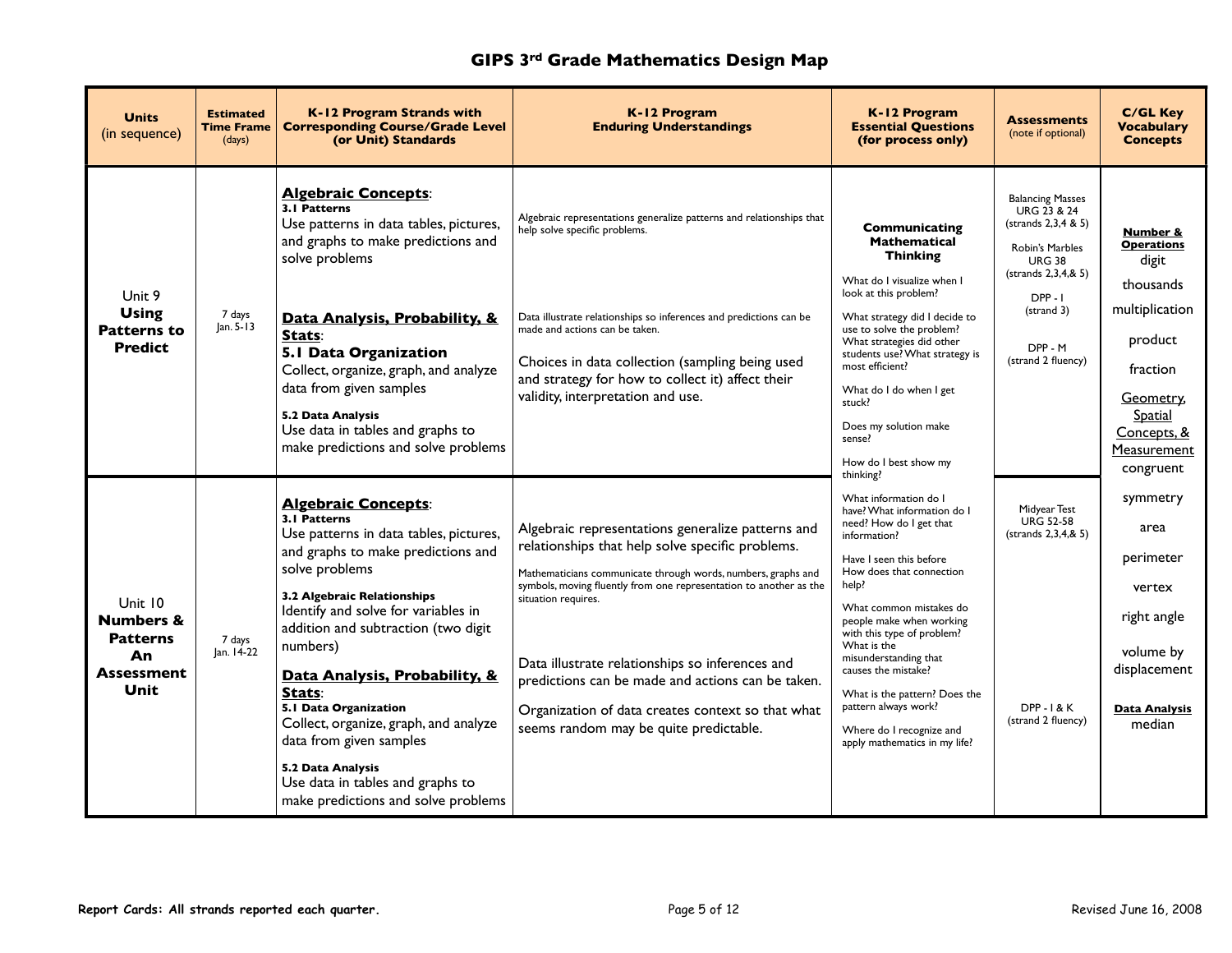| <b>Units</b><br>(in sequence)                       | <b>Estimated</b><br><b>Time Frame</b><br>(days) | <b>K-12 Program Strands with</b><br><b>Corresponding Course/Grade Level</b><br>(or Unit) Standards                                                                                                                                                                                                                                                                                                                                                                                                                                                                                                                                                                                                                                                                                       | K-12 Program<br><b>Enduring Understandings</b>                                                                                                                                                                                                                                                                                                                                                                                                                                                                                                                                                                                                                      | K-12 Program<br><b>Essential Questions</b><br>(for process only)                                                                                                                                                                                                                                                                                                                                                                                                                                                                                                                                                                                                                                                                                                                        | <b>Assessments</b><br>(note if optional)                                                                   | <b>C/GL Key</b><br><b>Vocabulary</b><br><b>Concepts</b>                                                                                                                                                                                                                                  |
|-----------------------------------------------------|-------------------------------------------------|------------------------------------------------------------------------------------------------------------------------------------------------------------------------------------------------------------------------------------------------------------------------------------------------------------------------------------------------------------------------------------------------------------------------------------------------------------------------------------------------------------------------------------------------------------------------------------------------------------------------------------------------------------------------------------------------------------------------------------------------------------------------------------------|---------------------------------------------------------------------------------------------------------------------------------------------------------------------------------------------------------------------------------------------------------------------------------------------------------------------------------------------------------------------------------------------------------------------------------------------------------------------------------------------------------------------------------------------------------------------------------------------------------------------------------------------------------------------|-----------------------------------------------------------------------------------------------------------------------------------------------------------------------------------------------------------------------------------------------------------------------------------------------------------------------------------------------------------------------------------------------------------------------------------------------------------------------------------------------------------------------------------------------------------------------------------------------------------------------------------------------------------------------------------------------------------------------------------------------------------------------------------------|------------------------------------------------------------------------------------------------------------|------------------------------------------------------------------------------------------------------------------------------------------------------------------------------------------------------------------------------------------------------------------------------------------|
| Unit 11<br><b>Multiplication</b><br><b>Patterns</b> | 10 days<br>Jan. 23-<br>Feb. 5                   | <b>Number and Operations:</b><br>2.1 Number Sense<br>Partition large numbers into two and three parts<br>and represent them with number sentences<br><b>2.2 Numerical Relationships</b><br>Represent multiplication using stories, number<br>lines, data tables, pictures, and arrays<br>Develop fluency with multiplication facts<br>Identify and write number sentences for fact<br>families for multiplication and division<br><b>Algebraic Concepts:</b><br>3.1 Patterns<br>Use patterns in data tables, pictures, and graphs<br>to make predictions and solve problems<br><b>Geometry, Spatial Concepts, and</b><br><b>Measurement:</b><br><b>4.5 Measurement Applications</b><br>Solve problems with or without a collection of<br>coins and paper money up to twenty-five dollars | Abstraction is what makes mathematics work: conceptual<br>understanding significantly impacts the efficiency and effectiveness<br>of problem solving.<br>The problem in front of you is a member of a family of problems.<br>The ability to express the relationship amongst sets of numbers<br>provides the foundations for the rules that govern arithmetic and<br>algebra.<br>Algebraic representations generalize patterns and relationships that $ $ How do I best show my<br>help solve specific problems.<br>Standard units of measure allow us to describe objects, interpret<br>events and make comparisons in away that can be universally<br>understood. | Communicating<br><b>Mathematical Thinking</b><br>What do I visualize when I<br>look at this problem?<br>What strategy did I decide<br>to use to solve the<br>problem? What strategies<br>did other students use<br>What strategy is most<br>efficient?<br>What do I do when I get<br>stuck?<br>Does my solution make<br>sense?<br>thinking?<br>What information do I<br>have? What information do<br>I need? How do I get that<br>information?<br>Have I seen this before<br>How does that connection<br>help?<br>What common mistakes do<br>people make when working<br>with this type of problem?<br>What is the<br>misunderstanding that<br>causes the mistake?<br>What is the pattern? Does<br>the pattern always work?<br>Where do I recognize an<br>apply mathematics in my life? | DAB p. 161<br>(stand 2)<br>Student Guide<br>pg. 154<br>(strand 2)<br>DPP-A<br>DPP-P<br>DPP-S<br>(strand 2) | Number &<br><b>Operations</b><br>digit<br>thousands<br>multiplication<br>product<br>fraction<br>Geometry,<br><b>Spatial</b><br>Concepts, &<br>Measurement<br>congruent<br>symmetry<br>area<br>perimeter<br>vertex<br>right angle<br>volume by<br>displacement<br>Data Analysis<br>median |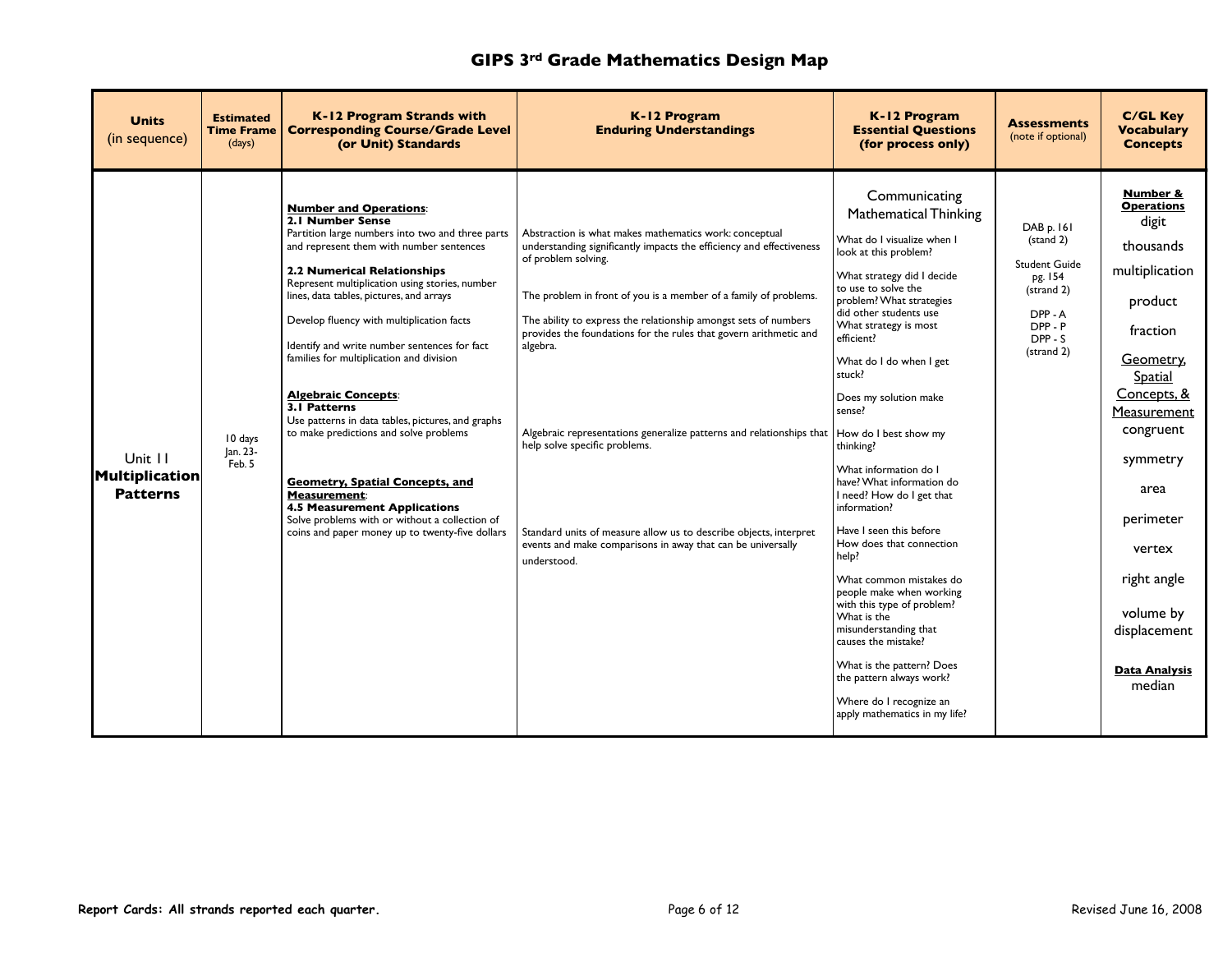| <b>Units</b><br>(in sequence)                                                           | <b>Estimated</b><br><b>Time Frame</b><br>(days) | K-12 Program Strands with<br><b>Corresponding Course/Grade Level</b><br>(or Unit) Standards                                                                                                                                                                                                                                                                                                                                                                                                                                                                                                                                                           | K-12 Program<br><b>Enduring Understandings</b>                                                                                                                                                                                                                                                                                                                                                                                                                                                                                                                                        | K-12 Program<br><b>Essential Questions</b><br>(for process only)                                                                                                                                                                                                                                                                                                                                                                                                    | <b>Assessments</b><br>(note if optional)                                                                                                                          | <b>C/GL Key</b><br><b>Vocabulary</b><br><b>Concepts</b>                                                                                                                                    |
|-----------------------------------------------------------------------------------------|-------------------------------------------------|-------------------------------------------------------------------------------------------------------------------------------------------------------------------------------------------------------------------------------------------------------------------------------------------------------------------------------------------------------------------------------------------------------------------------------------------------------------------------------------------------------------------------------------------------------------------------------------------------------------------------------------------------------|---------------------------------------------------------------------------------------------------------------------------------------------------------------------------------------------------------------------------------------------------------------------------------------------------------------------------------------------------------------------------------------------------------------------------------------------------------------------------------------------------------------------------------------------------------------------------------------|---------------------------------------------------------------------------------------------------------------------------------------------------------------------------------------------------------------------------------------------------------------------------------------------------------------------------------------------------------------------------------------------------------------------------------------------------------------------|-------------------------------------------------------------------------------------------------------------------------------------------------------------------|--------------------------------------------------------------------------------------------------------------------------------------------------------------------------------------------|
| Unit 12<br><b>Dissections</b>                                                           | 8 days<br>Feb. 6-20                             | <b>Geometry. Spatial Concepts,</b><br>and Measurement:<br><b>4.1 Geometric Figures</b><br>Identify the number of sides,<br>vertices, and right angles in shapes<br>Identify and create congruent shapes<br>Identify and show the results of<br>slides and flips in two-dimensional<br>objects<br><b>4.1 Geometric Figures</b><br>Estimate and measure area of<br>regular and irregular shapes using<br>square centimeters<br><b>4.5 Measurement Applications</b><br>Investigate, predict, and draw results<br>of putting together two-dimensional<br>shapes<br>Measure perimeter of regular and<br>irregular two-dimensional shapes in<br>centimeters | Relationships exist among the angles, sides,<br>lengths, perimeters, areas and volumes of<br>geometric figures.<br>Geometric figures can change size and/or position<br>while maintaining proportional attributes.<br>What we measure influences how we measure.                                                                                                                                                                                                                                                                                                                      | <b>Communicating</b><br><b>Mathematical</b><br><b>Thinking</b><br>What do I visualize when I look<br>at this problem?<br>What strategy did I decide to<br>use to solve the problem? What<br>strategies did other students<br>use? What strategy is most<br>efficient?<br>What do I do when I get stuck?<br>Does my solution make<br>sense?<br>How do I best show my<br>thinking?<br>What information do I<br>have? What information do I<br>need? How do I get that | Three Tans<br>URG pgs., 56 & 57<br>(strands 3, 4, 5)<br>DPP - G<br>(strand 2)<br>DPP - M<br>(strand 2 fluency)                                                    | Number &<br><b>Operations</b><br>digit<br>thousands<br>multiplication<br>product<br>fraction<br>Geometry,<br><b>Spatial</b><br>Concepts, &<br>Measurement<br>congruent<br>symmetry<br>area |
| Unit 18 Viewing<br>and Drawing<br>$3-D$<br>Unit 13<br><b>Parts and</b><br><b>Wholes</b> | 5 days<br>Feb. 23-27<br>7 days<br>Mar. 2-18     | <b>Geometry, Spatial Concepts, and</b><br>Measurement:<br><b>4.1 Geometric Figures</b><br>Identify the number of sides, vertices, and right<br>angles in shapes,<br>Make and write a cube model plan (that includes<br>top, front, and right side views)<br><b>Number and Operations:</b><br>2.1 Number Sense<br>Recognize that fractional parts of a whole must<br>have equal areas.                                                                                                                                                                                                                                                                 | Relationships exist among the angles, sides,<br>lengths, perimeters, areas and volumes of<br>geometric figures.<br>The properties of geometric figures determine<br>the construction of man-made objects and explain<br>the structure of objects found in nature.<br>Abstraction is what makes mathematics work: conceptual<br>understanding significantly impacts the efficiency and effectiveness<br>of problem solving.<br>The problem in front of you is a member of a<br>family of problems.<br>Numerical representations can be used to<br>describe quantitative relationships. | information?<br>Have I seen this before<br>How does that connection<br>help?<br>What common mistakes do<br>people make when working<br>with this type of problem?<br>What is the<br>misunderstanding that<br>causes the mistake?<br>What is the pattern? Does the<br>pattern always work?<br>Where do I recognize and<br>apply mathematics in my life?                                                                                                              | Three Ways to Show<br>$3-D$<br>URG pgs. 51 & 52<br>(strand 4)<br>Pattern Block<br>Fractions<br><b>URG p. 29</b><br>(also strands $2 & 4$ )<br>DPP-K<br>(strand 2) | perimeter<br>vertex<br>right angle<br>volume by<br>displacement<br><u>Data Analysis</u><br>median                                                                                          |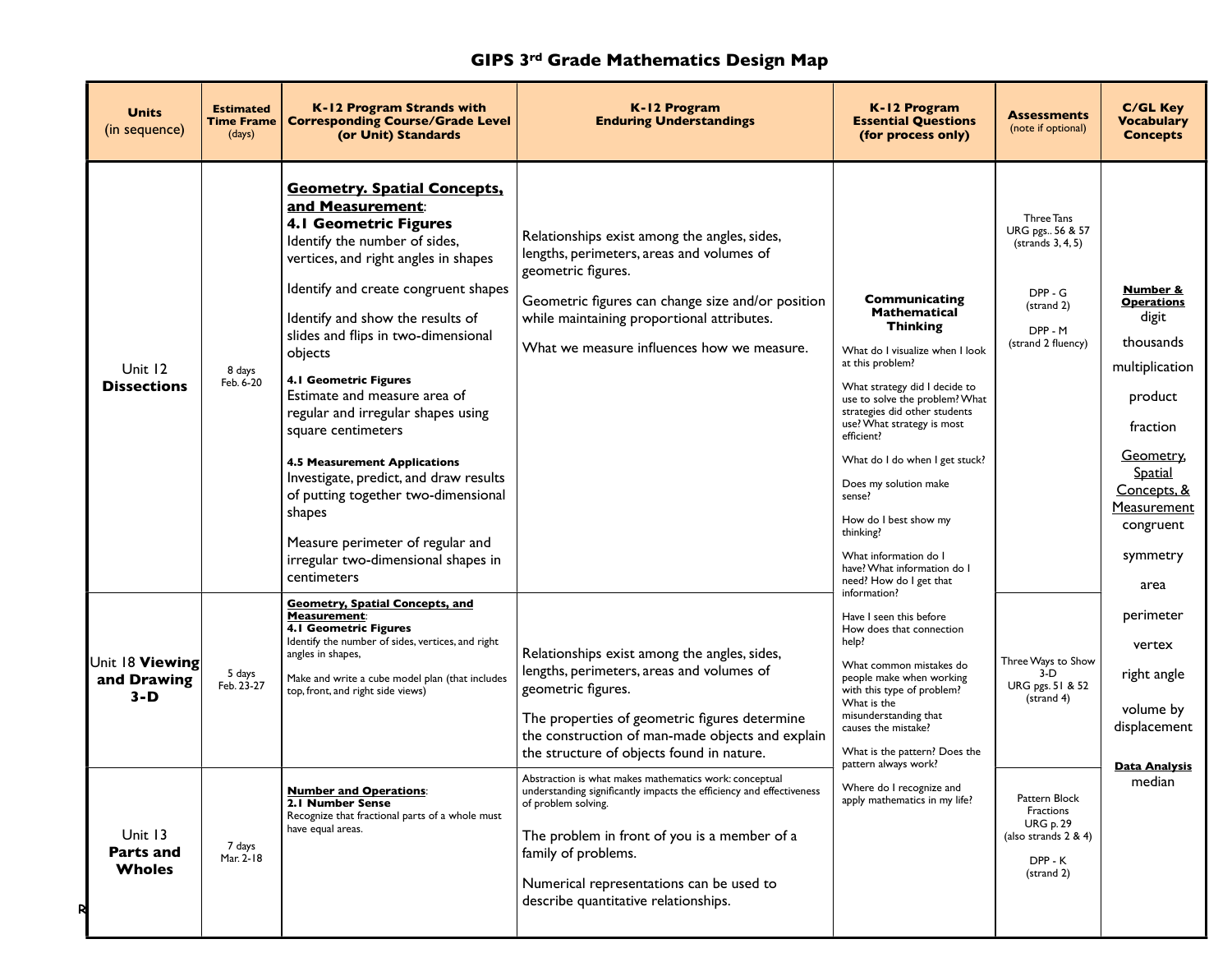| <b>Units</b><br>(in sequence)                     | <b>Estimated</b><br><b>Time Frame</b><br>(days) | K-12 Program Strands with<br><b>Corresponding Course/Grade Level</b><br>(or Unit) Standards                                                                                                                                                                                                                                                             | K-12 Program<br><b>Enduring Understandings</b>                                                                                                                                                                                                                                                                            | K-12 Program<br><b>Essential Ouestions</b><br>(for process only)                                                                                                                                                                                                                                                                       | <b>Assessments</b><br>(note if optional)                                                                                                           | <b>C/GL Key</b><br><b>Vocabulary</b><br><b>Concepts</b>                                                     |
|---------------------------------------------------|-------------------------------------------------|---------------------------------------------------------------------------------------------------------------------------------------------------------------------------------------------------------------------------------------------------------------------------------------------------------------------------------------------------------|---------------------------------------------------------------------------------------------------------------------------------------------------------------------------------------------------------------------------------------------------------------------------------------------------------------------------|----------------------------------------------------------------------------------------------------------------------------------------------------------------------------------------------------------------------------------------------------------------------------------------------------------------------------------------|----------------------------------------------------------------------------------------------------------------------------------------------------|-------------------------------------------------------------------------------------------------------------|
| Unit 14<br>Collecting<br>and Using<br><b>Data</b> |                                                 | <b>Number and Operations:</b><br><b>2.2 Numerical Relationships</b><br>Add and subtract two and three digit<br>numbers<br><b>Algebraic Concepts:</b>                                                                                                                                                                                                    | The problem in front of you is a member of a<br>family of problems.                                                                                                                                                                                                                                                       | Communicating<br><b>Mathematical</b><br><b>Thinking</b><br>What do I visualize when I<br>look at this problem?<br>What strategy did I decide to<br>use to solve the problem?<br>What strategies did other<br>students use? What strategy is<br>most efficient?<br>What do I do when I get<br>stuck?                                    | More Time<br><b>URG p. 24</b><br>(strands 2 & 4)<br>Addition &<br>Subtraction<br>URG pgs. 61 & 62<br>(strand 2)<br>$DPP - G$<br>(fluency strand 2) | Number &<br><b>Operations</b><br>digit<br>thousands<br>multiplication<br>product                            |
|                                                   | 8 days<br>Mar. 19-30                            | <b>3.1 Patterns</b><br>Use patterns in data tables, pictures,<br>and graphs to make predictions and<br>solve problems<br>3.2 Algebraic Relationships<br>Identify and solve for variables in<br>addition and subtraction<br><b>Geometry, Spatial Concepts,</b>                                                                                           | Algebraic representations generalize patterns and<br>relationships that help solve specific problems.                                                                                                                                                                                                                     | Does my solution make<br>sense?<br>How do I best show my<br>thinking?<br>What information do I<br>have? What information do I<br>need? How do I get that<br>information?                                                                                                                                                               |                                                                                                                                                    | fraction<br>Geometry,<br><b>Spatial</b><br>Concepts, &<br>Measurement<br>congruent                          |
|                                                   |                                                 | and Measurement:<br><b>4.4 Measurement Process</b><br>and Use<br>Tell time to the nearest minute using<br>an analog and digital clock<br><b>4.5 Measurement Application</b><br>Solve problems using elapsed time<br>Data Analysis, Probability, &<br>Stats:<br>5.1 Data Organization<br>Collect, organize, graph, and analyze<br>data fro given samples | Standard units of measure allow us to describe<br>objects, interpret events and make comparisons in<br>a way that can be universally understood.<br>The design of the questions has a significant impact on the<br>collection of data and the validity of the results.<br>Data illustrate relationships so inferences and | Have I seen this before<br>How does that connection<br>help?<br>What common mistakes do<br>people make when working<br>with this type of problem?<br>What is the<br>misunderstanding that<br>causes the mistake?<br>What is the pattern? Does the<br>pattern always work?<br>Where do I recognize and<br>apply mathematics in my life? |                                                                                                                                                    | symmetry<br>area<br>perimeter<br>vertex<br>right angle<br>volume by<br>displacement<br><b>Data Analysis</b> |
|                                                   |                                                 | 5.2 Data Analysis<br>Use data in tables and graphs to<br>make predictions and solve problems                                                                                                                                                                                                                                                            | predictions can be made and actions can be taken.                                                                                                                                                                                                                                                                         |                                                                                                                                                                                                                                                                                                                                        |                                                                                                                                                    | median                                                                                                      |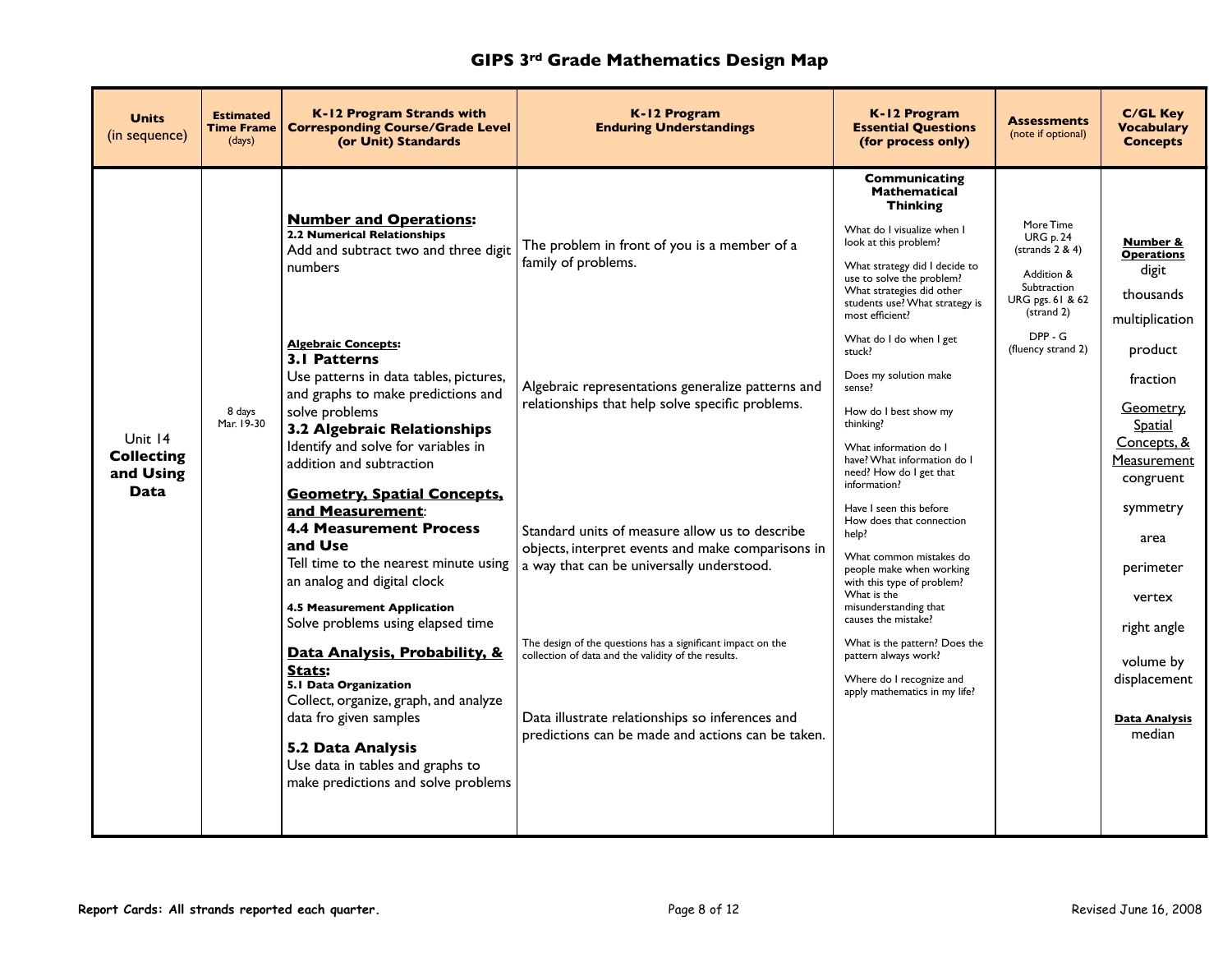| <b>Units</b><br>(in sequence)                      | <b>Estimated</b><br><b>Time Frame</b><br>(days)                                                                | K-12 Program Strands with<br><b>Corresponding Course/Grade Level</b><br>(or Unit) Standards                                                                                                                                                                                                                                                                                                                                                                                                                                                                                    | K-12 Program<br><b>Enduring Understandings</b>                                                                                                                                                                                                                                                                                                                                                                                                                                                                                                                                                   | K-12 Program<br><b>Essential Questions</b><br>(for process only)                                                                                                                                                                                                                                                                                                                                                                                                                                                                                                                                                                                                                                                                                                                                                              | <b>Assessments</b><br>(note if optional)                                                     | <b>C/GL Key</b><br><b>Vocabulary</b><br><b>Concepts</b>                                                                                                                                                                                                                                         |
|----------------------------------------------------|----------------------------------------------------------------------------------------------------------------|--------------------------------------------------------------------------------------------------------------------------------------------------------------------------------------------------------------------------------------------------------------------------------------------------------------------------------------------------------------------------------------------------------------------------------------------------------------------------------------------------------------------------------------------------------------------------------|--------------------------------------------------------------------------------------------------------------------------------------------------------------------------------------------------------------------------------------------------------------------------------------------------------------------------------------------------------------------------------------------------------------------------------------------------------------------------------------------------------------------------------------------------------------------------------------------------|-------------------------------------------------------------------------------------------------------------------------------------------------------------------------------------------------------------------------------------------------------------------------------------------------------------------------------------------------------------------------------------------------------------------------------------------------------------------------------------------------------------------------------------------------------------------------------------------------------------------------------------------------------------------------------------------------------------------------------------------------------------------------------------------------------------------------------|----------------------------------------------------------------------------------------------|-------------------------------------------------------------------------------------------------------------------------------------------------------------------------------------------------------------------------------------------------------------------------------------------------|
| Unit 15<br><b>Decimal</b><br><b>Investigations</b> | 8 days<br>March 31-<br>April 17<br>12 days total<br>District Math<br>Assessments<br>given during this<br>unit. | <b>Algebraic Concepts:</b><br>3.1 Patterns<br>Use patterns in data tables, pictures,<br>and graphs to make predictions and<br>solve problems<br><b>Geometry, Spatial Concepts,</b><br>and Measurement:<br><b>4.4 Measurement Process</b><br>and Use<br>Draw and measure the dimensions<br>of a rectangle to the nearest<br>centimeter.<br>Data Analysis, Probability, &<br>Stats:<br>5.1 Data Organization<br>Collect, organize, graph, and analyze<br>data from given samples<br>5.2 Data Analysis<br>Use data in tables and graphs to make<br>predictions and solve problems | Algebraic representations generalize patterns and<br>relationships that help solve specific problems.<br>Mathematicians formulate equations or functional relationships to<br>communicate generalizations (general patterns, rules, and<br>connections to prior concepts that are at the core of the problem)<br>so that specific problems can be solved more efficiently.<br>Relationships exist among angles, sides, lengths,<br>perimeters, areas and volumes of geometric<br>figures<br>Data illustrate relationships so inferences and<br>predictions can be made and actions can be taken. | <b>Communicating</b><br><b>Mathematical</b><br><b>Thinking</b><br>What do I visualize when I<br>look at this problem?<br>What strategy did I decide to<br>use to solve the problem?<br>What strategies did other<br>students use? What strategy is<br>most efficient?<br>What do I do when I get stuck?<br>Does my solution make<br>sense?<br>How do I best show my<br>thinking?<br>What information do I<br>have? What information do I<br>need? How do I get that<br>information?<br>Have I seen this before<br>How does that connection<br>help?<br>What common mistakes do<br>people make when working<br>with this type of problem?<br>What is the<br>misunderstanding that<br>causes the mistake?<br>What is the pattern? Does the<br>pattern always work?<br>Where do I recognize and<br>apply mathematics in my life? | <b>DPP-1&amp;M</b><br>(stand 2 fluency)<br>Measure My Desk<br><b>URG p. 37</b><br>(strand 4) | Number &<br><b>Operations</b><br>digit<br>thousands<br>multiplication<br>product<br>fraction<br>Geometry,<br><b>Spatial</b><br>Concepts, &<br>Measurement<br>congruent<br>symmetry<br>area<br>perimeter<br>vertex<br>right angle<br>volume by<br>displacement<br><b>Data Analysis</b><br>median |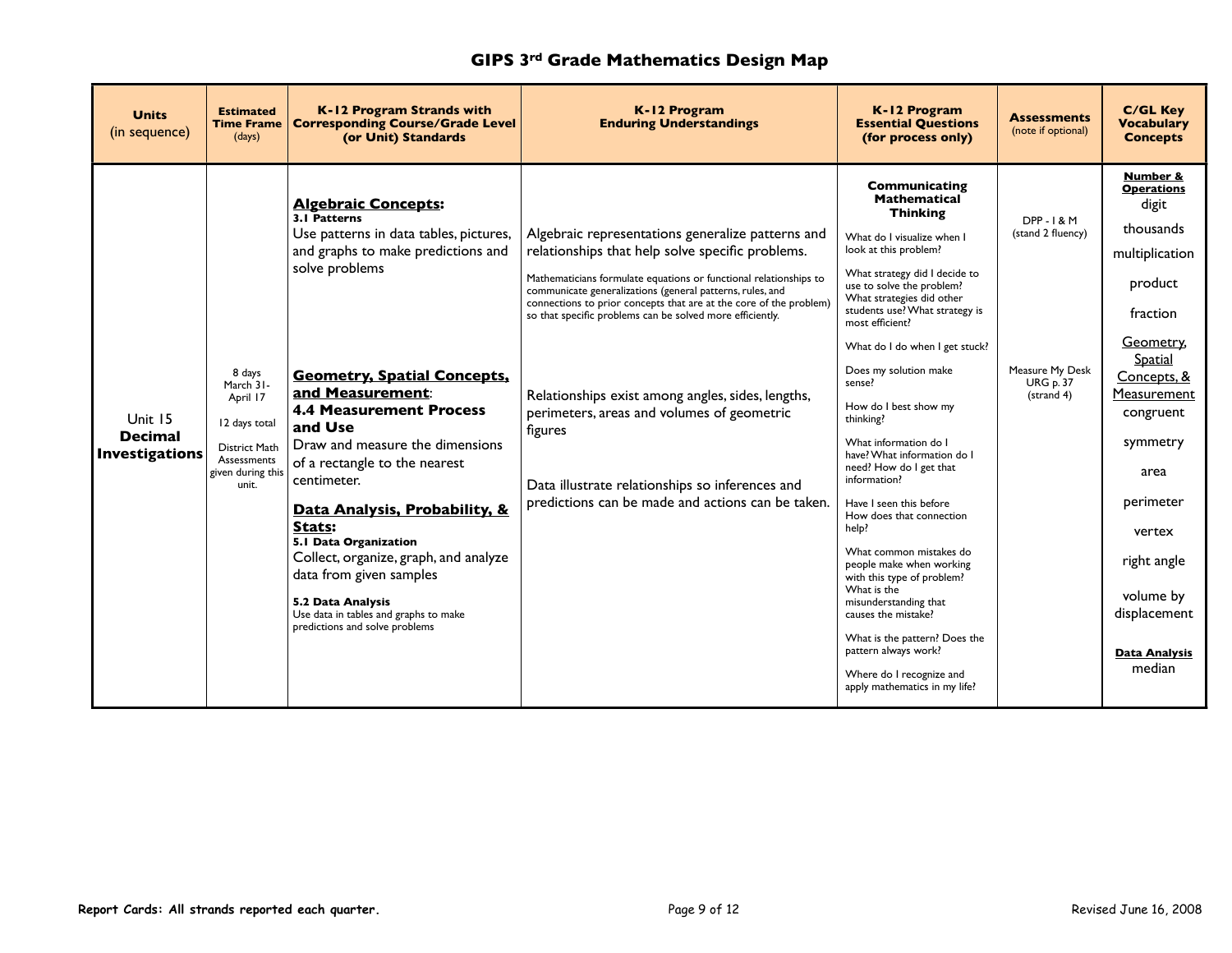| <b>Units</b><br>(in sequence) | <b>Estimated</b><br><b>Time Frame</b><br>(days) | K-12 Program Strands with<br><b>Corresponding Course/Grade Level</b><br>(or Unit) Standards                                                                                                                                                                                                                                                                                                                                                                                                                                                                       | K-12 Program<br><b>Enduring Understandings</b>                                                                                                                                                                                                                                                                                                                                                                                                        | K-12 Program<br><b>Essential Questions</b><br>(for process only)                                                                                                                                                                                                                                                                                                                                                                                                                                                                                                                                                                                                                                                                                                                                                                 | <b>Assessments</b><br>(note if optional)                                  | <b>C/GL Kev</b><br><b>Vocabulary</b><br><b>Concepts</b>                                                                                                                                                                                                                                   |
|-------------------------------|-------------------------------------------------|-------------------------------------------------------------------------------------------------------------------------------------------------------------------------------------------------------------------------------------------------------------------------------------------------------------------------------------------------------------------------------------------------------------------------------------------------------------------------------------------------------------------------------------------------------------------|-------------------------------------------------------------------------------------------------------------------------------------------------------------------------------------------------------------------------------------------------------------------------------------------------------------------------------------------------------------------------------------------------------------------------------------------------------|----------------------------------------------------------------------------------------------------------------------------------------------------------------------------------------------------------------------------------------------------------------------------------------------------------------------------------------------------------------------------------------------------------------------------------------------------------------------------------------------------------------------------------------------------------------------------------------------------------------------------------------------------------------------------------------------------------------------------------------------------------------------------------------------------------------------------------|---------------------------------------------------------------------------|-------------------------------------------------------------------------------------------------------------------------------------------------------------------------------------------------------------------------------------------------------------------------------------------|
| Unit 16<br><b>Volume</b>      | 5 days<br>Apr. 20-24                            | <b>Number and Operations:</b><br><b>2.2 Numerical Relationships</b><br>Add and subtract two and three<br>digit numbers<br>Develop fluency with multiplication<br>facts<br><b>Algebraic Concepts:</b><br>3.1 Patterns<br>Use patterns in data tables, pictures,<br>and graphs to make predictions and<br>solve problems<br>Data Analysis, Probability, &<br>Stats:<br>5.1 Data Organization<br>Collect, organize, graph, and analyze<br>data from given samples<br>5.2 Data Analysis<br>Use data in tables and graphs to<br>make predictions and solve<br>problems | Numerical representations can be used to<br>describe quantitative relationships.<br>Algebraic representations generalize patterns and<br>relationships that help solve specific problems.<br>Standard units of measure allow us to describe<br>objects, interpret events and make comparisons in<br>a way that can be universally understood.<br>Data illustrate relationships so inferences and<br>predictions can be made and actions can be taken. | <b>Communicating</b><br><b>Mathematical</b><br><b>Thinking</b><br>What do I visualize when I<br>look at this problem?<br>What strategy did I decide to<br>use to solve the problem?<br>What strategies did other<br>students use? What strategy is<br>most efficient?<br>What do I do when I get<br>stuck?<br>Does my solution make<br>sense?<br>How do I best show my<br>thinking?<br>What information do I<br>have? What information do I<br>need? How do I get that<br>information?<br>Have I seen this before<br>How does that connection<br>help?<br>What common mistakes do<br>people make when working<br>with this type of problem?<br>What is the<br>misunderstanding that<br>causes the mistake?<br>What is the pattern? Does the<br>pattern always work?<br>Where do I recognize and<br>apply mathematics in my life? | DPP-D<br>(strand 2)<br>DPP-K<br>(strand 2 fluency)<br>DPP-L<br>(strand 2) | Number &<br><b>Operations</b><br>digit<br>thousands<br>multiplication<br>product<br>fraction<br>Geometry,<br>Spatial<br>Concepts, &<br>Measurement<br>congruent<br>symmetry<br>area<br>perimeter<br>vertex<br>right angle<br>volume by<br>displacemenmt<br><b>Data Analysis</b><br>median |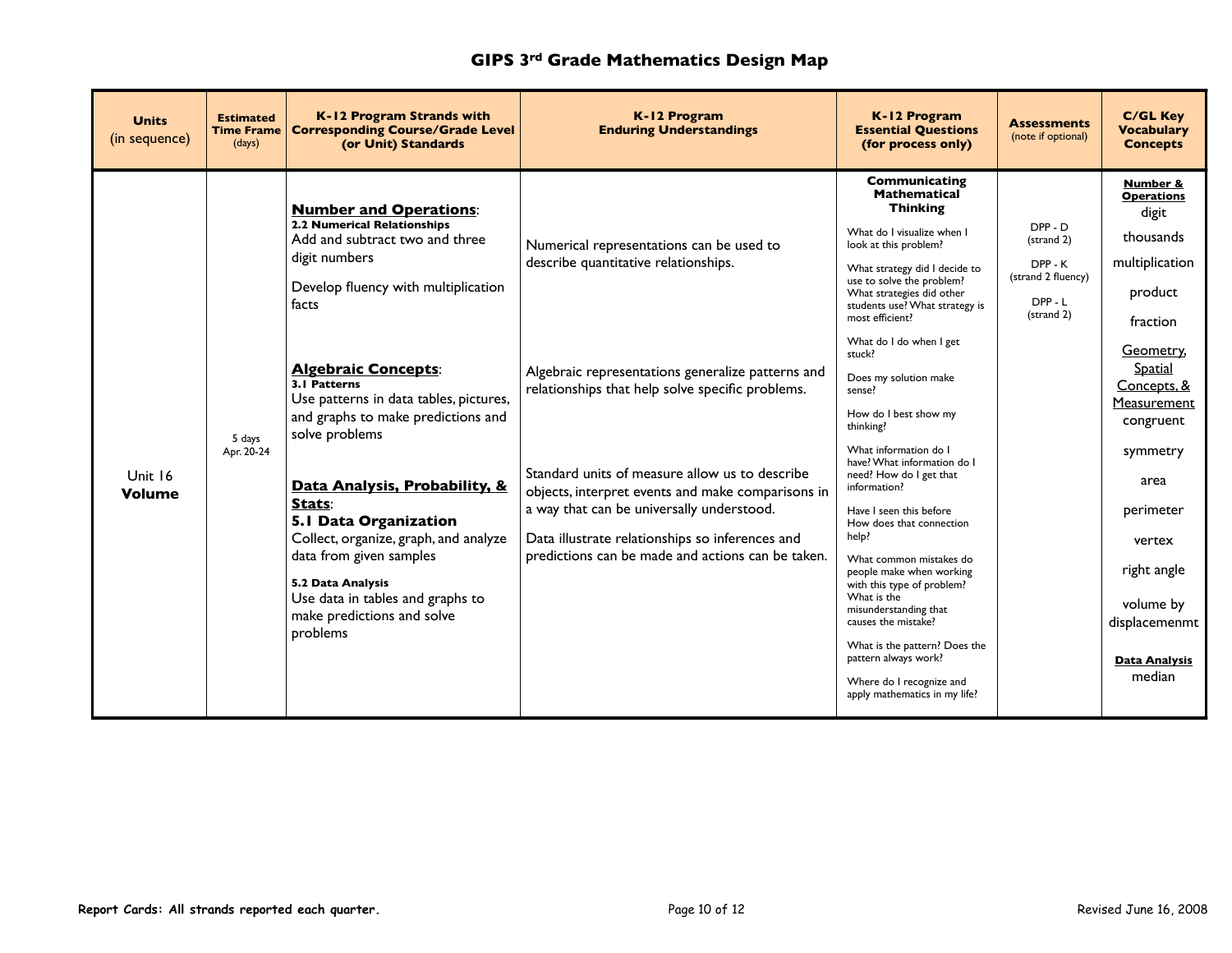| Unit 17<br>Wholes and<br>Parts                        | 5 days<br>April 27-<br>May 1 | Number and Operations:<br>2.1 Number Sense<br>Recognize that fractional parts of a whole<br>must have equal areas<br>Algebraic Concepts:<br>3.1 Pattern<br>Use patterns in data tables, pictures, and<br>graphs to make predictions and solve<br>problems<br>Geometry, Spatial Concepts, and<br>Measurement:<br>4.1 Geometric Figures<br>Identify and create congruent shapes<br>4.5 Measurement Applications<br>Estimate and measure areas of regular<br>and irregular shapes using square<br>centimeters<br>Data Analysis, Probability, & Stats:<br>5.1 Data Organization<br>Collect, organize, graph, and analyze data<br>from given samples<br>5.2 Data Analysis<br>Use data in tables and graphs to make<br>predictions and solve problems | Abstraction is what makes mathematics work conceptual<br>understanding significantly impacts the efficiency and<br>effectiveness of problem solving.<br>Numerical representations can be used to describe<br>quantitative relationships.<br>Algebraic representations generalize patterns and<br>relationships that help solve specific problems.<br>Relationships exist among the angles, sides, lengths,<br>perimeters, areas and volumes of geometric figures.<br>Geometric figures can change size and/or position while<br>maintaining proportional attributes.<br>Choices in data collection (sampling being used and<br>strategy for how to collect it) affect their validity,<br>interpretation and use. | Communicating<br><b>Mathematical Thinking</b><br>What do I visualize when I<br>look at this problem?<br>What strategy did I<br>decide to use to solve the<br>problem? What strategies<br>did other students use?<br>What strategy is most<br>efficient?<br>What do I do when I get<br>stuck?<br>Does my solution make<br>sense?<br>How do I best show my<br>thinking?<br>What information do I<br>have? What information do<br>I need? How do I get that<br>information?<br>Have I seen this before<br>How does that connection<br>help? | Halves of a<br>Rectangle<br>URG 23 & 24<br>(strands 2,3 & 4)<br>$DPP - K$<br>(fluency strand 2) | Number &<br><b>Operations</b><br>digit<br>thousands<br>multiplication<br>product<br>fraction<br><b>Geometry, Spatial</b><br>Concepts, &<br>Measurement<br>congruent<br>symmetry<br>area<br>perimeter<br>vertex<br>right angle |
|-------------------------------------------------------|------------------------------|-------------------------------------------------------------------------------------------------------------------------------------------------------------------------------------------------------------------------------------------------------------------------------------------------------------------------------------------------------------------------------------------------------------------------------------------------------------------------------------------------------------------------------------------------------------------------------------------------------------------------------------------------------------------------------------------------------------------------------------------------|------------------------------------------------------------------------------------------------------------------------------------------------------------------------------------------------------------------------------------------------------------------------------------------------------------------------------------------------------------------------------------------------------------------------------------------------------------------------------------------------------------------------------------------------------------------------------------------------------------------------------------------------------------------------------------------------------------------|------------------------------------------------------------------------------------------------------------------------------------------------------------------------------------------------------------------------------------------------------------------------------------------------------------------------------------------------------------------------------------------------------------------------------------------------------------------------------------------------------------------------------------------|-------------------------------------------------------------------------------------------------|-------------------------------------------------------------------------------------------------------------------------------------------------------------------------------------------------------------------------------|
| Unit 19<br>Multiplication<br>and Division<br>Problems | 9 days<br>May 4-14           | Number and Operations:<br>2.2 Numerical Relationships<br>Represent multiplication using stories,<br>number lines, data tables, pictures, and<br>arrays<br>Develop fluency with multiplication<br>factors<br>Identify and write number sentences for<br>fact families for multiplication and<br>division                                                                                                                                                                                                                                                                                                                                                                                                                                         | Abstraction is what makes mathematics work: conceptual<br>understanding significantly impacts the efficiency and<br>effectiveness of problem solving.<br>The problem is in front of you is a member of a family of<br>problems.<br>Numerical representations can be used to describe<br>quantitative relationships.<br>The ability to express the relationship amongst sets of<br>numbers provides the foundations for the rules that<br>govern arithmetic and algebra.                                                                                                                                                                                                                                          | What common mistakes do<br>people make when working<br>with this type of problem?<br>What is the<br>misunderstanding that<br>causes the mistake?<br>What is the pattern? Does<br>the pattern always work?<br>Where do I recognize and<br>apply mathematics in my<br>life?                                                                                                                                                                                                                                                                | $DPP - Q$<br>(fluency strand 2)<br><b>URG 51</b><br>(strand 2)<br>$DPP - B$<br>(strand 4)       | volume by<br>displacement<br>Data Analysis<br>median                                                                                                                                                                          |

г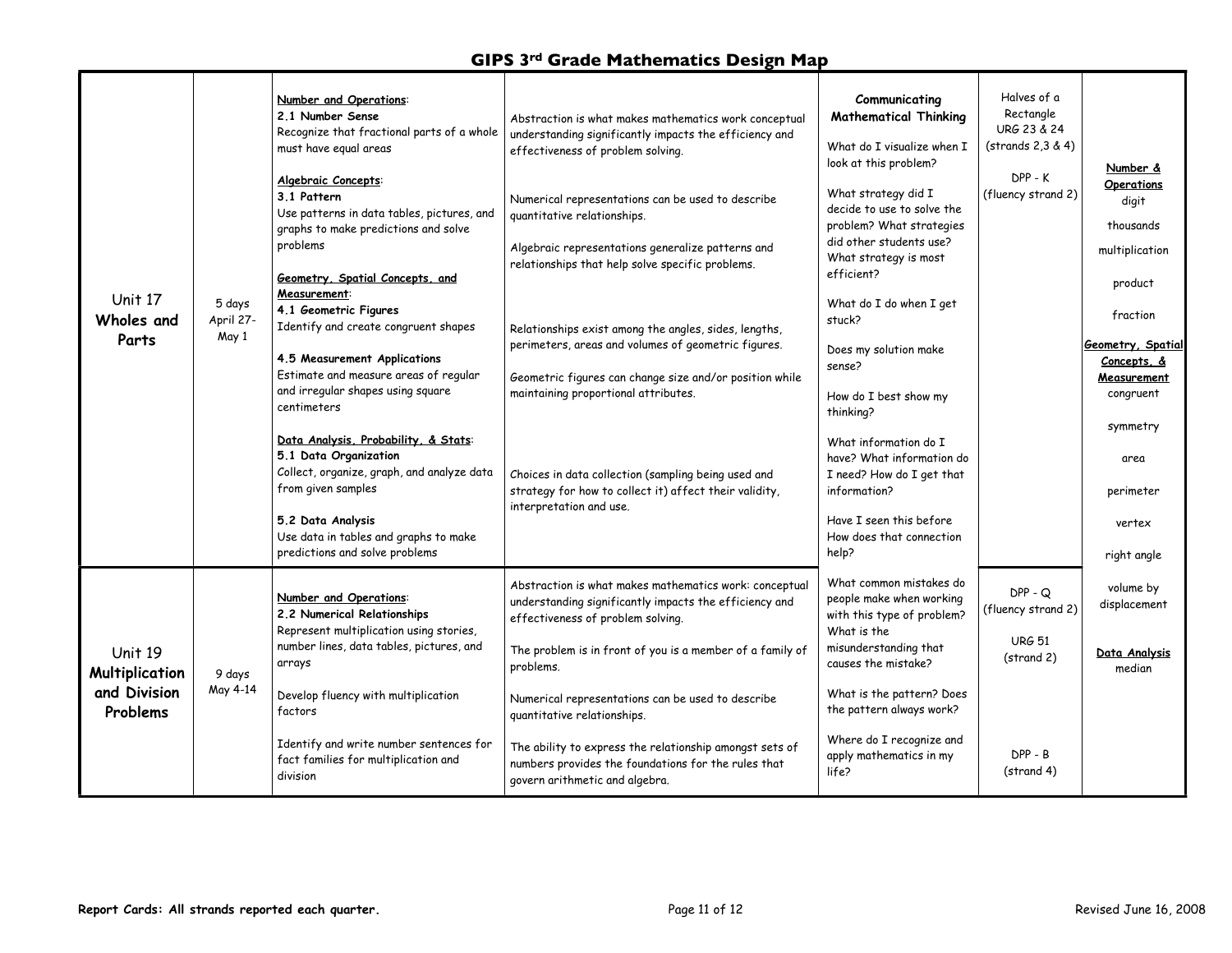| K-12 Program Strands with<br>K-12 Program<br>K-12 Program<br><b>Estimated</b><br><b>Units</b><br><b>Assessments</b><br><b>Enduring Understandings</b><br><b>Corresponding Course/Grade Level</b><br><b>Essential Questions</b><br><b>Time Frame</b><br>(note if optional)<br>(in sequence)<br>(days)<br>(or Unit) Standards<br>(for process only)                                                                                                                                                                                                                                                                                                                                                                                                                                                                                                                                                                                                                                                                                                                                                                                                                                                                                                                                                                                                                                                                                                                                                                                                                                                                                                                                                                                                                                                                                                                                                                                                                                                                                                                                                                                                                                                                                                                                                                                                                                                                       | C/GL Key<br><b>Vocabulary</b><br>Concepts                                                                                                                                                                                                                                      |
|-------------------------------------------------------------------------------------------------------------------------------------------------------------------------------------------------------------------------------------------------------------------------------------------------------------------------------------------------------------------------------------------------------------------------------------------------------------------------------------------------------------------------------------------------------------------------------------------------------------------------------------------------------------------------------------------------------------------------------------------------------------------------------------------------------------------------------------------------------------------------------------------------------------------------------------------------------------------------------------------------------------------------------------------------------------------------------------------------------------------------------------------------------------------------------------------------------------------------------------------------------------------------------------------------------------------------------------------------------------------------------------------------------------------------------------------------------------------------------------------------------------------------------------------------------------------------------------------------------------------------------------------------------------------------------------------------------------------------------------------------------------------------------------------------------------------------------------------------------------------------------------------------------------------------------------------------------------------------------------------------------------------------------------------------------------------------------------------------------------------------------------------------------------------------------------------------------------------------------------------------------------------------------------------------------------------------------------------------------------------------------------------------------------------------|--------------------------------------------------------------------------------------------------------------------------------------------------------------------------------------------------------------------------------------------------------------------------------|
| Communicating<br>Algebraic Concepts:<br><b>Mathematical Thinking</b><br>3.1 Patterns<br>Use patterns in data tables, pictures, and<br>Algebraic representations generalize patterns and<br>What do I visualize when I<br>graphs to make predictions and solve<br>relationships that help solve specific problems<br>look at this problem?<br>problems<br>What strategy did I decide<br>OPTIONAL<br>3.2 Algebraic Relationships<br>to use to solve the problem?<br>End of Year Test<br>Identify and solve for variables in addition<br>Mathematicians communicate through words, numbers,<br>What strategies did other<br>(strands 2,3,4 & 5) <br>and subtraction (two digit numbers)<br>graphs and symbols, moving fluently from one<br>students use? What<br>representation to another as the situation requires.<br>strategy is most efficient?<br>Geometry, Spatial Concepts, and<br>What do I do when I get<br>Measurement:<br>stuck?<br>4.1 Geometric Figures<br><b>OPTIONAL</b><br>Make and write a cube model plan (that<br>Relationships exist among the angles, sides, lengths,<br>Does my solution make<br><b>UNIT</b><br>includes top, front, and right side views)<br>perimeters, areas and volumes of geometric figures.<br>sense?<br>The properties of geometric figures determine the<br>4.5 Measurement Applications<br>How do I best show my<br>Estimate and measure area of regular and<br>construction of man-made objects and explain the<br>thinking?<br>structure of objects found in nature.<br>irregular shapes using square centimeters<br>Unit 20<br>What information do I<br>have? What information do<br>Data Analysis, Probability, & Stats:<br>I need? How do I get that<br><b>Connections An</b><br>5.1 Data Organization<br>information?<br>Collect, organize, graph, and analyze data<br>Data illustrate relationships so inferences and<br>Assessment<br>predictions can be made and actions can be taken.<br>from given samples<br>Unit<br>Have I seen this before<br>How does that connection<br>5.2 Data Analysis<br>help?<br>Use data in tables and graphs to make<br>predictions and solve problems<br>What common mistakes do<br>people make when working<br>with this type of problem?<br>What is the<br>misunderstanding that<br>causes the mistake?<br>What is the pattern? Does<br>the pattern always work?<br>Where do I recognize and<br>apply mathematics in my<br>life? | Number &<br><b>Operations</b><br>digit<br>thousands<br>multiplication<br>product<br>fraction<br>Geometry, Spatial<br>Concepts, &<br>Measurement<br>congruent<br>symmetry<br>area<br>perimeter<br>vertex<br>right angle<br>volume of<br>displacement<br>Data Analysis<br>median |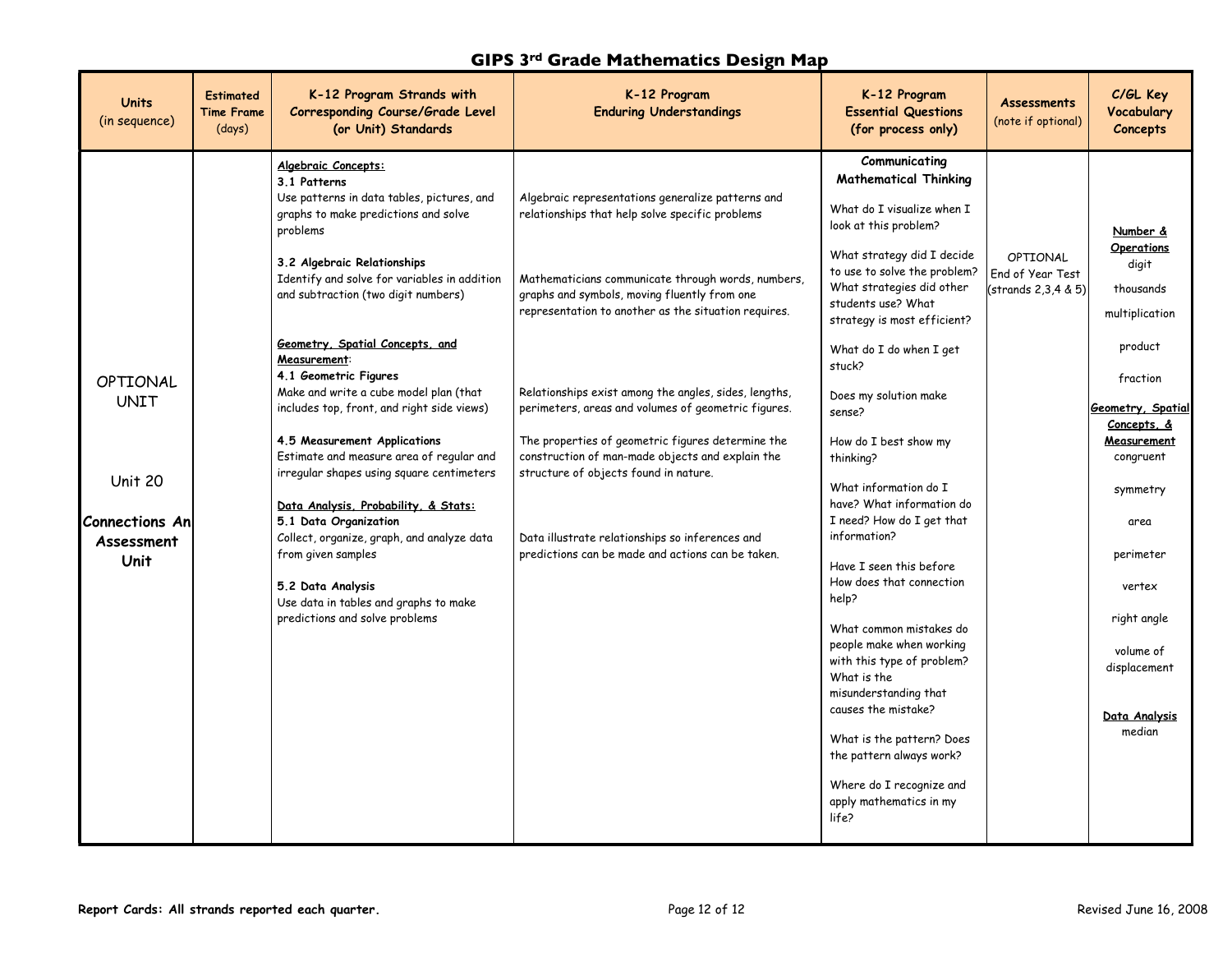# Social<br>Studies

## Year at a Glance

## **Grade 6: Geography**

| Region                       | Pacing  | Unit                                                    | <b>Standards</b> | <b>Big Ideas</b>                                                                                                                        | <b>Essential Questions</b>                                                                                                                                                                                                                                                                                                                                                                                                                                                                                                                                    | <b>Materials</b>                                                                                                                                                                                                                                                                                                                              |
|------------------------------|---------|---------------------------------------------------------|------------------|-----------------------------------------------------------------------------------------------------------------------------------------|---------------------------------------------------------------------------------------------------------------------------------------------------------------------------------------------------------------------------------------------------------------------------------------------------------------------------------------------------------------------------------------------------------------------------------------------------------------------------------------------------------------------------------------------------------------|-----------------------------------------------------------------------------------------------------------------------------------------------------------------------------------------------------------------------------------------------------------------------------------------------------------------------------------------------|
|                              |         |                                                         |                  | Geographic<br>$\bullet$<br>Tools<br>Place<br>$\bullet$<br>Region<br>$\bullet$<br>Interaction<br>Planning for<br>$\bullet$<br>the Future | How do I use and maps and other<br>$\bullet$<br>geographic tools to learn about<br>the world around me?<br>How does where I live affect how<br>$\bullet$<br>I live? How does how I live affect<br>where I live?<br>• How does defining the world by<br>regions help me understand the world<br>around me?<br>• How do I interact with other people<br>and the environment? How do other<br>people and the environment interact<br>with me?<br>How do I plan for the future based on<br>$\bullet$<br>my knowledge and understanding of<br>the world around me? | Teachers' Curriculum Institute,<br>Geography Alive! Regions and People<br>The Nystrom World Atlas<br>$\bullet$<br>Teacher's Curriculum Institute,<br><b>Bring Learning Alive!</b>                                                                                                                                                             |
|                              | 1 week  | Creating<br>a Cooperative,<br><b>Tolerant Classroom</b> |                  |                                                                                                                                         |                                                                                                                                                                                                                                                                                                                                                                                                                                                                                                                                                               | * Bring Learning Alive! "Creating<br>$\bullet$<br>a Cooperative, Tolerant Classroom"<br>Multiple Intelligence Surveys 1-2<br>$\bullet$<br>Desk Olympics<br>$\bullet$<br>Lost on the Moon<br>$\bullet$                                                                                                                                         |
| The<br>Geographer's<br>World | 3 weeks | The Tools of<br>Geography                               | 1.1, 1.2         | Geographic<br>Tools                                                                                                                     | How do geographers show information<br>$\bullet$<br>on maps?                                                                                                                                                                                                                                                                                                                                                                                                                                                                                                  | Geography Alive! Chapter 1,<br>"The Tools of Geography"<br>* The Nystrom World Atlas, "Getting<br>$\bullet$<br>to Know Your Atlas," Lessons 1-2,<br>and "Reviewing Basic Skills,"<br>Lessons 1-3<br>Note: Do Geography Alive! Chapter 1<br>Preview, then The Nystrom World Atlas<br>lessons, then remainder of Geography<br>Alive! Chapter 1. |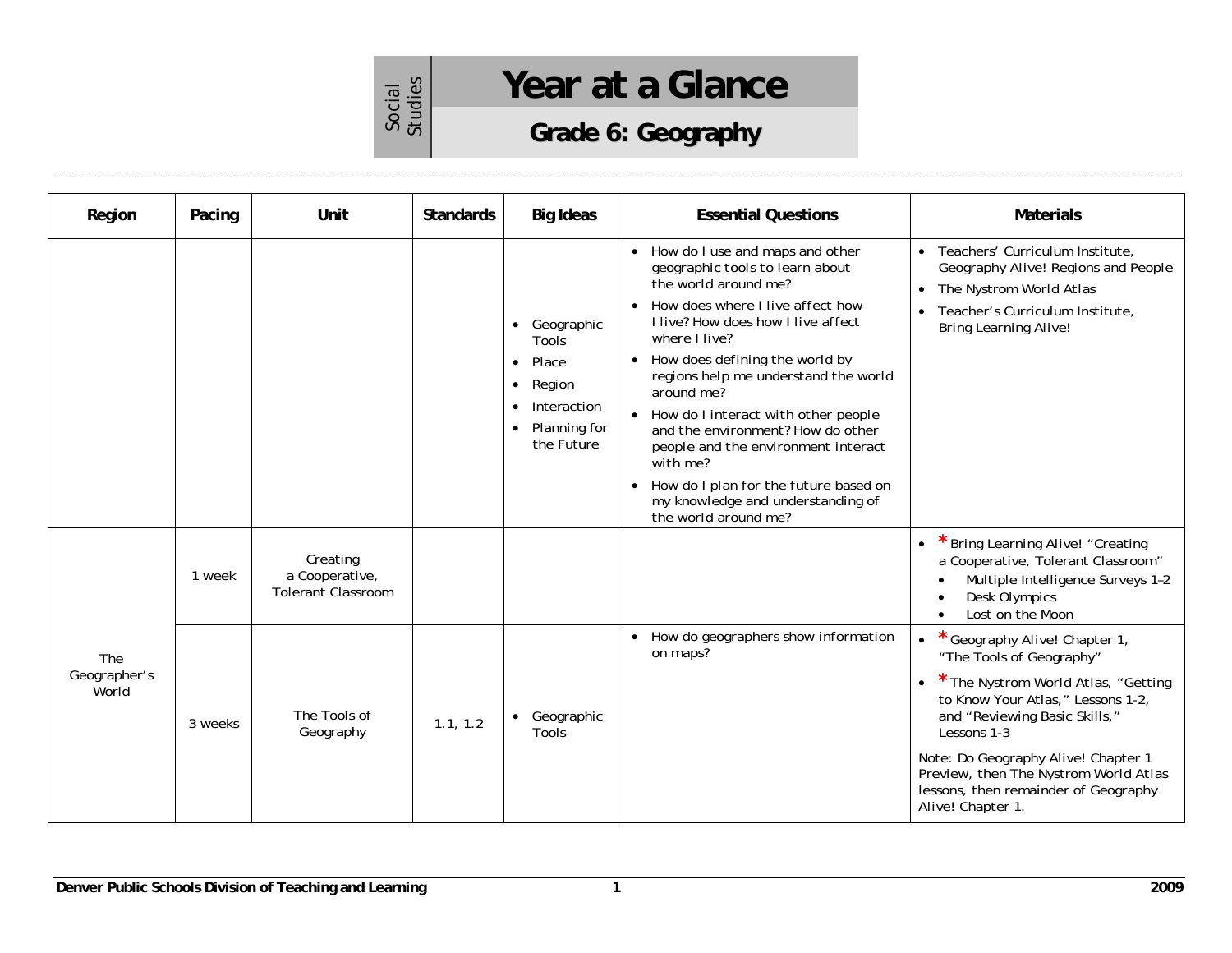| Region                             | Pacing       | Unit                                                                            | <b>Standards</b> | <b>Big Ideas</b>                                  | <b>Essential Questions</b>                                                                                                                                                             | <b>Materials</b>                                                                                                                                                                                                                                                                                                  |
|------------------------------------|--------------|---------------------------------------------------------------------------------|------------------|---------------------------------------------------|----------------------------------------------------------------------------------------------------------------------------------------------------------------------------------------|-------------------------------------------------------------------------------------------------------------------------------------------------------------------------------------------------------------------------------------------------------------------------------------------------------------------|
|                                    | 1.5<br>weeks | Seeing the World<br>Like a Geographer                                           | 1.1, 1.2         | • Geographic<br>Tools                             | Why do geographers use a variety of<br>$\bullet$<br>maps to represent the world?                                                                                                       | Geography Alive! Chapter 2, "Seeing<br>$\bullet$<br>the World Like a Geographer"<br>* The Nystrom World Atlas,<br>"The World," Lessons 1-2<br>(Lessons 3-5 optional)<br>Note: Do Geography Alive! Chapter 2<br>Preview, then The Nystrom World Atlas<br>lessons, then remainder of Geography<br>Alive! Chapter 2. |
|                                    | 1 week       | Mapping Lab:<br>Canada and<br>the United States                                 | 1.3, 2.2         | • Geographic<br>Tools<br>• Region                 | • How do I use and maps and other<br>geographic tools to learn about<br>the world around me?<br>• How does defining the world by<br>regions help me understand the world<br>around me? | Geography Alive! "Canada and<br>the United States Mapping Lab,"<br>Challenges 1-5<br><b>OR</b><br>The Nystrom World Atlas, "Canada"<br>$\bullet$<br>lesson and "United States," Lessons<br>$1 - 3$                                                                                                                |
|                                    | 2 weeks      | Settlement Patterns<br>and Ways of Life<br>in Canada                            | 2.2, 4.2         | • Place<br>• Region                               | How does where you live influence<br>how you live?                                                                                                                                     | Geography Alive! Chapter 3,<br>"Settlement Patterns and Ways of<br>Life in Canada"                                                                                                                                                                                                                                |
| Canada<br>and<br>the United States | 3 weeks      | The Great Lakes:<br>The U.S. and Canada's<br><b>Freshwater Treasures</b>        | 5.1, 6.2         | • Interaction<br>• Planning for<br>the Future     | • How can people best use and protect<br>Earth's freshwater ecosystems?                                                                                                                | Geography Alive! Chapter 4,<br>$\bullet$<br>"The Great Lakes: The U.S. and<br>Canada's Freshwater Treasures"                                                                                                                                                                                                      |
|                                    | 1.5<br>weeks | National Parks:<br>Saving the Natural<br>Heritage of<br>the U.S. and Canada     | 1.1, 6.2         | Geographic<br>Tools<br>Planning for<br>the Future | What features make national parks<br>$\bullet$<br>special and worth preserving?                                                                                                        | Geography Alive! Chapter 6,<br>"National Parks: Saving the Natural<br>Heritage of the U.S. and Canada"                                                                                                                                                                                                            |
|                                    | 2 weeks      | Migration to the<br><b>United States:</b><br>The Impact on<br>People and Places | 4.1, 4.2         | Place<br>• Interaction                            | • How does migration affect the lives of<br>people and the character of places?                                                                                                        | Geography Alive! Chapter 8,<br>$\bullet$<br>"Migration to the United States:<br>The Impact on People and Places"                                                                                                                                                                                                  |
| Latin America                      | 3 days       | Mapping Lab:<br>Latin America                                                   | 1.3, 2.2         | • Geographic<br>Tools<br>• Region                 | How do I use and maps and other<br>geographic tools to learn about<br>the world around me?<br>How does defining the world by<br>regions help me understand the world<br>around me?     | Geography Alive! "Latin America<br>Mapping Lab," Challenges 1-5<br><b>OR</b><br>The Nystrom World Atlas,<br>"Middle America" lesson and<br>"South America," Lessons 1-3                                                                                                                                           |
|                                    | 3 weeks      | Land Use Conflict in<br>the Amazon Rainforest                                   | 4.5, 6.2         | • Interaction<br>• Planning for<br>the Future     | How should the resources of the<br>rainforest be used and preserved?                                                                                                                   | Geography Alive! Chapter 12,<br>"Land Use Conflict in the Amazon<br>Rainforest"                                                                                                                                                                                                                                   |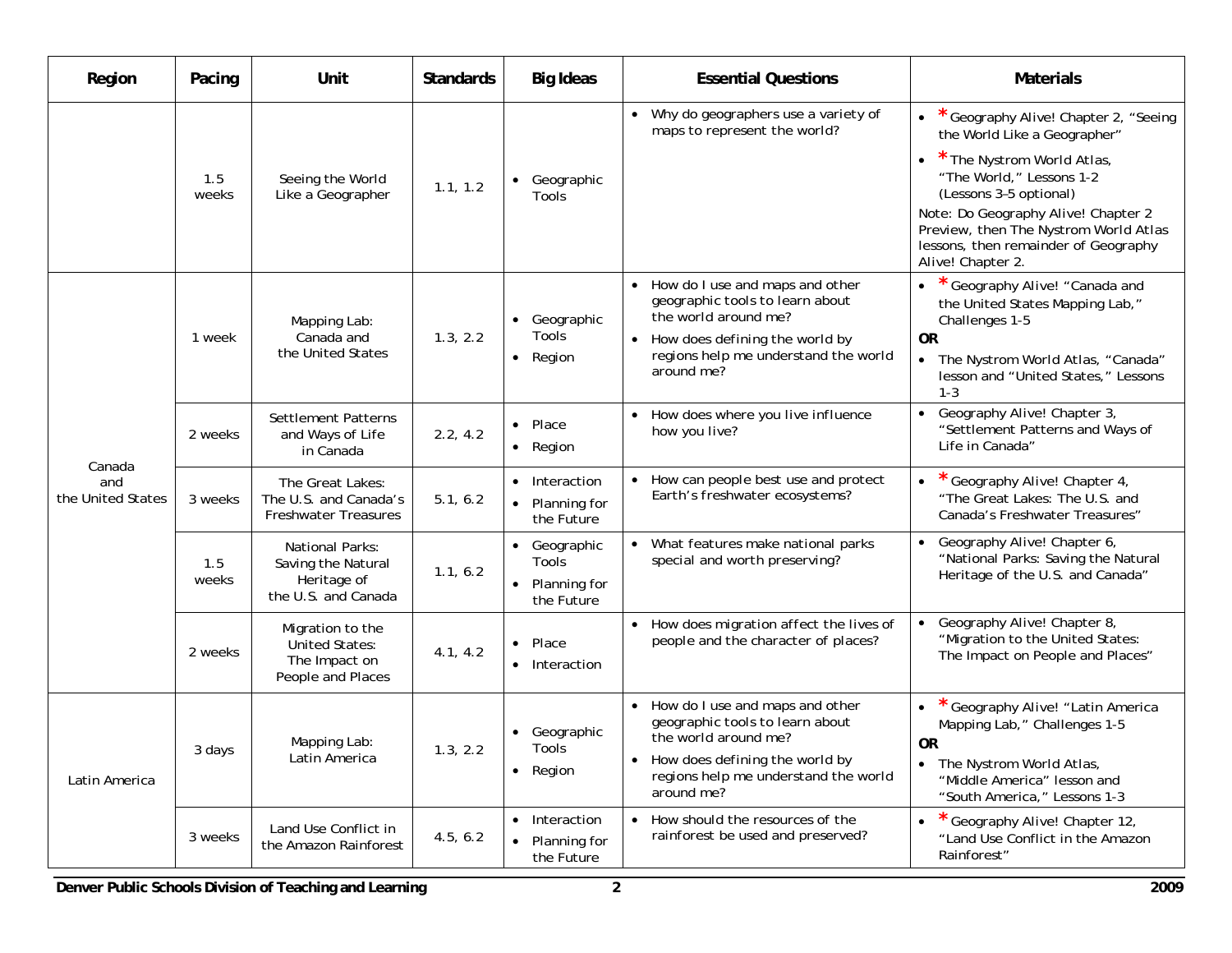| Region                           | Pacing       | Unit                                                                         | <b>Standards</b> | <b>Big Ideas</b>                                      | <b>Essential Questions</b>                                                                                                                                                                                   | <b>Materials</b>                                                                                                                                 |
|----------------------------------|--------------|------------------------------------------------------------------------------|------------------|-------------------------------------------------------|--------------------------------------------------------------------------------------------------------------------------------------------------------------------------------------------------------------|--------------------------------------------------------------------------------------------------------------------------------------------------|
| Europe<br>and                    | 2 days       | Mapping:<br>Europe and Russia                                                | 1.3, 2.2         | • Geographic<br>Tools<br>• Region                     | • How do I use and maps and other<br>geographic tools to learn about<br>the world around me?<br>How does defining the world by<br>$\bullet$<br>regions help me understand the world<br>around me?            | * The Nystrom World Atlas," Russia"<br>lesson and "Europe," Lessons 1-3<br>Note: Grade 9 does Geography Alive!<br>Europe and Russia Mapping Lab. |
| Russia                           | 2 weeks      | <b>Population Dilemmas</b><br>in Europe                                      | 4.1, 6.2         | • Geographic<br>Tools<br>• Planning for<br>the Future | How do population trends affect<br>$\bullet$<br>a country's future?                                                                                                                                          | Geography Alive! Chapter 15,<br>$\bullet$<br>"Population Dilemmas in Europe"                                                                     |
| Africa                           | 2 days       | Mapping:<br>Africa                                                           | 1.3, 2.2         | • Geographic<br>Tools<br>• Region                     | How do I use and maps and other<br>$\bullet$<br>geographic tools to learn about<br>the world around me?<br>How does defining the world by<br>$\bullet$<br>regions help me understand the world<br>around me? | * The Nystrom World Atlas, "Africa"<br>Lessons 1-3<br>Note: Grade 9 does Geography Alive!<br>Africa Mapping Lab.                                 |
|                                  | 2 weeks      | The Nile River:<br>A Journey from<br>Source to Mouth                         | 1.3, 5.1         | $\bullet$ Place<br>• Interaction                      | How do rivers change as they flow<br>across Earth's surface?                                                                                                                                                 | Geography Alive! Chapter 19,<br>"The Nile River: A Journey from<br>Source to Mouth"                                                              |
| Southwest<br>and<br>Central Asia | 1 day        | Mapping:<br>Southwest<br>and Central Asia                                    | 1.3, 2.2         | • Geographic<br>Tools<br>• Region                     | • How do I use and maps and other<br>geographic tools to learn about<br>the world around me?<br>How does defining the world by<br>regions help me understand the world<br>around me?                         | * The Nystrom World Atlas,<br>"Middle East" lesson<br>Note: Grade 9 does Geography Alive!<br>Southwest and Central Asia Mapping Lab.             |
|                                  | 1 week       | Istanbul:<br>A Primate City<br>Throughout History                            | 4.3, 4.4         | $\bullet$ Place                                       | Where are primate cities located, and<br>$\bullet$<br>why are they important?                                                                                                                                | * Geography Alive! Chapter 25,<br>"Istanbul: A Primate City<br>Throughout History"                                                               |
| Monsoon Asia                     | 3 days       | Mapping Lab:<br>Monsoon Asia                                                 | 1.3, 2.2         | • Geographic<br><b>Tools</b><br>• Region              | • How do I use and maps and other<br>geographic tools to learn about<br>the world around me?<br>• How does defining the world by<br>regions help me understand the world<br>around me?                       | Geography Alive! "Monsoon Asia<br>Mapping Lab," Challenges 1-5<br><b>OR</b><br>The Nystrom World Atlas, "Asia,"<br>Lessons 1-4                   |
|                                  | 2.5<br>weeks | Mount Everest:<br>Climbing<br>the World's Tallest<br><b>Physical Feature</b> | 2.1, 6.2         | • Place<br>• Planning for<br>the Future               | How can people both experience and<br>protect the world's special places?                                                                                                                                    | Geography Alive! Chapter 29,<br>"Mount Everest: Climbing the World's<br><b>Tallest Physical Feature"</b>                                         |